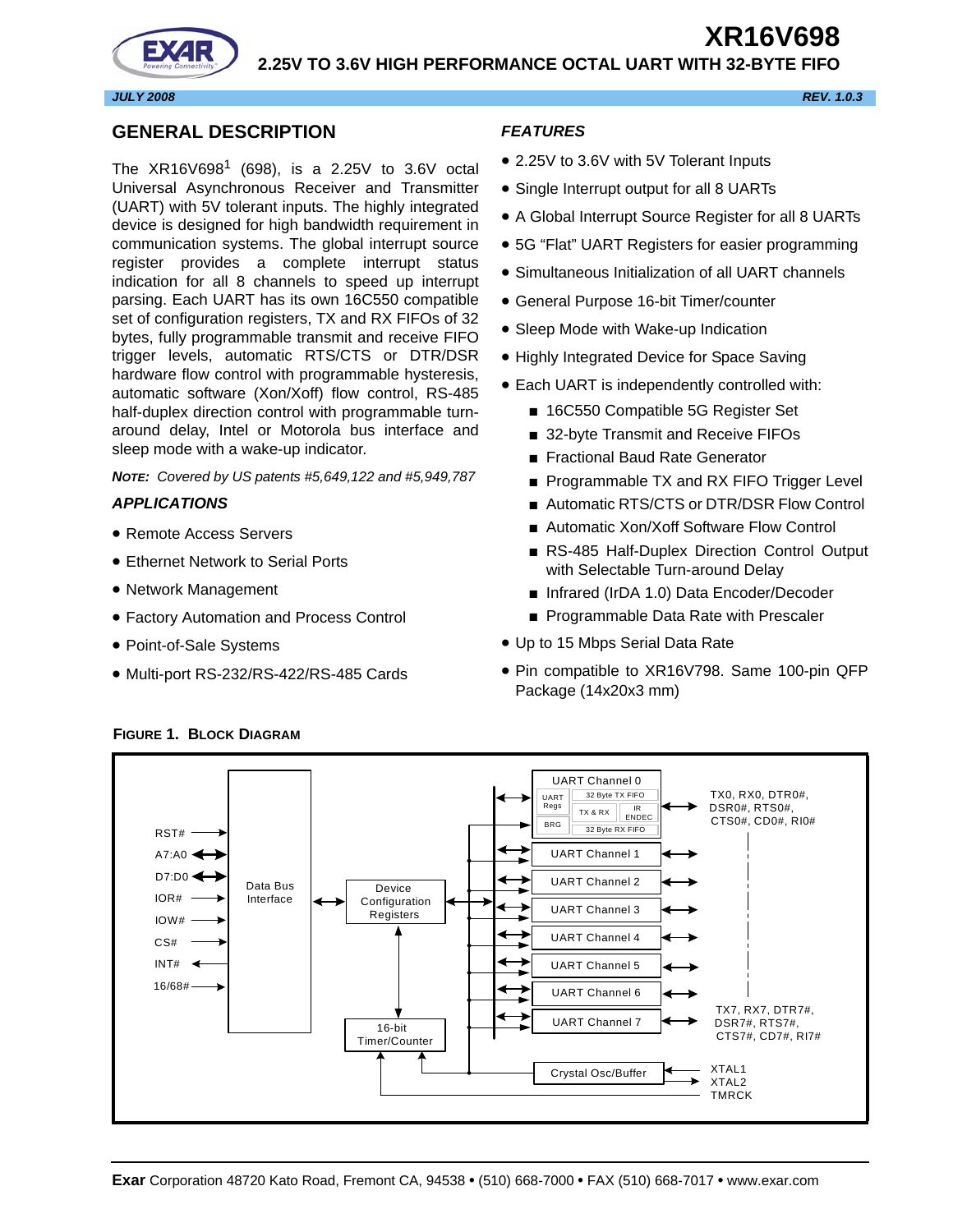# **2.25V TO 3.6V HIGH PERFORMANCE OCTAL UART WITH 32-BYTE FIFO** *REV. 1.0.3*



#### <span id="page-1-0"></span>**FIGURE 2. PIN OUT OF THE DEVICE**

**XR16V698**



#### <span id="page-1-1"></span>*ORDERING INFORMATION*

| <b>PART NUMBER</b> | <b>PACKAGE</b> | <b>OPERATING TEMPERATURE RANGE</b> | <b>DEVICE STATUS</b> |
|--------------------|----------------|------------------------------------|----------------------|
| XR16V698IQ100      | 100-Lead QFP   | $-40^{\circ}$ C to $+85^{\circ}$ C | Active               |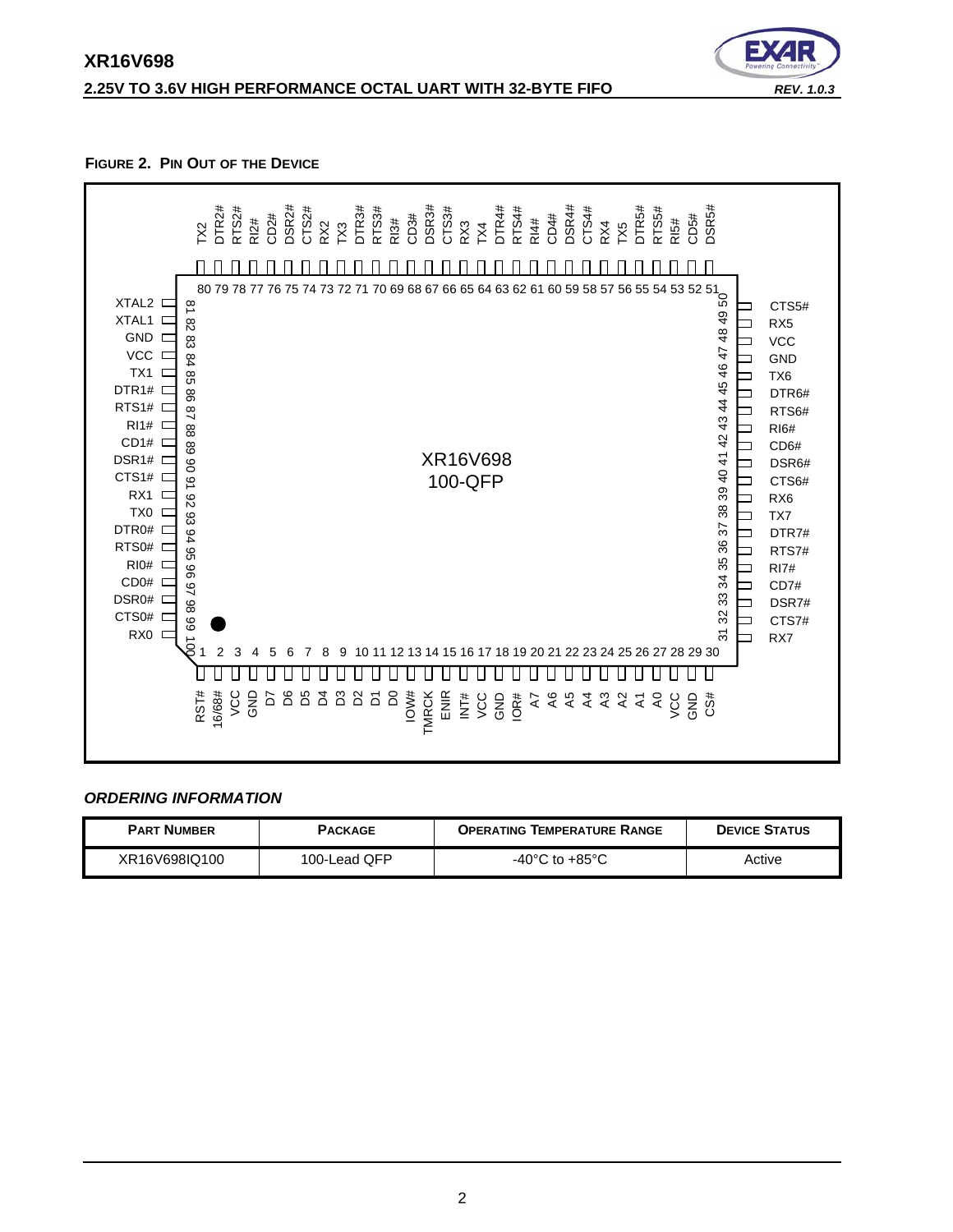

**XR16V698**

<span id="page-2-0"></span>**PIN DESCRIPTIONS** 

| <b>NAME</b>       | PIN#                                 | <b>TYPE</b>  | <b>DESCRIPTION</b>                                                                                                                                                                                                                                                                                                                                                                                                                                           |
|-------------------|--------------------------------------|--------------|--------------------------------------------------------------------------------------------------------------------------------------------------------------------------------------------------------------------------------------------------------------------------------------------------------------------------------------------------------------------------------------------------------------------------------------------------------------|
|                   | <b>DATA BUS INTERFACE</b>            |              |                                                                                                                                                                                                                                                                                                                                                                                                                                                              |
| A7:AO             | 20-27                                | $\mathbf{I}$ | Address lines [7:0]. A0:A3 selects individual UART's 16 configuration registers,<br>A4:A6 selects UART channel 0 to7, and A7 selects the global device configuration<br>registers.                                                                                                                                                                                                                                                                           |
| D7:D0             | $5 - 12$                             | IO           | Data bus lines [7:0] (bidirectional).                                                                                                                                                                                                                                                                                                                                                                                                                        |
| IOR#              | 19                                   | $\mathbf{I}$ | When 16/68# pin is HIGH, it selects Intel bus interface and this input is read strobe<br>(active LOW). The falling edge instigates an internal read cycle and retrieves the<br>data byte from an internal register pointed by the address lines [A7:A0], places it on<br>the data bus to allow the host processor to read it on the leading edge.<br>When 16/68# pin is LOW, it selects Motorola bus interface and this input should be<br>connected to VCC. |
| IOW#<br>(R/W#)    | 13                                   | $\mathbf{I}$ | When 16/68# pin is HIGH, it selects Intel bus interface and this input becomes write<br>strobe (active LOW). The falling edge instigates the internal write cycle and the<br>leading edge transfers the data byte on the data bus to an internal register pointed<br>by the address lines.<br>When 16/68# pin is LOW, it selects Motorola bus interface and this input becomes<br>read (HIGH) and write (LOW) signal (R/W#).                                 |
| CS#               | 30                                   | $\mathbf{I}$ | When 16/68# pin is HIGH, this input is chip select (active LOW) to enable the<br>XR16V698 device.<br>When 16/68# pin is LOW, this input becomes the read and write strobe (active<br>LOW) for the Motorola bus interface.                                                                                                                                                                                                                                    |
| INT#              | 16                                   | OD           | Global interrupt output from XR16V698 (open drain, active LOW). This output<br>requires an external pull-up resistor (47K-100K ohms) to operate properly. It may be<br>shared with other devices in the system to form a single interrupt line to the host pro-<br>cessor and have the software driver polls each device for the interrupt status.                                                                                                           |
|                   | <b>MODEM OR SERIAL I/O INTERFACE</b> |              |                                                                                                                                                                                                                                                                                                                                                                                                                                                              |
| TX0               | 93                                   | $\circ$      | UART channel 0 Transmit Data or infrared transmit data.                                                                                                                                                                                                                                                                                                                                                                                                      |
| R <sub>X0</sub>   | 100                                  | $\mathbf{I}$ | UART channel 0 Receive Data or infrared receive data. Normal RXD input idles<br>HIGH. The infrared pulse can be inverted internally prior to decoding by setting<br>FCTR bit-4.                                                                                                                                                                                                                                                                              |
| RTS0#             | 95                                   | $\circ$      | UART channel 0 Request to Send or general purpose output (active LOW). This<br>port may be used for one of two functions:<br>1) Auto hardware flow control, see EFR bit-6, MCR bits-1 & 2, FCTR bits 0-3 and<br>IER bit-6<br>2) RS-485 half-duplex direction control, see FCTR bit-5, MCR bit-2 and MSR bits 0-<br>7.                                                                                                                                        |
| CTS <sub>0#</sub> | 99                                   | L            | UART channel 0 Clear to Send or general purpose input (active LOW). It can be<br>used for auto hardware flow control, see EFR bit-7, MCR bit-2 and IER bit-7.                                                                                                                                                                                                                                                                                                |
| DTR0#             | 94                                   | $\circ$      | UART channel 0 Data Terminal Ready or general purpose output (active LOW). This<br>port may be used forone of two functions.<br>1) auto hardware flow control, see EFR bit-6, FCTR bits-0 to 3, MCR bits-0 & 2, and<br>IER bit-6<br>2) RS-485 half-duplex direction control, see FCTR bit-5, MCR bit-2 and MSR bits 0-<br>7.                                                                                                                                 |
| DSR0#             | 98                                   | I.           | UART channel 0 Data Set Ready or general purpose input (active LOW). It can be<br>used for auto hardware flow control, see EFR bit-7, MCR bit-2 and IER bit-7.                                                                                                                                                                                                                                                                                               |
| CD0#              | 97                                   | $\mathbf{I}$ | UART channel 0 Carrier Detect or general purpose input (active LOW).                                                                                                                                                                                                                                                                                                                                                                                         |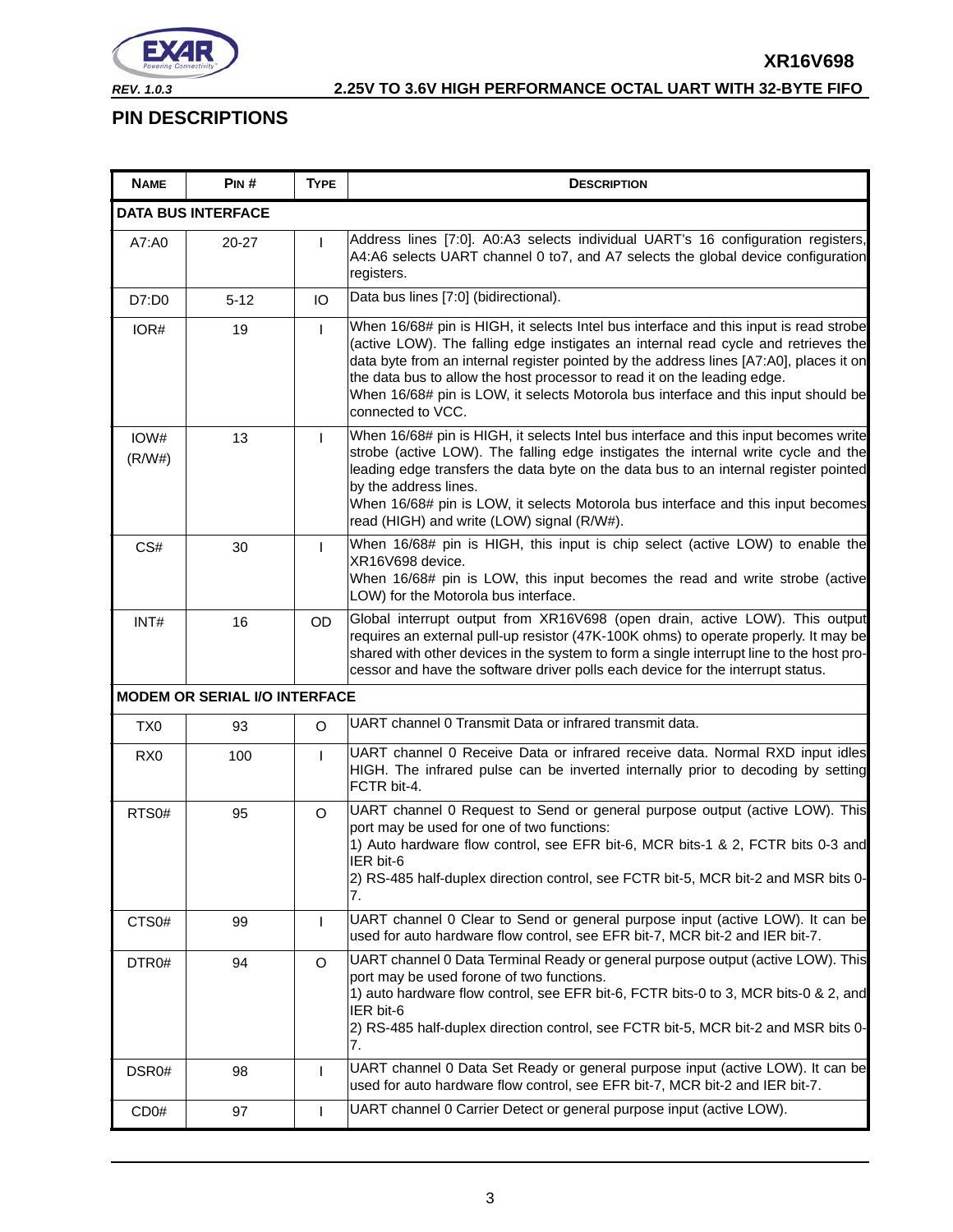# **2.25V TO 3.6V HIGH PERFORMANCE OCTAL UART WITH 32-BYTE FIFO** *REV. 1.0.3*



| <b>NAME</b>       | PIN# | <b>TYPE</b>  | <b>DESCRIPTION</b>                                                                                                                                                              |
|-------------------|------|--------------|---------------------------------------------------------------------------------------------------------------------------------------------------------------------------------|
| R10#              | 96   | $\mathbf{L}$ | UART channel 0 Ring Indicator or general purpose input (active LOW).                                                                                                            |
| TX <sub>1</sub>   | 85   | O            | UART channel 1 Transmit Data or infrared transmit data.                                                                                                                         |
| RX1               | 92   | $\mathbf{L}$ | UART channel 1 Receive Data or infrared receive data. Normal RXD input idles<br>HIGH. The infrared pulse can be inverted internally prior to decoding by setting<br>FCTR bit-4. |
| RTS1#             | 87   | O            | UART channel 1 Request to Send or general purpose output (active LOW). See<br>description of RTS0# pin.                                                                         |
| CTS1#             | 91   | $\mathbf{L}$ | UART channel 1 Clear to Send or general purpose input (active LOW). See descrip-<br>tion of CTS0# pin.                                                                          |
| DTR1#             | 86   | O            | UART channel 1 Data Terminal Ready or general purpose output (active LOW). See<br>description of DTR0# pin.                                                                     |
| DSR <sub>1#</sub> | 90   | $\mathbf{I}$ | UART channel 1 Data Set Ready or general purpose input (active LOW). See<br>description of DSR0# pin.                                                                           |
| CD1#              | 89   | $\mathbf{L}$ | UART channel 1 Carrier Detect or general purpose input (active LOW).                                                                                                            |
| R11#              | 88   | $\mathbf{I}$ | UART channel 1 Ring Indicator or general purpose input (active LOW).                                                                                                            |
| TX <sub>2</sub>   | 80   | O            | UART channel 2 Transmit Data or infrared transmit data.                                                                                                                         |
| RX <sub>2</sub>   | 73   | $\mathbf{L}$ | UART channel 2 Receive Data or infrared receive data. Normal RXD input idles<br>HIGH. The infrared pulse can be inverted internally prior to decoding by setting<br>FCTR bit-4. |
| RTS <sub>2#</sub> | 78   | O            | UART channel 2 Request to Send or general purpose output (active LOW). See<br>description of RTS0# pin.                                                                         |
| CTS2#             | 74   | $\mathbf{L}$ | UART channel 2 Clear to Send or general purpose input (active LOW). See descrip-<br>tion of CTS0# pin.                                                                          |
| DTR <sub>2#</sub> | 79   | O            | UART channel 2 Data Terminal Ready or general purpose output (active LOW). See<br>description of DTR0# pin.                                                                     |
| DSR <sub>2#</sub> | 75   | $\mathbf{I}$ | UART channel 2 Data Set Ready or general purpose input (active LOWactive LOW).<br>See description of DSR0# pin.                                                                 |
| CD2#              | 76   | $\mathbf{L}$ | UART channel 2 Carrier Detect or general purpose input (active LOW).                                                                                                            |
| R12#              | 77   | $\mathbf{L}$ | UART channel 2 Ring Indicator or general purpose input (active LOW).                                                                                                            |
| TX <sub>3</sub>   | 72   | O            | UART channel 3 Transmit Data or infrared transmit data.                                                                                                                         |
| RX3               | 65   | $\mathbf{I}$ | UART channel 3 Receive Data or infrared receive data. Normal RXD input idles<br>HIGH. The infrared pulse can be inverted internally prior to decoding by setting<br>FCTR bit-4. |
| RTS3#             | 70   | O            | UART channel 3 Request to Send or general purpose output (active LOW). See<br>description of RTS0# pin.                                                                         |
| CTS3#             | 66   | $\mathbf{I}$ | UART channel 3 Clear to Send or general purpose input (active LOW). See descrip-<br>tion of CTS0# pin.                                                                          |
| DTR3#             | 71   | O            | UART channel 3 Data Terminal Ready or general purpose output (active LOW). See<br>description of DTR0# pin.                                                                     |
| DSR3#             | 67   | $\mathsf{I}$ | UART channel 3 Data Set Ready or general purpose input (active LOW). See<br>description of DSR0# pin.                                                                           |
| CD3#              | 68   | $\mathbf{L}$ | UART channel 3 Carrier Detect or general purpose input (active LOW).                                                                                                            |
| <b>RI3#</b>       | 69   | T            | UART channel 3 Ring Indicator or general purpose input (active LOW).                                                                                                            |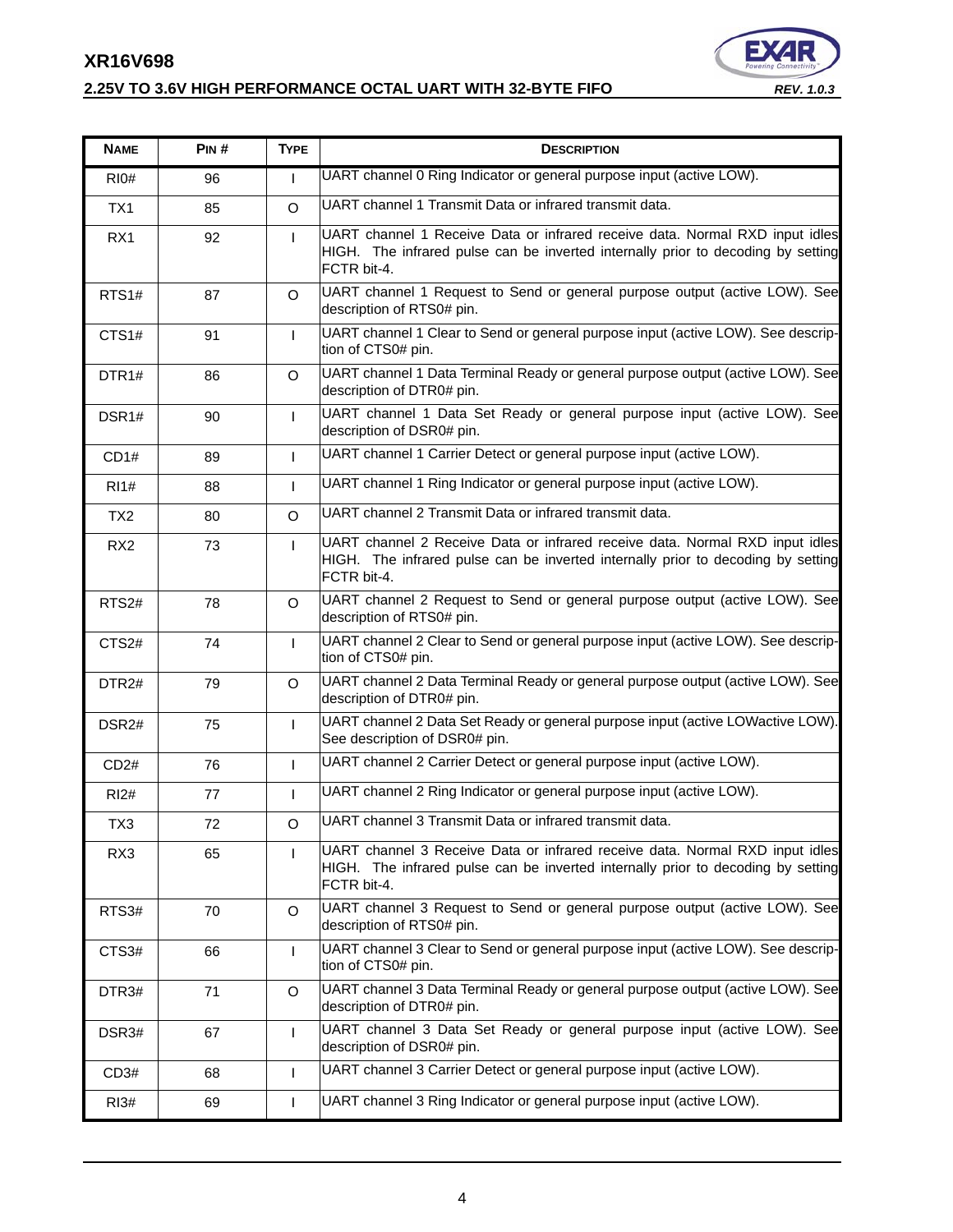

| <b>NAME</b>       | PIN# | <b>TYPE</b>  | <b>DESCRIPTION</b>                                                                                                                                                              |
|-------------------|------|--------------|---------------------------------------------------------------------------------------------------------------------------------------------------------------------------------|
| TX4               | 64   | O            | UART channel 4 Transmit Data or infrared transmit data.                                                                                                                         |
| RX4               | 57   | $\mathbf{I}$ | UART channel 4 Receive Data or infrared receive data. Normal RXD input idles<br>HIGH. The infrared pulse can be inverted internally prior to decoding by setting<br>FCTR bit-4. |
| RTS4#             | 62   | O            | UART channel 4 Request to Send or general purpose output (active LOW). See<br>description of RTS0# pin.                                                                         |
| CTS4#             | 58   | $\mathbf{I}$ | UART channel 4 Clear to Send or general purpose input (active LOW). See descrip-<br>tion of CTS0# pin.                                                                          |
| DTR4#             | 63   | O            | UART channel 4 Data Terminal Ready or general purpose output (active LOW). See<br>description of DTR0# pin.                                                                     |
| DSR4#             | 59   | $\mathbf{L}$ | UART channel 4 Data Set Ready or general purpose input (active LOW). See<br>description of DSR0# pin.                                                                           |
| CD4#              | 60   | $\mathbf{I}$ | UART channel 4 Carrier Detect or general purpose input (active LOW).                                                                                                            |
| RI4#              | 61   | $\mathbf{I}$ | UART channel 4 Ring Indicator or general purpose input (active LOW).                                                                                                            |
| TX <sub>5</sub>   | 56   | $\Omega$     | UART channel 5 Transmit Data or infrared transmit data.                                                                                                                         |
| RX <sub>5</sub>   | 49   | $\mathbf{I}$ | UART channel 5 Receive Data or infrared receive data. Normal RXD input idles<br>HIGH. The infrared pulse can be inverted internally prior to decoding by setting<br>FCTR bit-4. |
| RTS5#             | 54   | O            | UART channel 5 Request to Send or general purpose output (active LOW). See<br>description of RTS0# pin.                                                                         |
| CTS5#             | 50   | $\mathbf{I}$ | UART channel 5 Clear to Send or general purpose input (active LOW). See descrip-<br>tion of CTS0# pin.                                                                          |
| DTR <sub>5#</sub> | 55   | O            | UART channel 5 Data Terminal Ready or general purpose output (active LOW). See<br>description of DTR0# pin.                                                                     |
| DSR <sub>5#</sub> | 51   | $\mathbf{L}$ | UART channel 5 Data Set Ready or general purpose input (active LOW). See<br>description of DSR0# pin.                                                                           |
| CD5#              | 52   | $\mathbf{I}$ | UART channel 5 Carrier Detect or general purpose input (active LOW).                                                                                                            |
| R15#              | 53   | I.           | UART channel 5 Ring Indicator or general purpose input (active LOW).                                                                                                            |
| TX <sub>6</sub>   | 46   | O            | UART channel 6 Transmit Data or infrared transmit data.                                                                                                                         |
| RX <sub>6</sub>   | 39   | $\mathbf{I}$ | UART channel 6 Receive Data or infrared receive data. Normal RXD input idles<br>HIGH. The infrared pulse can be inverted internally prior to decoding by setting<br>FCTR bit-4. |
| RTS6#             | 44   | $\Omega$     | UART channel 6 Request to Send or general purpose output (active LOW). See<br>description of RTS0# pin.                                                                         |
| CTS6#             | 40   | $\mathbf{I}$ | UART channel 6 Clear to Send or general purpose input (active LOW). See descrip-<br>tion of CTS0# pin.                                                                          |
| DTR6#             | 45   | O            | UART channel 6 Data Terminal Ready or general purpose output (active LOW). See<br>description of DTR0# pin.                                                                     |
| DSR6#             | 41   | $\mathbf{I}$ | UART channel 6 Data Set Ready or general purpose input (active LOW). See<br>description of DSR0# pin.                                                                           |
| CD6#              | 42   | $\mathbf{I}$ | UART channel 6 Carrier Detect or general purpose input (active LOW).                                                                                                            |
| <b>RI6#</b>       | 43   | $\mathbf{I}$ | UART channel 6 Ring Indicator or general purpose input (active LOW).                                                                                                            |
| TX7               | 38   | O            | UART channel 7 Transmit Data or infrared transmit data.                                                                                                                         |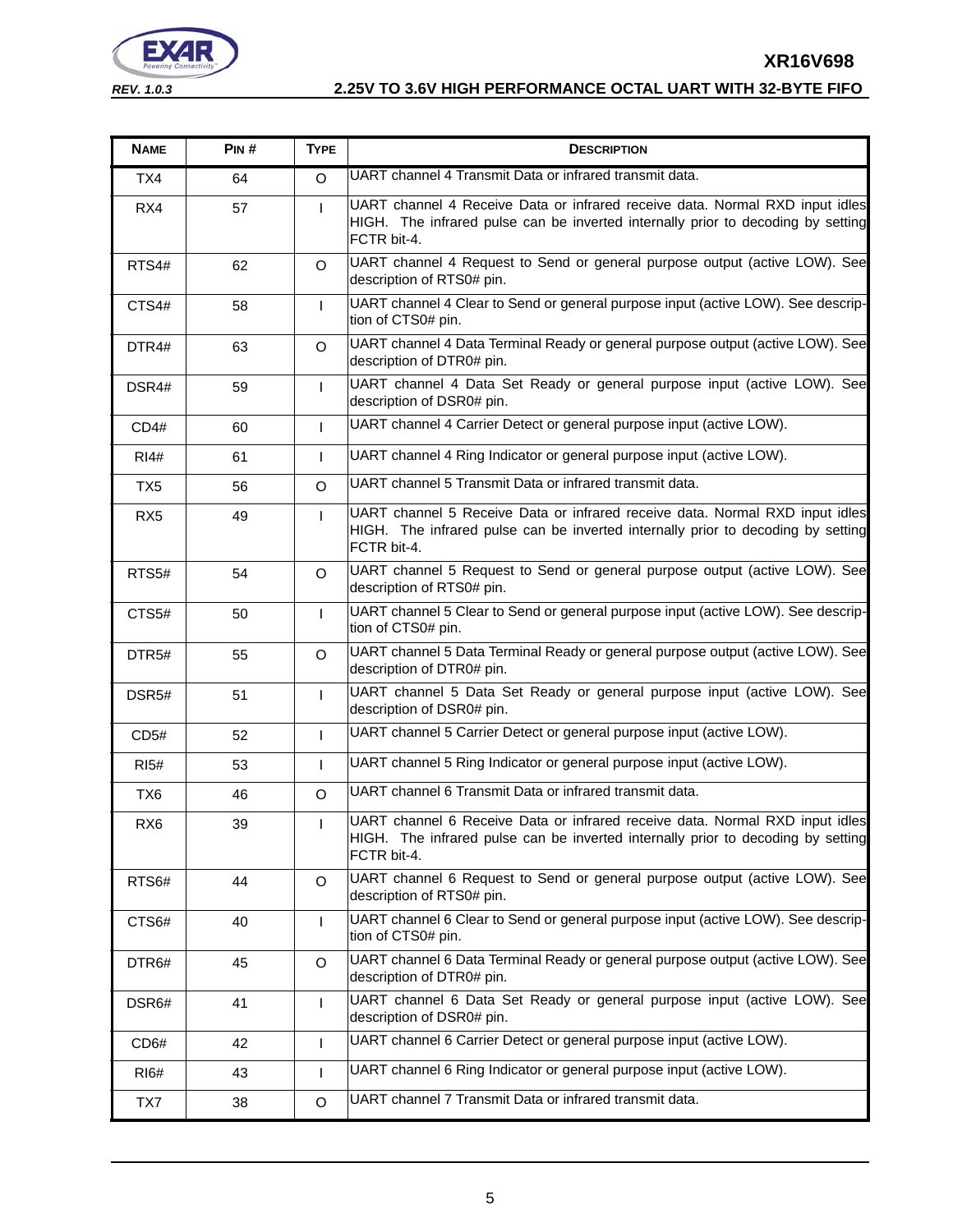# **2.25V TO 3.6V HIGH PERFORMANCE OCTAL UART WITH 32-BYTE FIFO**

| <b>Powering Connectiv</b> |
|---------------------------|
| <b>REV. 1.0.3</b>         |

| <b>NAME</b>       | PIN#                     | <b>TYPE</b>  | <b>DESCRIPTION</b>                                                                                                                                                                                                                                                                |
|-------------------|--------------------------|--------------|-----------------------------------------------------------------------------------------------------------------------------------------------------------------------------------------------------------------------------------------------------------------------------------|
| RX7               | 31                       | $\mathbf{L}$ | UART channel 7 Receive Data or infrared receive data. Normal RXD input idles<br>HIGH. The infrared pulse can be inverted internally prior to decoding by setting<br>FCTR bit-4.                                                                                                   |
| RTS7#             | 36                       | $\Omega$     | UART channel 7 Request to Send or general purpose output (active LOW). See<br>description of RTS0# pin.                                                                                                                                                                           |
| CTS7#             | 32                       | L            | UART channel 7 Clear to Send or general purpose input (active LOW). See descrip-<br>tion of CTS0# pin.                                                                                                                                                                            |
| DTR7#             | 37                       | $\Omega$     | UART channel 7 Data Terminal Ready or general purpose output (active LOW). See<br>description of DTR0# pin.                                                                                                                                                                       |
| DSR7#             | 33                       | $\mathbf{I}$ | UART channel 7 Data Set Ready or general purpose input (active LOW). See<br>description of DSR0# pin.                                                                                                                                                                             |
| CD7#              | 34                       | $\mathbf{I}$ | UART channel 7 Carrier Detect or general purpose input (active LOW).                                                                                                                                                                                                              |
| <b>RI7#</b>       | 35                       | L            | UART channel 7 Ring Indicator or general purpose input (active LOW).                                                                                                                                                                                                              |
|                   | <b>ANCILLARY SIGNALS</b> |              |                                                                                                                                                                                                                                                                                   |
| XTAL1             | 82                       | $\mathbf{I}$ | Crystal or external clock input. Caution: this input is not 5V tolerant.                                                                                                                                                                                                          |
| XTAL <sub>2</sub> | 81                       | O            | Crystal or buffered clock output.                                                                                                                                                                                                                                                 |
| <b>TMRCK</b>      | 14                       | L            | 16-bit timer/counter external clock input.                                                                                                                                                                                                                                        |
| <b>ENIR</b>       | 15                       | L            | Infrared mode enable (active HIGH). This pin is sampled during power up, following<br>a hardware reset (RST#) or soft-reset (register RESET). It can be used to start up all<br>8 UARTs in the infrared mode. The sampled logic state is transferred to MCR bit-6 in<br>the UART. |
| RST#              | $\mathbf{1}$             | L            | Reset (active LOW). The XR16V698 does not have a Power-on reset. Therefore, a<br>hardware reset must be issued using this pin during power-up. The configuration<br>and UART registers are reset to default values, see Table 18.                                                 |
| 16/68#            | 2                        | $\mathbf{L}$ | Intel or Motorola data bus interface select. The Intel bus interface is selected when<br>this input is HIGH and the Motorola bus interface is selected when this input is LOW.<br>This input affects the functionality of IOR#, IOW# and CS# pins.                                |
| <b>VCC</b>        | 3, 17, 28, 48, 84        |              | +2.25V to 3.6V supply with 5V tolerant serial (modem) inputs.                                                                                                                                                                                                                     |
| <b>GND</b>        | 4, 18, 29, 47, 83        |              | Power supply common, ground.                                                                                                                                                                                                                                                      |

*NOTE: Pin type: I=Input, O=Output, IO= Input/output, OD=Output Open Drain.*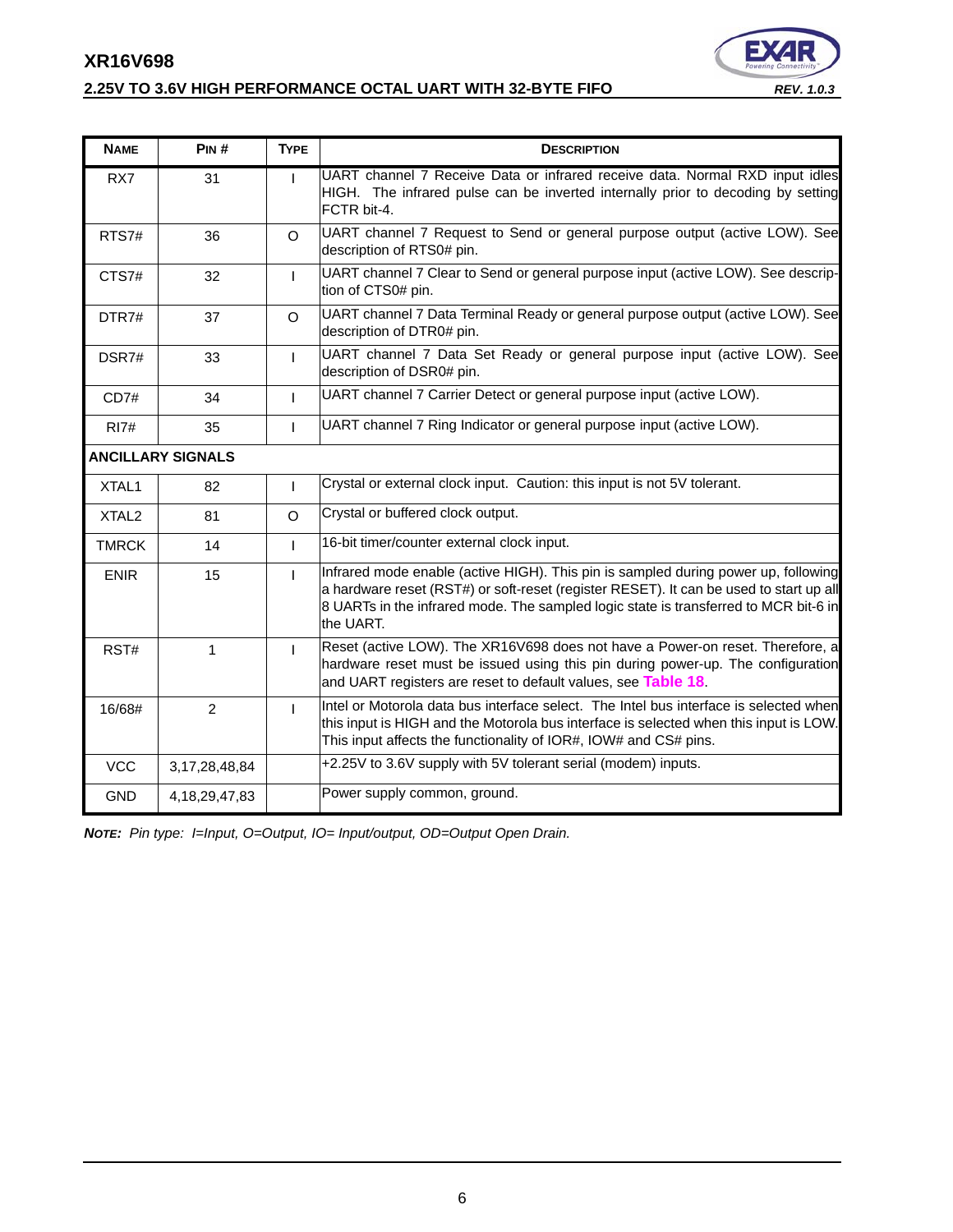

#### <span id="page-6-1"></span>**1.0 DESCRIPTION**

The XR16V698 (698) integrates the functions of 8 enhanced 16550 UARTs, a general purpose 16-bit timer/ counter and an on-chip oscillator. The device configuration registers include a set of four consecutive interrupt source registers that provides interrupt-status for all 8 UARTs, timer/counter and a sleep wake up indicator. Each UART channel has its own 16550 UART compatible configuration register set for individual channel control, status, and data transfer. Additionally, each UART channel has 32-byte of transmit and receive FIFOs, automatic RTS/CTS or DTR/DSR hardware flow control with hysteresis control, automatic Xon/Xoff and special character software flow control, programmable transmit and receive FIFO trigger levels, infrared encoder and decoder (IrDA ver. 1.0), programmable baud rate generator with a prescaler of divide by 1 or 4, and data rate up to 15Mbps with 4X sampling clock or 7.5Mbps with 8X sampling clock at 3.3V and 10Mbps with 4X sampling clock or 5Mbps with 8X sampling clock at 2.5V. The XR16V598 is a 2.25-3.6V device with 5 volt tolerant inputs (except XTAL1).

#### <span id="page-6-2"></span>**2.0 FUNCTIONAL DESCRIPTIONS**

#### <span id="page-6-3"></span>*2.1 Device Reset*

#### <span id="page-6-4"></span>**2.1.1 Hardware Reset**

The RST# input resets the internal registers and the serial interface outputs in all 8 channels to their default state (see [Table](#page-46-0) 18). A LOW pulse of longer than 40 ns duration will be required to activate the reset function in the device.

#### <span id="page-6-5"></span>**2.1.2 Software Reset**

The internal registers of each UART can be reset by writing to the RESET register in the Device Configuration Registers. For more details, see the RESET register description on [page](#page-28-0) 29.

#### <span id="page-6-6"></span>*2.2 UART Channel Selection*

<span id="page-6-0"></span>A LOW on the chip select pin, CS#, allows the user to select one of the UART channels to configure, send transmit data and/or unload receive data to/from the UART. When address line A7 = 0, address lines A6:A4 are used to select one of the eight channels. See **[Table](#page-6-0) 1** below for UART channel selection.

| <b>A7</b> | A6 | <b>A5</b> | A4 | <b>FUNCTION</b>    |
|-----------|----|-----------|----|--------------------|
| $\Omega$  | U  | ∩         | O  | Channel 0 Selected |
| O         | U  | U         | 1  | Channel 1 Selected |
| O         | O  |           | 0  | Channel 2 Selected |
| ∩         | O  |           |    | Channel 3 Selected |
| 0         |    |           | 0  | Channel 4 Selected |
| 0         | 1  |           | 1  | Channel 5 Selected |
| U         | 1  |           | 0  | Channel 6 Selected |
| U         |    |           |    | Channel 7 Selected |

#### <span id="page-6-7"></span>*2.3 Simultaneous Write to All Channels*

During a write cycle, the setting of the Device Configuration register REGB (**[See Table](#page-23-0) 8**) bit-0 to a logic 1 will override the channel selection of address A6:A4 and allow a simultaneous write to all 8 UART channels when any channel is written to. This functional capability allow the registers in all 8 UART channels to be modified concurrently, saving individual channel initialization time. Caution should be considered, however, when using this capability. Any in-process serial data transfer may be disrupted by changing an active channel's mode.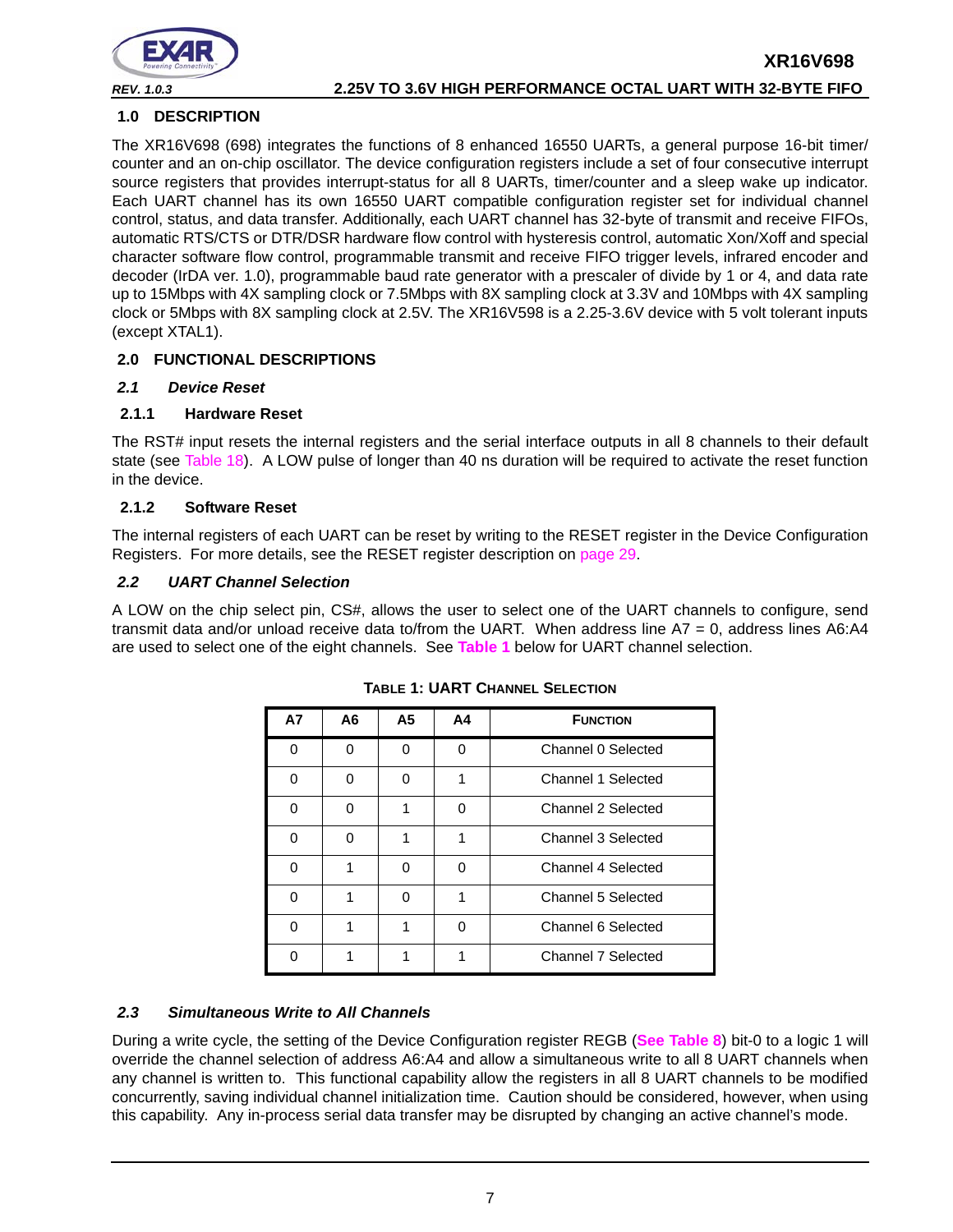

#### **2.25V TO 3.6V HIGH PERFORMANCE OCTAL UART WITH 32-BYTE FIFO** *REV. 1.0.3*

#### <span id="page-7-3"></span>*2.4 INT# Ouput*

<span id="page-7-1"></span>The INT# interrupt output changes according to the operating mode and enhanced features setup. **[Table](#page-7-1) 2 [and](#page-7-2) 3** summarize the operating behavior for the transmitter and receiver.

| Auto RS-485<br><b>Mode</b> | FCR BIT- $0 = 0$<br>(FIFO DISABLED)                 | FCR BIT-0 = $1$<br>(FIFO ENABLED)                                                        |
|----------------------------|-----------------------------------------------------|------------------------------------------------------------------------------------------|
| NO.                        | $HIGH = a byte in THR$<br>$LOW = THR$ empty         | $HIGH = FIFO above trigger level$<br>LOW = FIFO below trigger level or FIFO empty        |
| YES.                       | $HIGH = a byte in THR$<br>$LOW =$ transmitter empty | $HIGH = FIFO above trigger level$<br>LOW = FIFO below trigger level or transmitter empty |

#### **TABLE 2: INT# PIN OPERATION FOR TRANSMITTER**

#### **TABLE 3: INT# PIN OPERATION FOR RECEIVER**

<span id="page-7-2"></span>

| FCR BIT- $0 = 0$ | FCR BIT-0 = 1                     |
|------------------|-----------------------------------|
| (FIFO DISABLED)  | (FIFO ENABLED)                    |
| $HIGH = no data$ | $HIGH = FIFO below trigger level$ |
| $LOW = 1 byte$   | $LOW = FIFO$ above trigger level  |

#### <span id="page-7-4"></span>*2.5 Crystal Oscillator*

The 698 includes an on-chip oscillator. The crystal oscillator provides the system clock to the Baud Rate Generators (BRG) in each of the 8 UARTs, the 16-bit general purpose timer/counter and internal logics. XTAL1 is the input to the oscillator or external clock buffer input with XTAL2 pin being the output. For programming details, see **["Section 2.6, Programmable Baud Rate Generator with Fractional Divisor" on page](#page-8-0) 9**.

The on-chip oscillator is designed to use an industry standard microprocessor crystal (parallel resonant, fundamental frequency with 10-22 pF capacitance load, ESR of 20-120 ohms and 100ppm frequency tolerance) connected externally between the XTAL1 and XTAL2 pins (see **[Figure](#page-7-0) 3**). Alternatively, an external clock can be connected to the XTAL1 pin to clock the internal 8 baud rate generators for standard or custom rates. The typical oscillator connections are shown in **[Figure](#page-7-0) 3**. For further reading on oscillator circuit please see application note DAN108 on EXAR's web site.

<span id="page-7-0"></span>

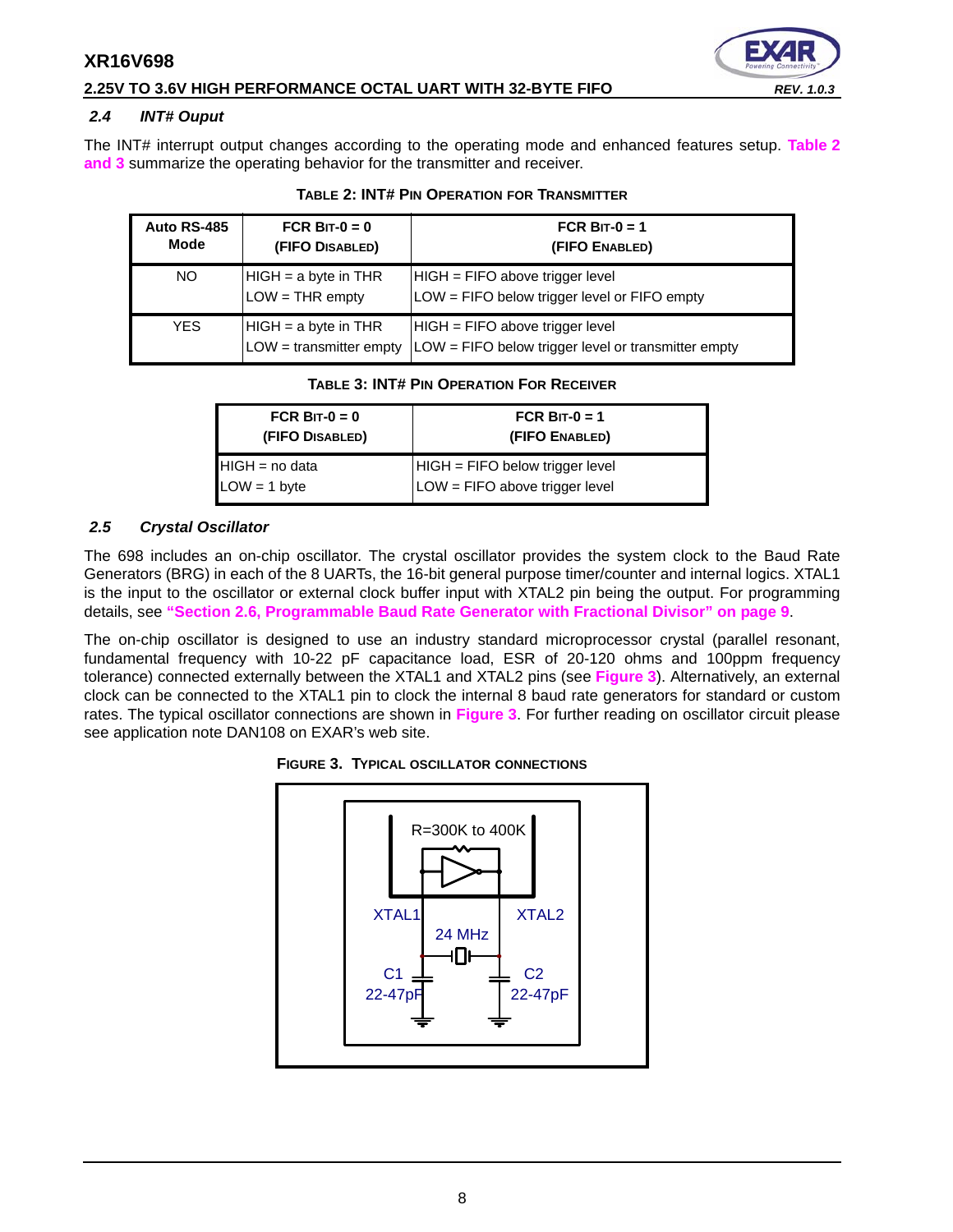

#### <span id="page-8-0"></span>*2.6 Programmable Baud Rate Generator with Fractional Divisor*

Each UART has its own Baud Rate Generator (BRG) with a prescaler for the transmitter and receiver. The prescaler is controlled by a software bit in the MCR register. The MCR register bit-7 sets the prescaler to divide the input crystal or external clock by 1 or 4. The output of the prescaler clocks to the BRG. The BRG further divides this clock by a programmable divisor between 1 and  $(2^{16} - 0.0625)$  in increments of 0.0625 (1/16) to obtain a 16X or 8X or 4X sampling clock of the serial data rate. The sampling clock is used by the transmitter for data bit shifting and receiver for data sampling. The BRG divisor (DLL, DLM and DLD registers) defaults to the value of '1' (DLL = 0x01, DLM = 0x00 and DLD = 0x00) upon reset. Therefore, the BRG must be programmed during initialization to the operating data rate. The DLL and DLM registers provide the integer part of the divisor and the DLD register provides the fractional part of the dvisior. Only the four lower bits of the DLD are implemented and they are used to select a value from 0 (for setting 0000) to 0.9375 or 15/16 (for setting 1111). Programming the Baud Rate Generator Registers DLL, DLM and DLD provides the capability for selecting the operating data rate. **[Table](#page-9-0) 4** shows the standard data rates available with a 24MHz crystal or external clock at 16X clock rate. If the pre-scaler is used (MCR bit-7  $=$  1), the output data rate will be 4 times less than that shown in **[Table](#page-9-0) 4**. At 8X sampling rate, these data rates would double. Also, when using 8X sampling mode, please note that the bit-time will have a jitter (+/- 1/16) whenever the DLD is non-zero and is an odd number. At 4X sampling rate, these data rates would quadruple. When using a non-standard data rate crystal or external clock, the divisor value can be calculated with the following equation(s):

| $8XMODE$ [7:0] = 0x00<br>$4XMODE$ [7:0] = 0x00           | Required Divisor (decimal) = (XTAL1 clock frequency / prescaler) / (serial data rate x 16) |
|----------------------------------------------------------|--------------------------------------------------------------------------------------------|
| $8XMODE$ [7:0] = 0xFF<br>$4XMODE$ [7:0] = 0x00           | Required Divisor (decimal) = $(XTAL1$ clock frequency / prescaler / (serial data rate x 8) |
| $8XMODE$ [7:0] = 0x00<br>$4$ XMODE [7:0] = 0 $\times$ FF | Required Divisor (decimal) = (XTAL1 clock frequency / prescaler / (serial data rate x 4)   |
| $8XMODE$ [7:0] = 0xFF<br>$4$ XMODE [7:0] = 0 $\times$ FF | Reserved.                                                                                  |

The closest divisor that is obtainable in the 698 can be calculated using the following formula:

ROUND( (Required Divisor - TRUNC(Required Divisor) )\*16)/16 + TRUNC(Required Divisor), where DLM = TRUNC(Required Divisor) >> 8 DLL = TRUNC(Required Divisor) & 0xFF DLD = ROUND( (Required Divisor-TRUNC(Required Divisor) )\*16)

In the formulas above, please note that:

TRUNC (N) = Integer Part of N. For example, TRUNC  $(5.6) = 5$ .

ROUND (N) = N rounded towards the closest integer. For example, ROUND  $(7.3)$  = 7 and ROUND  $(9.9)$  = 10.

A  $>>$  B indicates right shifting the value 'A' by 'B' number of bits. For example, 0x78A3  $>> 8 = 0x0078$ .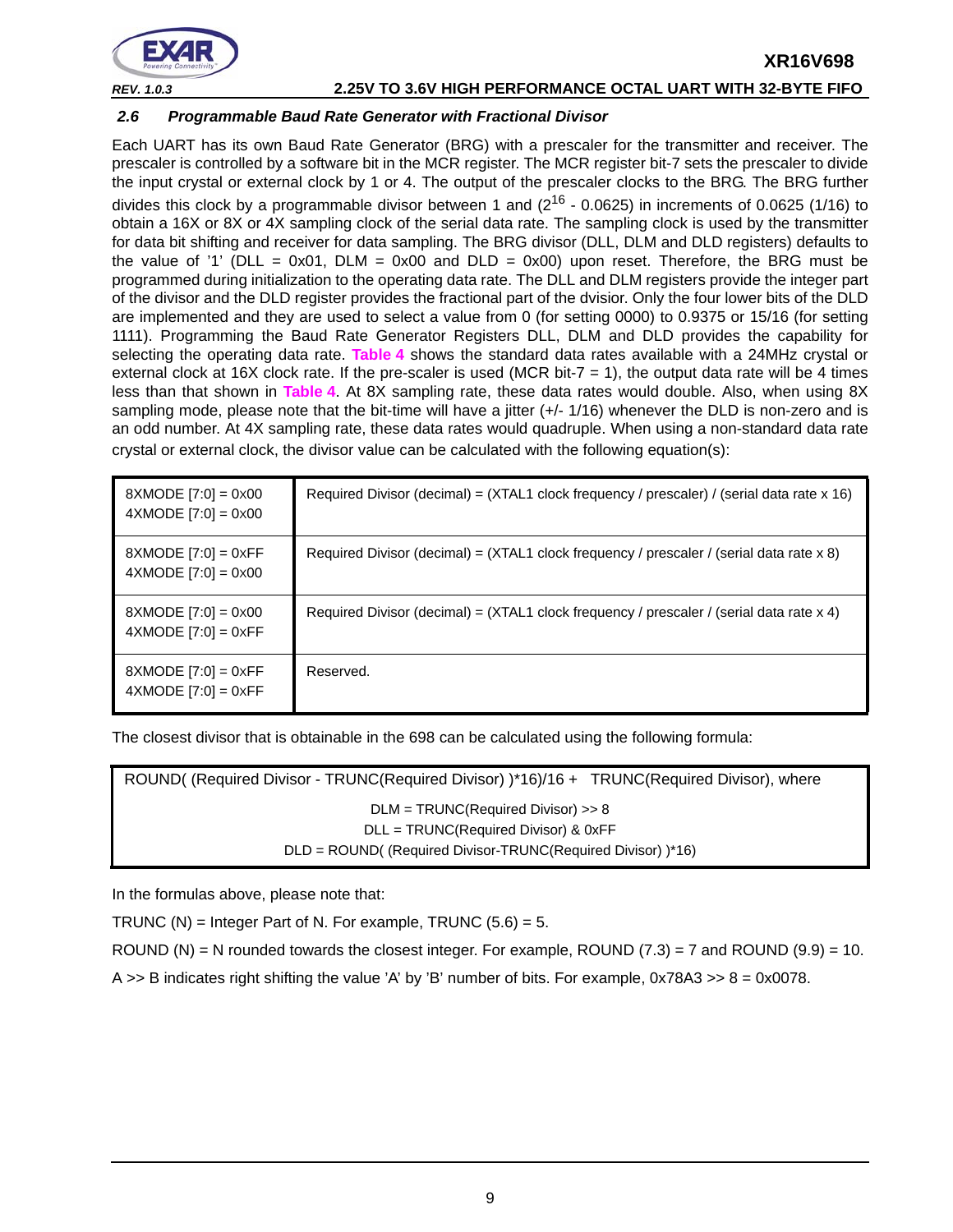#### **2.25V TO 3.6V HIGH PERFORMANCE OCTAL UART WITH 32-BYTE FIFO** *REV. 1.0.3*



#### <span id="page-9-1"></span>**FIGURE 4. BAUD RATE GENERATOR**



| TABLE 4: TYPICAL DATA RATES WITH A 24 MHZ CRYSTAL OR EXTERNAL CLOCK AT 16X SAMPLING |  |
|-------------------------------------------------------------------------------------|--|
|-------------------------------------------------------------------------------------|--|

<span id="page-9-0"></span>

| <b>Required</b><br><b>Output Data</b><br>Rate | <b>DIVISOR FOR 16X</b><br><b>DIVISOR</b><br><b>DLM PROGRAM</b><br><b>DLL PROGRAM</b><br><b>Clock</b><br><b>OBTAINABLE IN</b><br><b>VALUE (HEX)</b><br>VALUE (HEX)<br>(Decimal)<br>698 |                        | <b>DLD PROGRAM</b><br>VALUE (HEX)) | <b>DATA ERROR</b><br><b>RATE (%)</b> |                         |             |
|-----------------------------------------------|---------------------------------------------------------------------------------------------------------------------------------------------------------------------------------------|------------------------|------------------------------------|--------------------------------------|-------------------------|-------------|
| 400                                           | 3750                                                                                                                                                                                  | 3750                   | E                                  | A <sub>6</sub>                       | $\mathbf 0$             | $\mathbf 0$ |
| 2400                                          | 625                                                                                                                                                                                   | 625                    | $\overline{c}$                     | 71                                   | $\mathbf 0$             | $\mathbf 0$ |
| 4800                                          | 312.5                                                                                                                                                                                 | 312 8/16               | $\mathbf{1}$                       | 38                                   | 8                       | $\mathbf 0$ |
| 9600                                          | 156.25                                                                                                                                                                                | 156 4/16               | $\mathsf 0$                        | 9C                                   | $\overline{\mathbf{4}}$ | $\pmb{0}$   |
| 10000                                         | 150                                                                                                                                                                                   | 150                    | $\mathbf 0$                        | 96                                   | $\mathbf 0$             | $\mathbf 0$ |
| 19200                                         | 78.125                                                                                                                                                                                | 78 2/16                | $\mathsf 0$                        | 4E                                   | $\overline{c}$          | $\mathbf 0$ |
| 25000                                         | 60                                                                                                                                                                                    | 60                     | $\pmb{0}$                          | 3C                                   | $\mathbf 0$             | $\mathbf 0$ |
| 28800                                         | 52.0833                                                                                                                                                                               | 52 1/16<br>$\mathsf 0$ |                                    | 34                                   | $\mathbf{1}$            | 0.04        |
| 38400                                         | 39.0625                                                                                                                                                                               | 39 1/16                | $\mathsf 0$                        | 27                                   | $\mathbf{1}$            | $\pmb{0}$   |
| 50000                                         | 30                                                                                                                                                                                    | 30                     |                                    | 1E                                   | $\mathbf 0$             | $\Omega$    |
| 57600                                         | 26.0417                                                                                                                                                                               | 26 1/16                | $\mathsf 0$<br>1A                  |                                      | $\mathbf{1}$            | 0.08        |
| 75000                                         | 20                                                                                                                                                                                    | 20                     | $\mathsf 0$                        | 14                                   | $\pmb{0}$               | $\pmb{0}$   |
| 100000                                        | 15                                                                                                                                                                                    | 15                     | $\mathsf 0$                        | F                                    | $\mathbf 0$             | $\mathbf 0$ |
| 115200                                        | 13.0208                                                                                                                                                                               | 13                     | $\pmb{0}$                          | D                                    | $\mathbf 0$             | 0.16        |
| 153600                                        | 9.7656                                                                                                                                                                                | 9 12/16                | $\mathsf 0$                        | 9                                    | $\mathsf C$             | 0.16        |
| 200000                                        | 7.5                                                                                                                                                                                   | 7 8/16                 | $\mathsf 0$                        | $\overline{7}$                       | 8                       | $\mathbf 0$ |
| 225000                                        | 6.6667                                                                                                                                                                                | 6 11/16                | $\mathsf 0$                        | 6                                    | B                       | 0.31        |
| 230400                                        | 6.5104                                                                                                                                                                                | 68/16                  | $\mathbf 0$                        | $6\phantom{a}$                       | 8                       | 0.16        |
| 250000                                        | 6                                                                                                                                                                                     | 6                      | $\pmb{0}$                          | 6                                    | $\mathbf 0$             | $\mathbf 0$ |
| 300000                                        | 5                                                                                                                                                                                     | 5                      | $\mathsf 0$                        | 5                                    | $\mathbf 0$             | $\pmb{0}$   |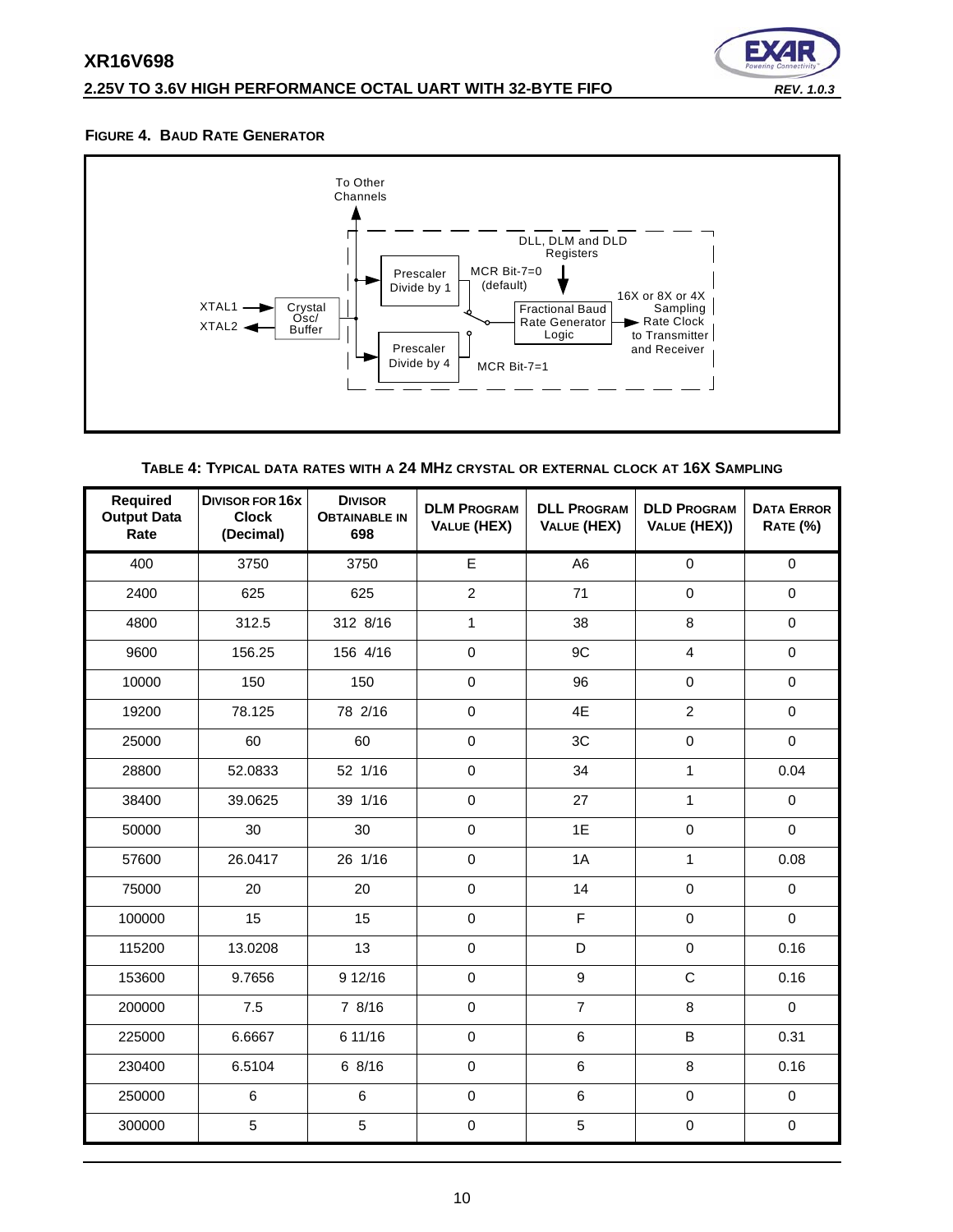

*REV. 1.0.3* **2.25V TO 3.6V HIGH PERFORMANCE OCTAL UART WITH 32-BYTE FIFO**

| TABLE 4: TYPICAL DATA RATES WITH A 24 MHZ CRYSTAL OR EXTERNAL CLOCK AT 16X SAMPLING |  |
|-------------------------------------------------------------------------------------|--|
|-------------------------------------------------------------------------------------|--|

| Required<br><b>Output Data</b><br>Rate | <b>DIVISOR FOR 16X</b><br><b>Clock</b><br>(Decimal) | <b>DIVISOR</b><br><b>OBTAINABLE IN</b><br>698 | <b>DLM PROGRAM</b><br><b>VALUE (HEX)</b> | <b>DLL PROGRAM</b><br>VALUE (HEX) | <b>DLD PROGRAM</b><br>VALUE (HEX)) | <b>DATA ERROR</b><br><b>RATE (%)</b> |
|----------------------------------------|-----------------------------------------------------|-----------------------------------------------|------------------------------------------|-----------------------------------|------------------------------------|--------------------------------------|
| 400000                                 | 3.75                                                | 3 12/16                                       | 0                                        | 3                                 | C                                  | $\mathbf 0$                          |
| 460800                                 | 3.2552                                              | $3 \frac{4}{16}$                              | 0                                        | 3                                 | 4                                  | 0.16                                 |
| 500000                                 | 3                                                   | 3                                             | 0                                        | 3                                 | $\Omega$                           | $\mathbf 0$                          |
| 750000                                 | $\mathfrak{p}$                                      | $\mathfrak{p}$                                | 0                                        | $\mathfrak{p}$                    | 0                                  | 0                                    |
| 921600                                 | 1.6276                                              | 1 10/16                                       | 0                                        |                                   | A                                  | 0.16                                 |
| 1000000                                | 1.5                                                 | 18/16                                         | 0                                        |                                   | 8                                  | $\Omega$                             |

#### <span id="page-10-0"></span>*2.7 Transmitter*

The transmitter section comprises of an 8-bit Transmit Shift Register (TSR) and 32 bytes of FIFO which includes a byte-wide Transmit Holding Register (THR). TSR shifts out every data bit with the 16X or 8X or 4X (if 8X or 4X sampling is selected via the **[8XMODE Register](#page-27-0)** or 4XMODE Register) internal clock. A bit time is 16 (or 8 or 4) clock periods. The transmitter sends the start-bit followed by the number of data bits, inserts the proper parity-bit if enabled, and adds the stop-bit(s). The status of the FIFO and TSR are reported in the Line Status Register (LSR bit-5 and bit-6).

#### <span id="page-10-1"></span>**2.7.1 Transmit Holding Register (THR) - Write Only**

The transmit holding register is an 8-bit register providing a data interface to the host processor. The host writes transmit data byte to the THR to be converted into a serial data stream including start-bit, data bits, parity-bit and stop-bit(s). The least-significant-bit (Bit-0) becomes first data bit to go out. The THR is the input register to the transmit FIFO of 32 bytes when FIFO operation is enabled by FCR bit-0. Every time a write operation is made to the THR, the FIFO data pointer is automatically bumped to the next sequential data location.

#### <span id="page-10-2"></span>**2.7.2 Transmitter Operation in non-FIFO Mode**

The host loads transmit data to THR one character at a time. The THR empty flag (LSR bit-5) is set when the data byte is transferred to TSR. THR flag can generate a transmit empty interrupt (ISR bit-1) when it is enabled by IER bit-1. The TSR flag (LSR bit-6) is set when TSR becomes completely empty.



<span id="page-10-3"></span>**FIGURE 5. TRANSMITTER OPERATION IN NON-FIFO MODE**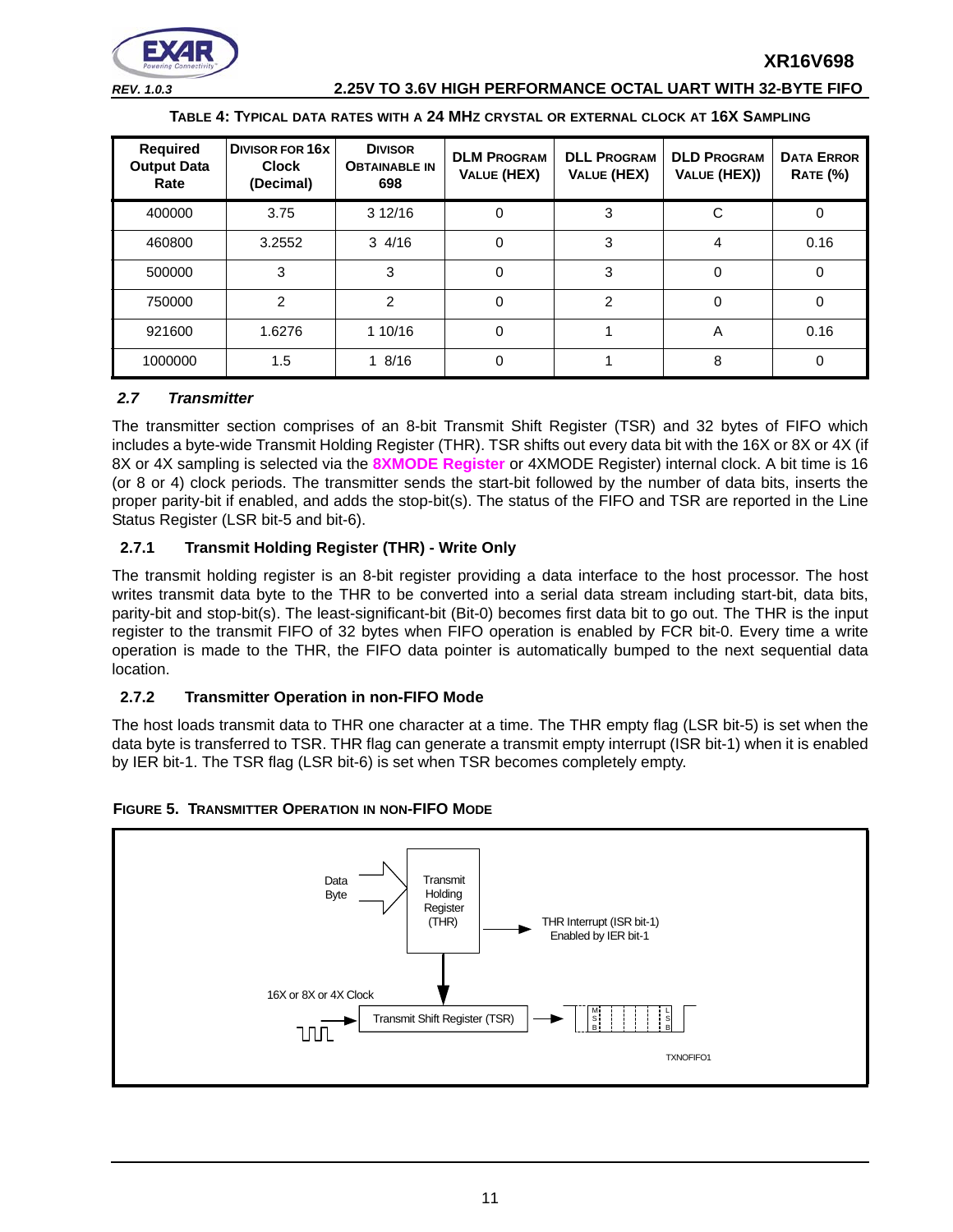#### **2.25V TO 3.6V HIGH PERFORMANCE OCTAL UART WITH 32-BYTE FIFO** *REV. 1.0.3*

#### <span id="page-11-1"></span>**2.7.3 Transmitter Operation in FIFO Mode**

The host may fill the transmit FIFO with up to 32 bytes of transmit data. The THR empty flag (LSR bit-5) is set whenever the FIFO is empty. The THR empty flag can generate a transmit empty interrupt (ISR bit-1) when the amount of data in the FIFO falls below its programmed trigger level. The transmit empty interrupt is enabled by IER bit-1. The TSR flag (LSR bit-6) is set when TSR/FIFO becomes empty.



#### <span id="page-11-2"></span>**FIGURE 6. TRANSMITTER OPERATION IN FIFO AND FLOW CONTROL MODE**

#### <span id="page-11-0"></span>*2.8 Receiver*

The receiver section contains an 8-bit Receive Shift Register (RSR) and 32 bytes of FIFO which includes a byte-wide Receive Holding Register (RHR). The RSR uses the 16X (or the 8X or the 4X) clock for timing. It verifies and validates every bit on the incoming character in the middle of each data bit. On the falling edge of a start or false start bit, an internal receiver counter starts counting the number of 16X (or 8X or 4X) clocks. After 8 (or 4 or 2) clocks the start bit period should be at the center of the start bit. At this time the start bit is sampled and if it is still a logic 0 it is validated. Evaluating the start bit in this manner prevents the receiver from assembling a false character. The rest of the data bits and stop bits are sampled and validated in this same manner to prevent false framing. If there were any error(s), they are reported in the LSR register bits 2-4. Upon unloading the receive data byte from RHR, the receive FIFO pointer is bumped and the error tags are immediately updated to reflect the status of the data byte in RHR register. RHR can generate a receive data ready interrupt upon receiving a character or delay until it reaches the FIFO trigger level. Furthermore, data delivery to the host is guaranteed by a receive data ready time-out interrupt when data is not received for 4 word lengths as defined by LCR[1:0] plus 12 bits time. This is equivalent to 3.7-4.6 character times. The RHR interrupt is enabled by IER bit-0.

#### <span id="page-11-3"></span>**2.8.1 Receive Holding Register (RHR) - Read-Only**

The Receive Holding Register is an 8-bit register that holds a receive data byte from the Receive Shift Register. It provides the receive data interface to the host processor. The RHR register is part of the receive FIFO of 32 bytes by 11-bits wide, the 3 extra bits are for the 3 error tags to be reported in LSR register. When the FIFO is enabled by FCR bit-0, the RHR contains the first data character received by the FIFO. After the RHR is read, the next character byte is loaded into the RHR and the errors associated with the current data byte are immediately updated in the LSR bits 2-4.

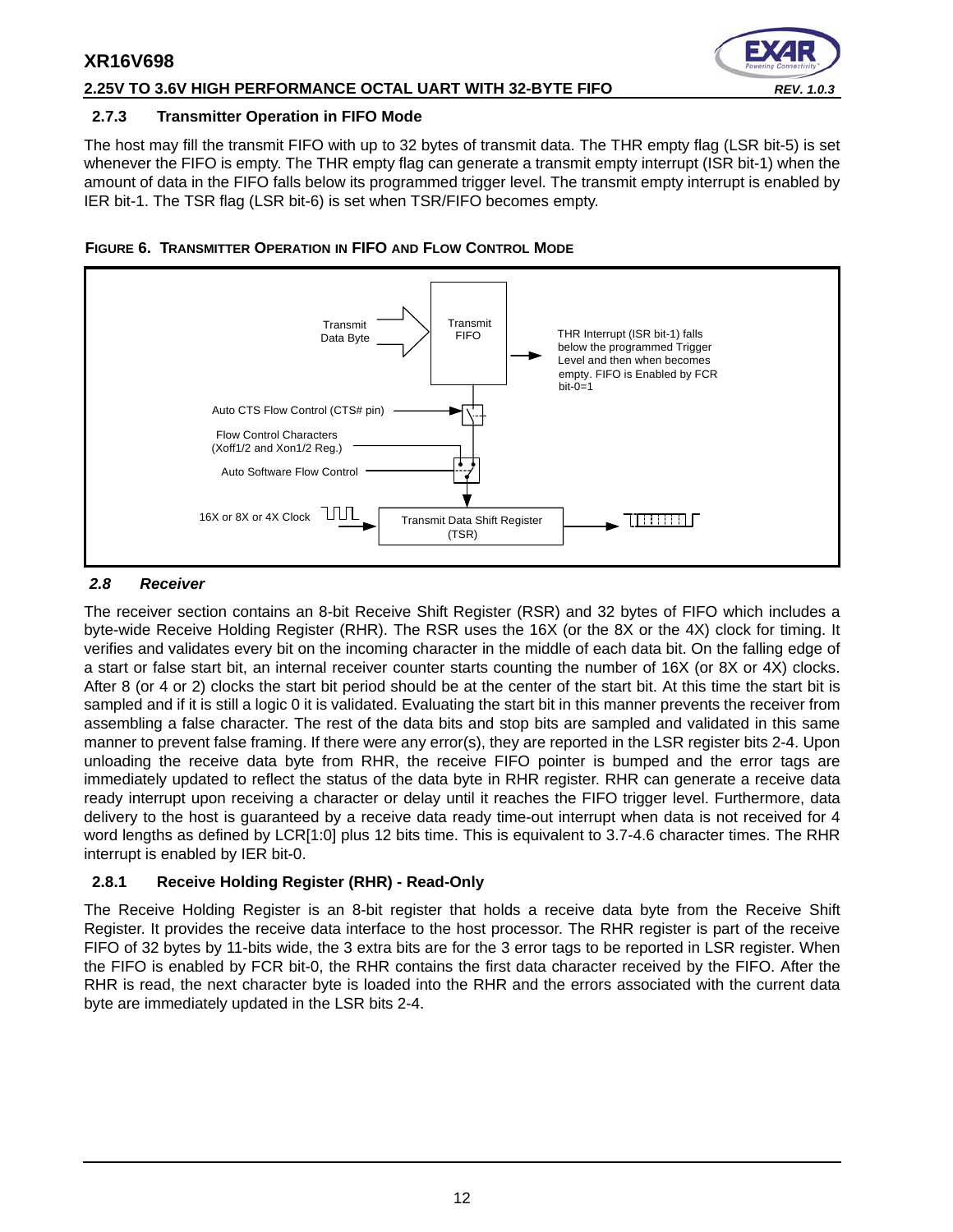

#### <span id="page-12-0"></span>**FIGURE 7. RECEIVER OPERATION IN NON-FIFO MODE**



<span id="page-12-1"></span>**FIGURE 8. RECEIVER OPERATION IN FIFO AND AUTO RTS FLOW CONTROL MODE**



#### <span id="page-12-2"></span>*2.9 THR and RHR Register Locations*

The THR and RHR register addresses for channel 0 to channel 7 are shown in **[Table](#page-13-0) 5** below. The THR and RHR for channels 0 to 7 are located at address 0x00, 0x10, 0x20, 0x30, 0x40, 0x50, 0x60 and 0x70 respectively. Transmit data byte is loaded to the THR when writing to that address and receive data is unloaded from the RHR register when reading that address. Both THR and RHR registers are 16C550 compatible in 8-bit format, so each bus operation can only write or read in bytes.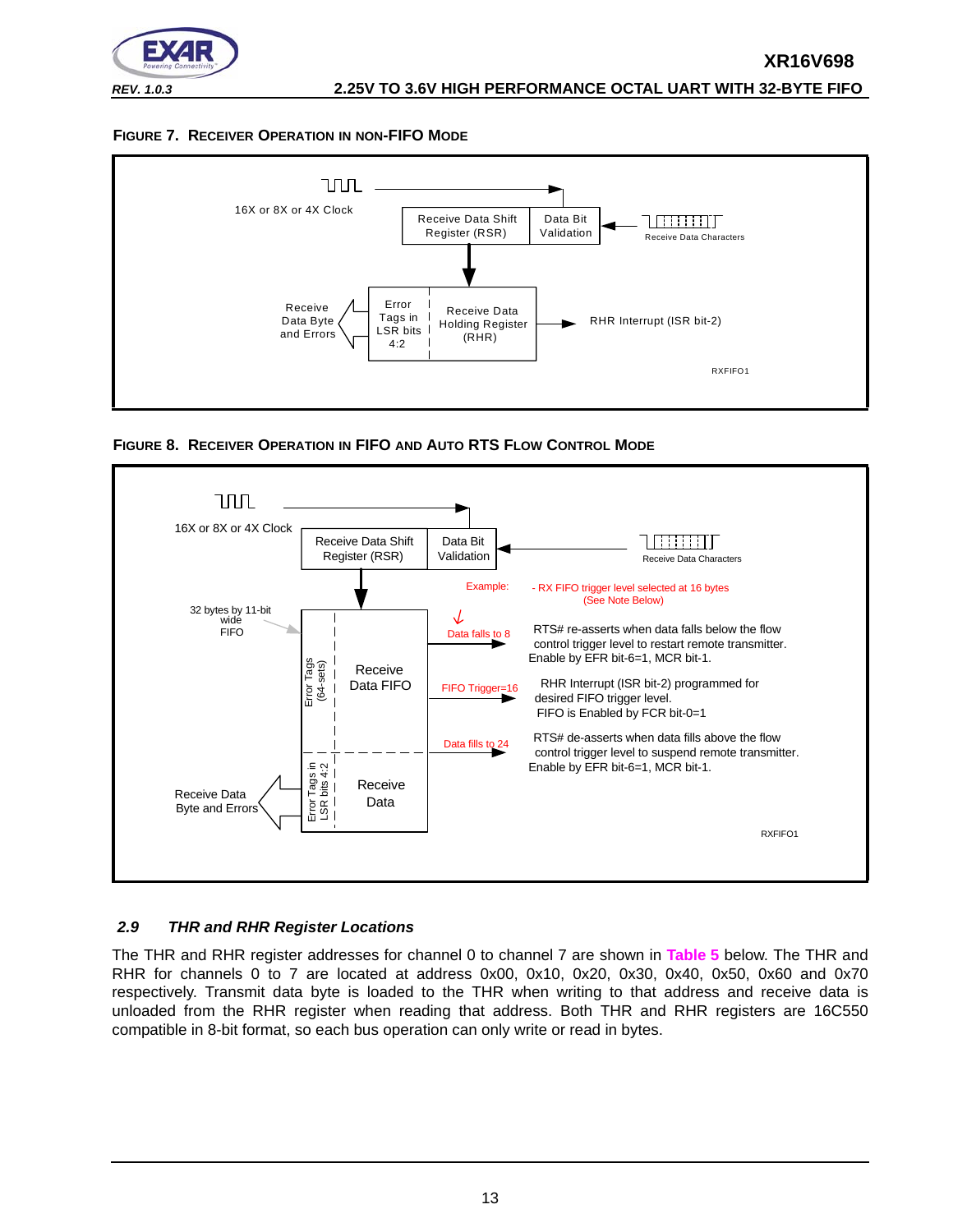<span id="page-13-0"></span>.

#### **2.25V TO 3.6V HIGH PERFORMANCE OCTAL UART WITH 32-BYTE FIFO** *REV. 1.0.3*



|                                  | THR and RHR Address Locations For CH0 to CH7 (16C550 Compatible)       |
|----------------------------------|------------------------------------------------------------------------|
| CHO 0x00 Write THR               | Bit-7<br>Bit-6<br>Bit-5<br>Bit-4<br>Bit-3<br>Bit-2<br>Bit-1<br>Bit-0   |
| 0x00 Read RHR<br>CH0             | Bit-7<br>Bit-6<br>Bit-5<br>Bit-4<br>Bit-3<br>Bit-2<br>Bit-1<br>Bit-0   |
| 0x10 Write THR<br>CH1            | Bit-7<br>Bit-6<br>Bit-4<br>Bit-1<br>Bit-5<br>Bit-3<br>Bit-2<br>Bit-0   |
| CH <sub>1</sub><br>0x10 Read RHR | Bit-5<br>Bit-4<br>Bit-3<br>Bit-1<br>Bit-0<br>Bit-7<br>Bit-6<br>Bit-2   |
| CH <sub>2</sub> 0x20 Write THR   | Bit-3<br>Bit-1<br>Bit-7<br>Bit-6<br>Bit-5<br>Bit-4<br>Bit-2<br>Bit-0   |
| CH <sub>2</sub> 0x20 Read RHR    | Bit-7<br>Bit-6<br>Bit-5<br>Bit-4<br>Bit-3<br>Bit-2<br>Bit-1<br>Bit-0   |
| CH3 0x30 Write THR               | Bit-7<br>Bit-6<br>Bit-5<br>Bit-3<br>Bit-2<br>Bit-1<br>Bit-0<br>Bit-4   |
| CH3 0x30 Read RHR                | Bit-5<br>Bit-1<br>$Bit-0$<br>Bit-7<br>Bit-6<br>Bit-4<br>Bit-3<br>Bit-2 |
| CH4 0x40 Write THR               | Bit-7<br>Bit-6<br>Bit-5<br>Bit-4<br>Bit-3<br>Bit-2<br>Bit-1<br>Bit-0   |
| CH4 0x40 Read RHR                | Bit-7<br>Bit-6<br>Bit-5<br>Bit-4<br>Bit-3<br>Bit-2<br>Bit-1<br>Bit-0   |
| CH5 0x50 Write THR               | Bit-7<br>Bit-6<br>Bit-5<br>Bit-4<br>Bit-3<br>Bit-2<br>Bit-1<br>Bit-0   |
| CH5 0x50 Read RHR                | Bit-3<br>Bit-1<br>Bit-7<br>Bit-6<br>Bit-5<br>Bit-4<br>Bit-2<br>Bit-0   |
| 0x60 Write THR<br>CH6            | Bit 7<br>Bit-6<br>Bit-5<br>Bit-4<br>Bit-3<br>Bit-2<br>Bit-1<br>Bit-0   |
| CH6<br>0x60 Read RHR             | Bit-7<br>Bit-6<br>Bit-5<br>Bit-4<br>Bit-3<br>Bit-2<br>Bit-1<br>Bit-0   |
| CH7<br>0x70 Write THR            | Bit-7<br>Bit-6<br>Bit-5<br>Bit-4<br>Bit-3<br>Bit-2<br>Bit-1<br>Bit-0   |
| 0x70 Read RHR<br>CH7             | Bit-6<br>Bit-5<br>Bit-4<br>Bit-1<br>Bit-7<br>Bit-3<br>Bit-2<br>Bit-0   |
|                                  | THRRHR1                                                                |

#### **TABLE 5: TRANSMIT AND RECEIVE HOLDING REGISTER LOCATIONS, 16C550 COMPATIBLE**

#### <span id="page-13-1"></span>*2.10 Auto RTS/DTR Hardware Flow Control Operation*

Automatic RTS/DTR flow control is used to prevent data overrun to the **local** receiver FIFO. The RTS#/DTR# output pin is used to request remote unit to suspend/resume data transmission. The flow control features are individually selected to fit specific application requirement (see **[Figure](#page-15-0) 9**):

- Select RTS (and CTS) or DTR (and DSR) through MCR bit-2.
- Enable auto RTS/DTR flow control using EFR bit-6.
- The auto RTS or auto DTR function must be started by asserting the RTS# or DTR# output pin (MCR bit-1 or bit-0 to a logic 1, respectively) after it is enabled.

With the Auto RTS function enabled, the RTS# output pin will not be de-asserted (HIGH) when the receive FIFO reaches the programmed trigger level, but will be de-asserted when the FIFO reaches the next trigger level (**[See Table](#page-35-0) 14**). The RTS# output pin will be asserted (LOW) again after the FIFO is unloaded to the next trigger level below the programmed trigger level.

However, even under these conditions, the 698 will continue to accept data until the receive FIFO is full if the remote UART transmitter continues to send data.

• If used, enable RTS/DTR interrupt through IER bit-6 (after setting EFR bit-4). The UART issues an interrupt when the RTS#/DTR# pin makes a transition: ISR bit-5 will be set to 1.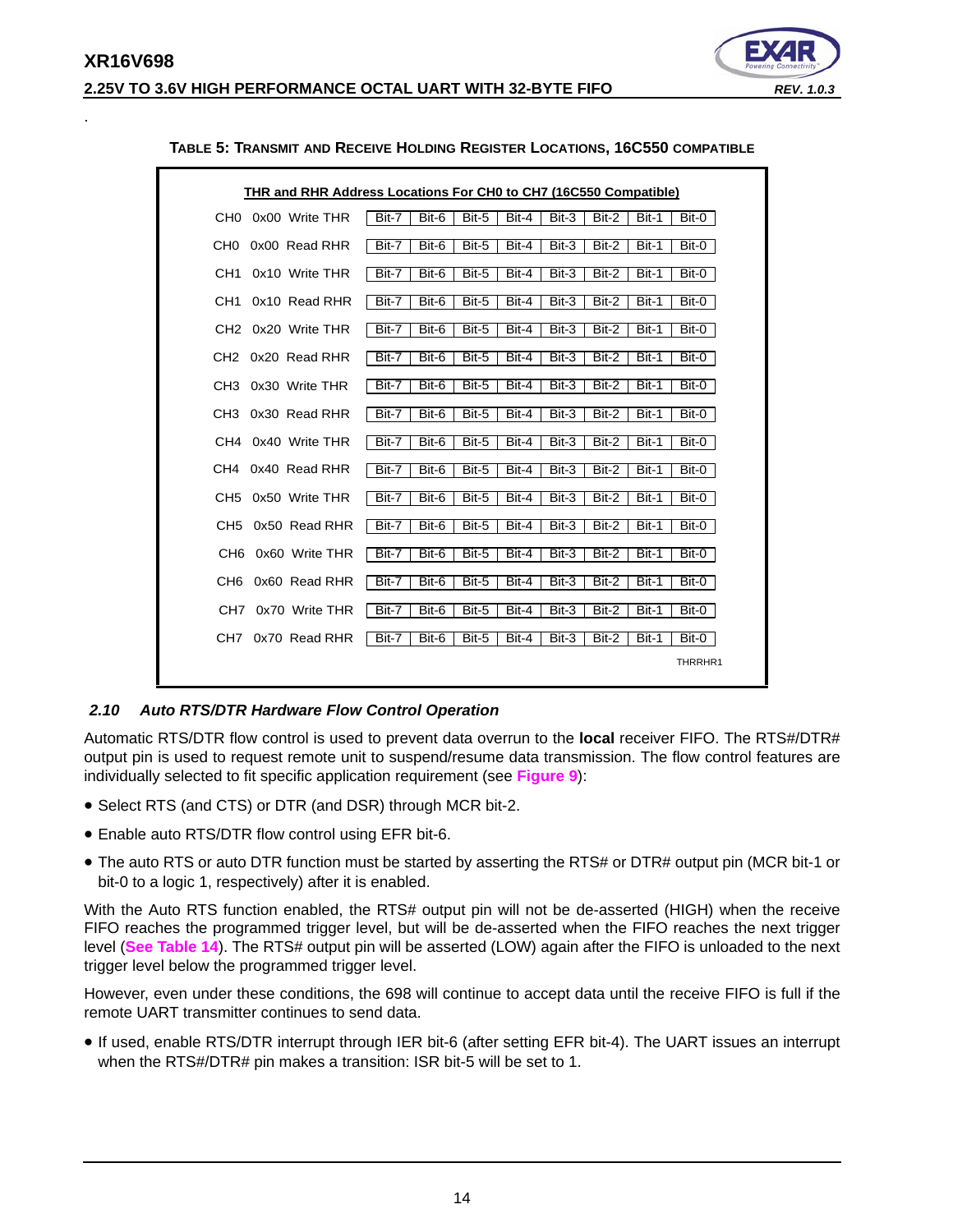

#### <span id="page-14-0"></span>**2.10.1 Auto CTS/DSR Flow Control**

Automatic CTS/DSR flow control is used to prevent data overrun to the remote receiver FIFO. The CTS/DSR pin is monitored to suspend/restart local transmitter. The flow control features are individually selected to fit specific application requirement (see **[Figure](#page-15-0) 9**):

- Select CTS (and RTS) or DSR (and DTR) through MCR bit-2.
- Enable auto CTS/DSR flow control using EFR bit-7.

With the Auto CTS or Auto DTR function enabled, the UART will suspend transmission as soon as the stop bit of the character in the Transmit Shift Register has been shifted out. Transmission is resumed after the CTS#/ DTR# input is re-asserted (LOW), indicating more data may be sent.

• If used, enable CTS/DSR interrupt through IER bit-7 (after setting EFR bit-4). The UART issues an interrupt when the CTS#/DSR# pin makes a transition: ISR bit-5 will be set to a logic 1, and UART will suspend TX transmissions as soon as the stop bit of the character in process is shifted out. Transmission is resumed after the CTS#/DSR# input returns LOW, indicating more data may be sent.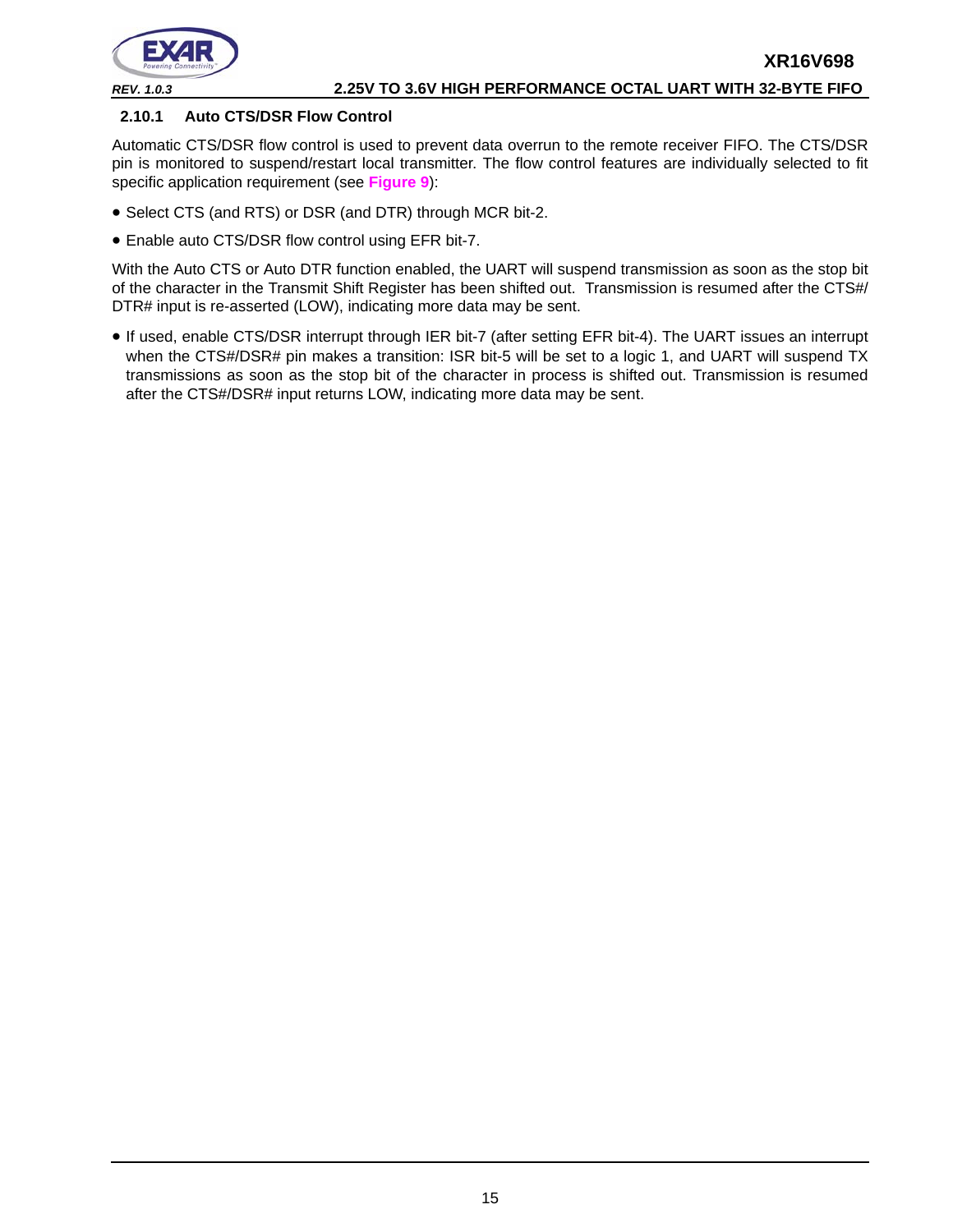# **XR16V698 2.25V TO 3.6V HIGH PERFORMANCE OCTAL UART WITH 32-BYTE FIFO** *REV. 1.0.3*



#### <span id="page-15-0"></span>**FIGURE 9. AUTO RTS/DTR AND CTS/DSR FLOW CONTROL OPERATION**

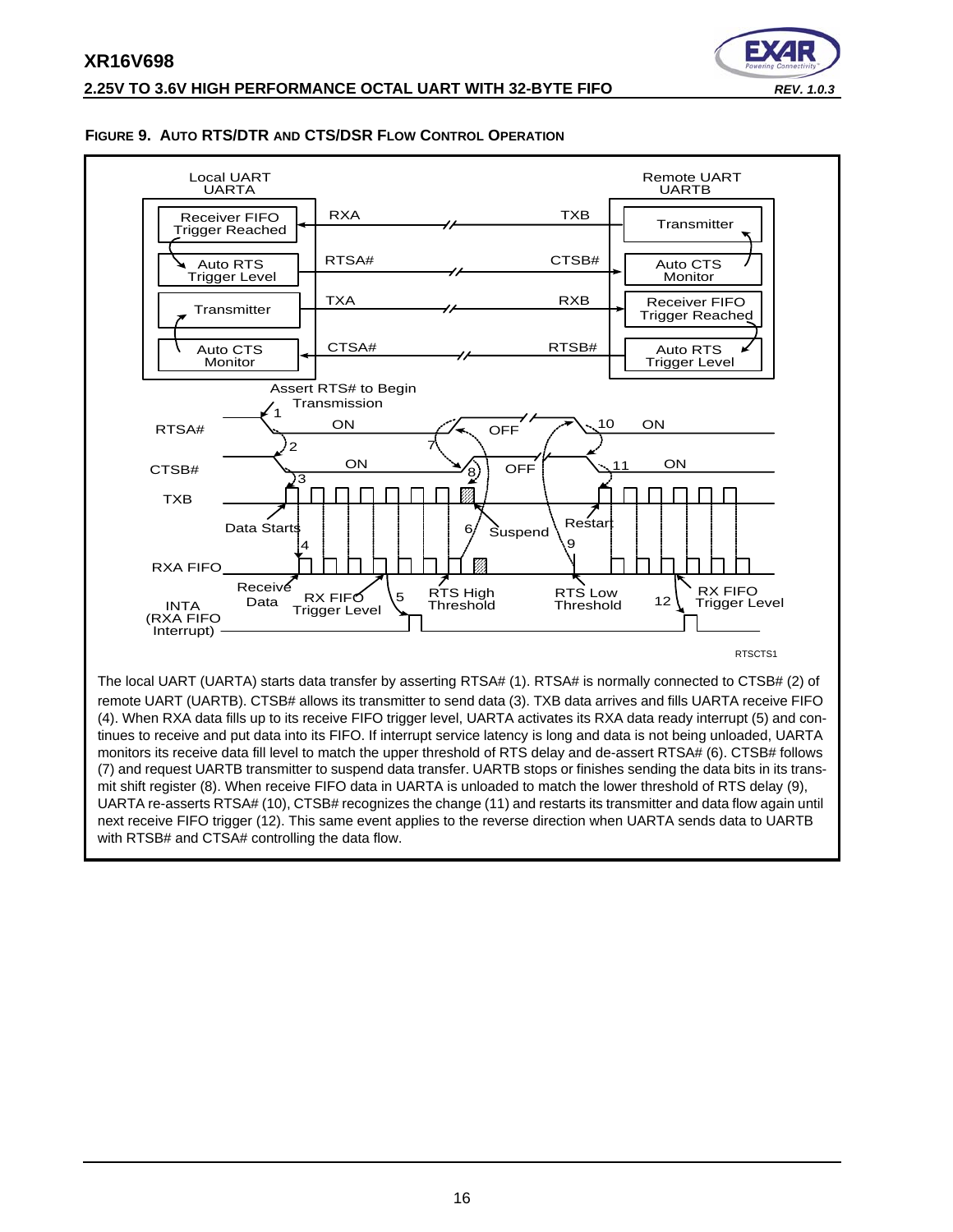

#### <span id="page-16-1"></span>*2.11 Auto Xon/Xoff (Software) Flow Control*

When software flow control is enabled (**[See Table](#page-44-0) 17**), the 698 compares one or two sequential receive data characters with the programmed Xon-1,2 or Xoff-1,2 character value(s). If receive character(s) (RX) match the programmed Xoff-1,2 value(s), the 698 will halt transmission (TX) as soon as the current character has completed transmission. When a match occurs, the Xoff (if enabled via IER bit-5) flag will be set and the interrupt output pin will be activated. Following a suspension due to a match of the Xoff character(s), the 698 will monitor the receive data stream for a match to the Xon-1,2 character(s). If a match is found, the 698 will resume operation and clear the flags (ISR bit-4).

Reset initially sets the contents of the Xon1, Xon2, Xoff1 and Xoff2 flow control registers to '0'. Following reset, any desired Xon/Xoff value can be used for software flow control. Different conditions can be set to detect Xon/ Xoff characters (**[See Table](#page-44-0) 17**) and suspend/resume transmissions. When double 8-bit Xon/Xoff characters are selected, the 698 compares two consecutive receive characters with two software flow control 8-bit values (Xon1, Xon2, Xoff1, Xoff2) and controls TX transmissions accordingly. Under the above described flow control mechanisms, flow control characters are not placed (stacked) in the user accessible RX data buffer or FIFO.

In the event that the receive buffer is overfilling and flow control needs to be executed, the 698 automatically sends an Xoff message (when enabled) via the serial TX output to the remote modem. The 698 sends the Xoff-1,2 characters two character times (= time taken to send two characters at the programmed baud rate) after the receive FIFO crosses the programmed trigger level. To clear this condition, the 698 will transmit the programmed Xon-1,2 characters as soon as receive FIFO is less than one trigger level below the programmed trigger level. **[Table](#page-16-0) 6** below explains this.

<span id="page-16-0"></span>

| <b>RX TRIGGER LEVEL</b> | <b>INT PIN ACTIVATION</b> | <b>XOFF CHARACTER(S) SENT</b><br>(CHARACTERS IN RX FIFO) | <b>XON CHARACTER(S) SENT</b><br>(CHARACTERS IN RX FIFO) |
|-------------------------|---------------------------|----------------------------------------------------------|---------------------------------------------------------|
|                         |                           | 8*                                                       |                                                         |
| 16                      | 16                        | $16*$                                                    |                                                         |
| 24                      |                           | $24*$                                                    |                                                         |
| 28                      | 28                        | $28*$                                                    |                                                         |

#### **TABLE 6: AUTO XON/XOFF (SOFTWARE) FLOW CONTROL**

*\* After the trigger level is reached, an xoff character is sent after a short span of time (= time required to send 2 characters); for example, after 2.083ms has elapsed for 9600 baud and 10-bit word length setting.*

#### <span id="page-16-2"></span>*2.12 Special Character Detect*

A special character detect feature is provided to detect an 8-bit character when bit-5 is set in the Enhanced Feature Register (EFR). When this character (Xoff2) is detected, it will be placed in the FIFO along with normal incoming RX data. The 698 compares each incoming receive character with Xoff-2 data. If a match exists, the received data will be transferred to FIFO and ISR bit-4 will be set to indicate detection of special character. Although the Internal Register Table shows Xon, Xoff Registers with 8 bits of character information, the actual number of bits is dependent on the programmed word length. Line Control Register (LCR) bits 0-1 defines the number of character bits, i.e., either 5 bits, 6 bits, 7 bits, or 8 bits. The word length selected by LCR bits 0-1 also determines the number of bits that will be used for the special character comparison. Bit-0 in the Xon, Xoff Registers corresponds to the LSB bit for the receive character.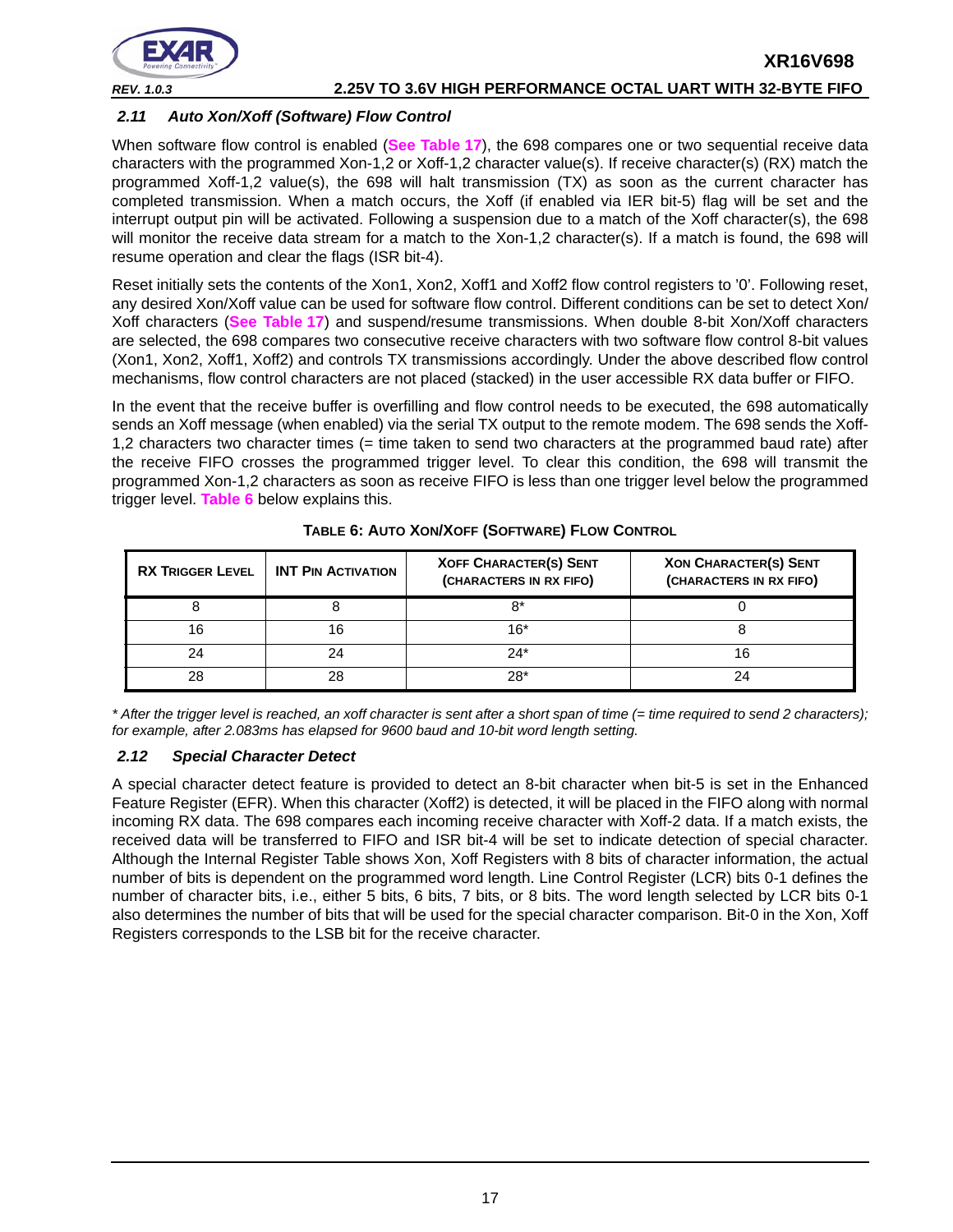#### **2.25V TO 3.6V HIGH PERFORMANCE OCTAL UART WITH 32-BYTE FIFO** *REV. 1.0.3*



#### <span id="page-17-0"></span>*2.13 Auto RS-485 Half-duplex Control*

The auto RS-485 half-duplex direction control changes the behavior of the transmitter when enabled by FCTR bit-5. It also changes the behavior of the transmit empty interrupt (see **[Table](#page-7-1) 2**). It asserts RTS# or DTR# (LOW) after a specified delay indicated in MSR[7:4] following the last stop bit of the last character that has been transmitted. This helps in turning around the transceiver to receive the remote station's response. The delay optimizes the time needed for the last transmission to reach the farthest station on a long cable network before switching off the line driver. This delay prevents undesirable line signal disturbance that causes signal degradation. When the host is ready to transmit next polling data packet again, it only has to load data bytes to the transmit FIFO. The transmitter automatically de-asserts RTS# or DTR# output (HIGH) prior to sending the data. The auto RS-485 half-duplex direction control also changes the transmitter empty interrupt to TSR empty instead of THR empty.

#### <span id="page-17-1"></span>**2.13.1 Normal Multidrop Mode**

Normal multidrop mode is enabled when MSR bit-0 = 1 and EFR bit-5 = 0 (Special Character Detect disabled). The receiver is set to Force Parity 0 (LCR[5:3] = '111') in order to detect address bytes.

With the receiver initially disabled, it ignores all the data bytes (parity bit  $= 0$ ) until an address byte is received (parity bit = 1). This address byte will cause the UART to set the parity error. The UART will generate an LSR interrupt and place the address byte in the RX FIFO. The software then examines the byte and enables the receiver if the address matches its slave address, otherwise, it does not enable the receiver.

If the receiver has been enabled, the receiver will receive the subsequent data. If an address byte is received, it will generate an LSR interrupt. The software again examines the byte and if the address matches its slave address, it does not have to anything. If the address does not match its slave address, then the receiver should be disabled.

#### <span id="page-17-2"></span>**2.13.2 Auto Address Detection**

Auto address detection mode is enabled when MSR bit-0 = 1 and EFR bit-5 = 1. The desired slave address will need to be written into the XOFF2 register. The receiver will try to detect an address byte that matches the porgrammed character in the XOFF2 register. If the received byte is a data byte or an address byte that does not match the programmed character in the XOFF2 register, the receiver will discard these data. Upon receiving an address byte that matches the XOFF2 character, the receiver will be automatically enabled if not already enabled, and the address character is pushed into the RX FIFO along with the parity bit (in place of the parity error bit). The receiver also generates an LSR interrupt. The receiver will then receive the subsequent data. If another address byte is received and this address does not match the programmed XOFF2 character, then the receiver will automatically be disabled and the address byte is ignored. If the address byte matches XOFF2, the receiver will put this byte in the RX FIFO along with the parity bit in the parity error bit.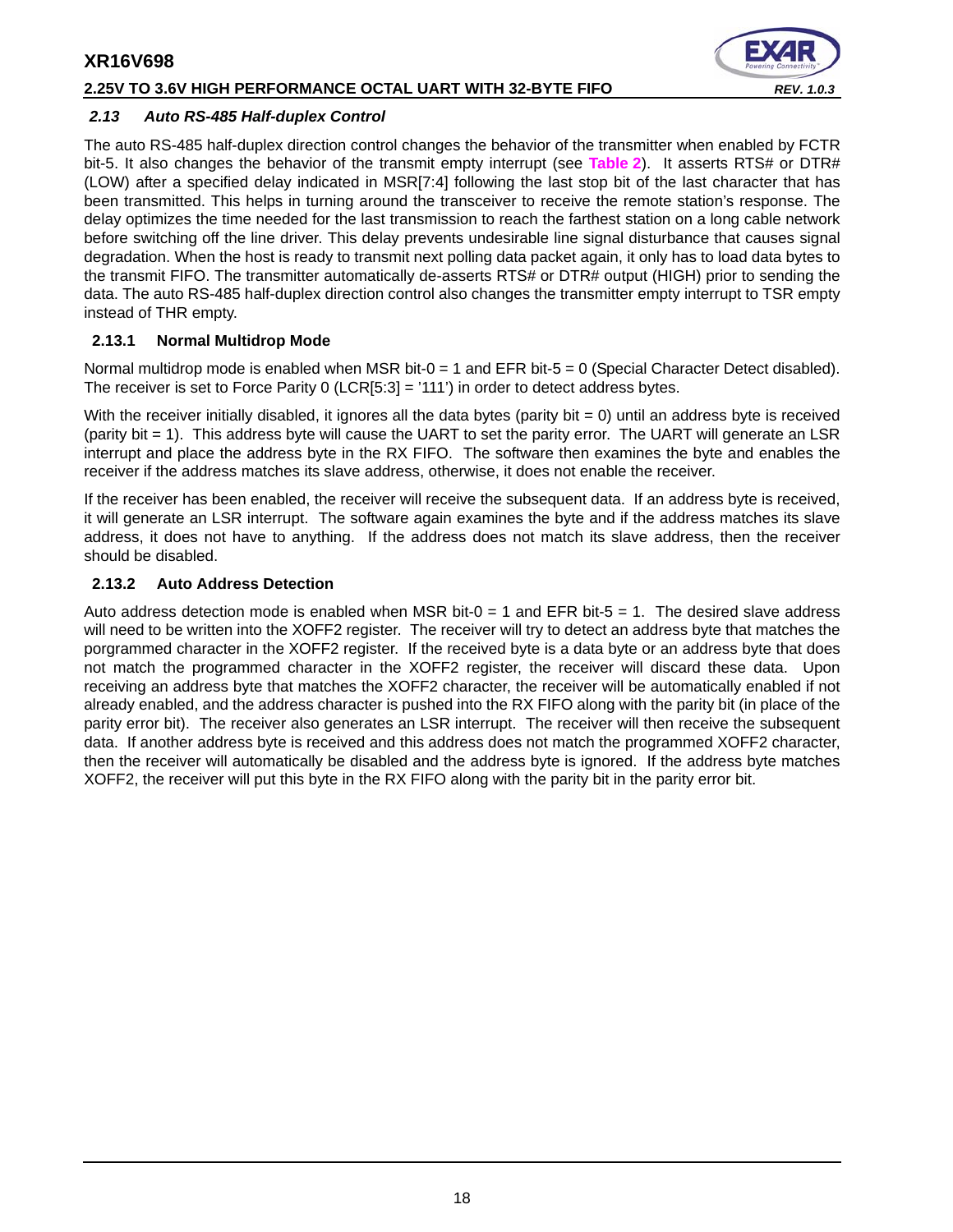

**XR16V698**

## <span id="page-18-1"></span>*2.14 Infrared Mode*

Each UART in the 698 includes the infrared encoder and decoder compatible to the IrDA (Infrared Data Association) version 1.0. The input pin ENIR conveniently activates all 8 UART channels to start up in the infrared mode. Note that the ENIR pin is sampled when the RST# input is de-asserted. This global control pin enables the MCR bit-6 function in every UART channel register. After power up or a reset, the software can overwrite MCR bit-6 if so desired. ENIR and MCR bit-6 also disable the receiver while the transmitter is sending data. This prevents echoed data from reaching the receiver. The global activation ENIR pin prevents the infrared emitter from turning on and drawing large amount of current while the system is starting up. When the infrared feature is enabled, the transmit data outputs, TX[7:0], would idle at logic zero level. Likewise, the RX [7:0] inputs assume an idle level of logic zero.

The infrared encoder sends out a 3/16 of a bit wide HIGH-pulse for each "0" bit in the transmit data stream. This signal encoding reduces the on-time of the infrared LED, hence reduces the power consumption. See **[Figure](#page-18-0) 10** below.

The infrared decoder receives the input pulse from the infrared sensing diode on RX pin. Each time it senses a light pulse, it returns a logic zero to the data bit stream. The decoder also accepts (when FCTR bit-4 = 1) an inverted IR-encoded input signal. This option supports active LOW instead of normal active HIGH pulse from some infrared modules on the market.



<span id="page-18-0"></span>**FIGURE 10. INFRARED TRANSMIT DATA ENCODING AND RECEIVE DATA DECODING**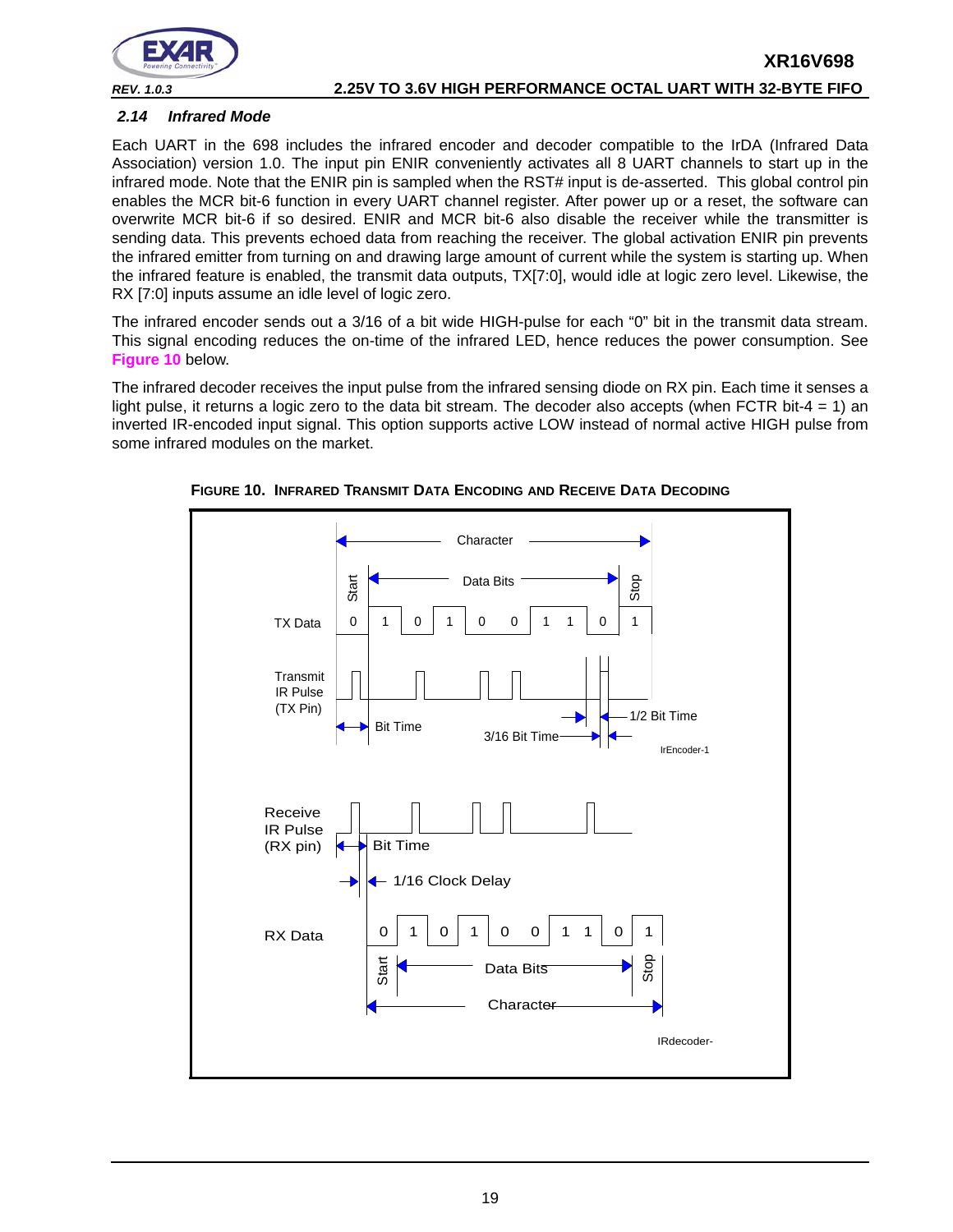#### **2.25V TO 3.6V HIGH PERFORMANCE OCTAL UART WITH 32-BYTE FIFO** *REV. 1.0.3*



#### <span id="page-19-0"></span>*2.15 Sleep Mode with Auto Wake-Up*

The 698 supports low voltage system designs, hence, a sleep mode is included to reduce its power consumption when the chip is not actively used.

All of these conditions must be satisfied for the 698 to enter sleep mode:

- $\blacksquare$  no interrupts pending for all 8 channels of the 698 (ISR bit-0 = 1)
- $\blacksquare$  SLEEP register = 0xFF
- $\blacksquare$  modem inputs are not toggling (MSR bits 0-3 = 0)
- RX input pin of all 8 channels are idling HIGH

The 698 stops its crystal oscillator to conserve power in the sleep mode. User can check the XTAL2 pin for no clock output as an indication that the device has entered the sleep mode.

The 698 resumes normal operation by any of the following:

- a receive data start bit transition (HIGH to LOW)
- a data byte is loaded to the transmitter, THR or FIFO
- a change of logic state on any of the modem or general purpose serial inputs: CTS#, DSR#, CD#, RI#

If the 698 is awakened by any one of the above conditions, it will generate an interrupt. If the interrupt for the event that woke up the 698 is not enabled, then a special wake-up interrupt occurs where reading the interrupt status register will return a "no interrupt" indication. For example, there is a change of state on the CTS# input that wakes up the 698, but the MSR interrupt is not enabled. Reading the interrupt status register will return a value indicating that there are no pending interrupts and will clear the wake-up interrupt.

The 698 will return to the sleep mode automatically after all interrupting conditions have been serviced and cleared. If the 698 is awakened by the modem inputs, a read to the MSR is required to reset the modem inputs. In any case, the sleep mode will not be entered while an interrupt is pending in any channel. The 698 will stay in the sleep mode of operation until it is disabled by setting  $SLEEP = 0x00$ .

A word of caution: owing to the starting up delay of the crystal oscillator after waking up from sleep mode, the first few receive characters may be lost. The number of characters lost during the restart also depends on your operating data rate. More characters are lost when operating at higher data rate.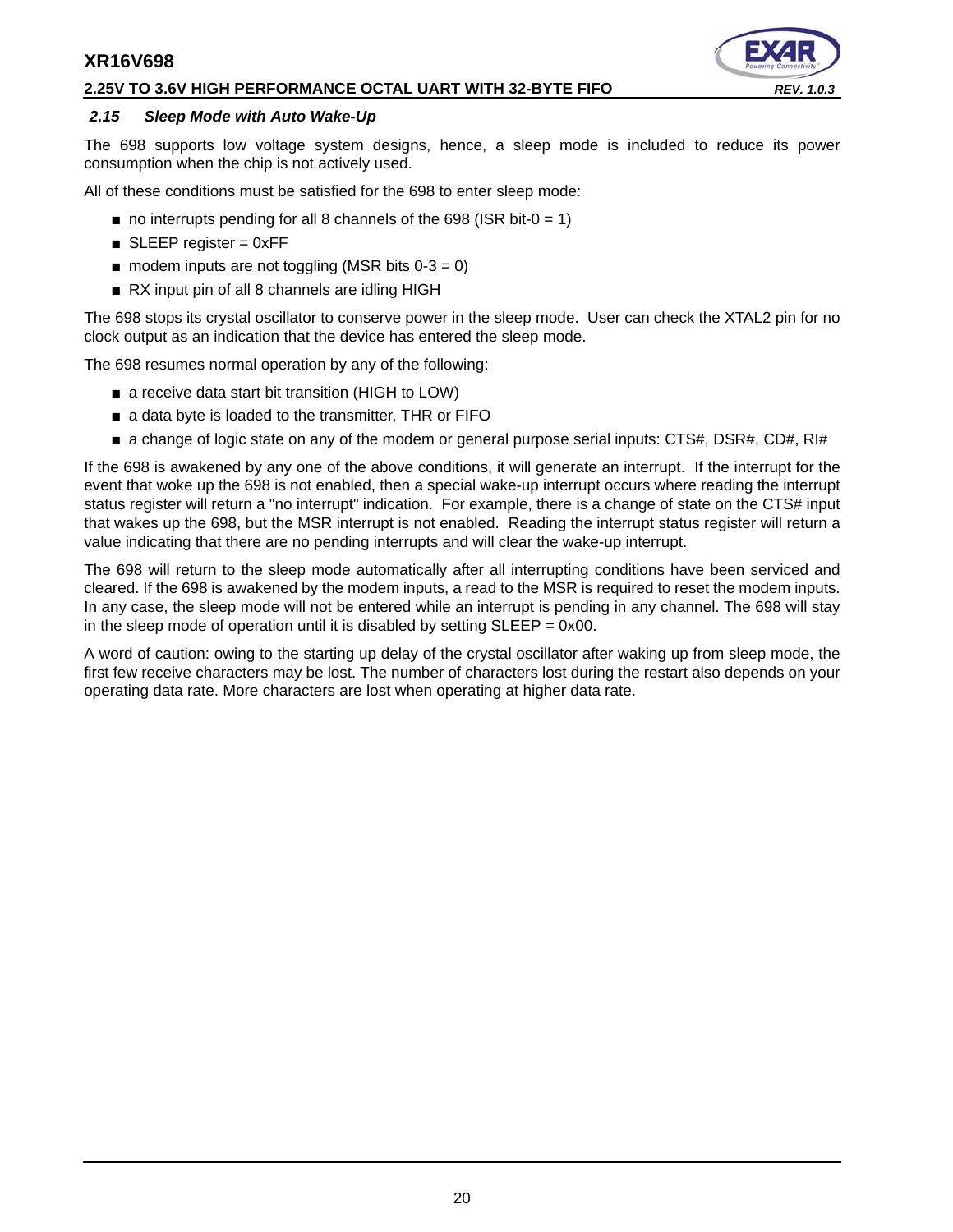

#### <span id="page-20-1"></span>*2.16 Internal Loopback*

Each UART channel provides an internal loopback capability for system diagnostic purposes. The internal loopback mode is enabled by setting MCR register bit-4 to logic 1. All regular UART functions operate normally. **[Figure](#page-20-0) 11** shows how the modem port signals are re-configured. Transmit data from the transmit shift register output is internally routed to the receive shift register input allowing the system to receive the same data that it was sending. The TX pin is held at HIGH or mark condition while RTS# and DTR# are de-asserted (HIGH), and CTS#, DSR# CD# and RI# inputs are ignored.

<span id="page-20-0"></span>

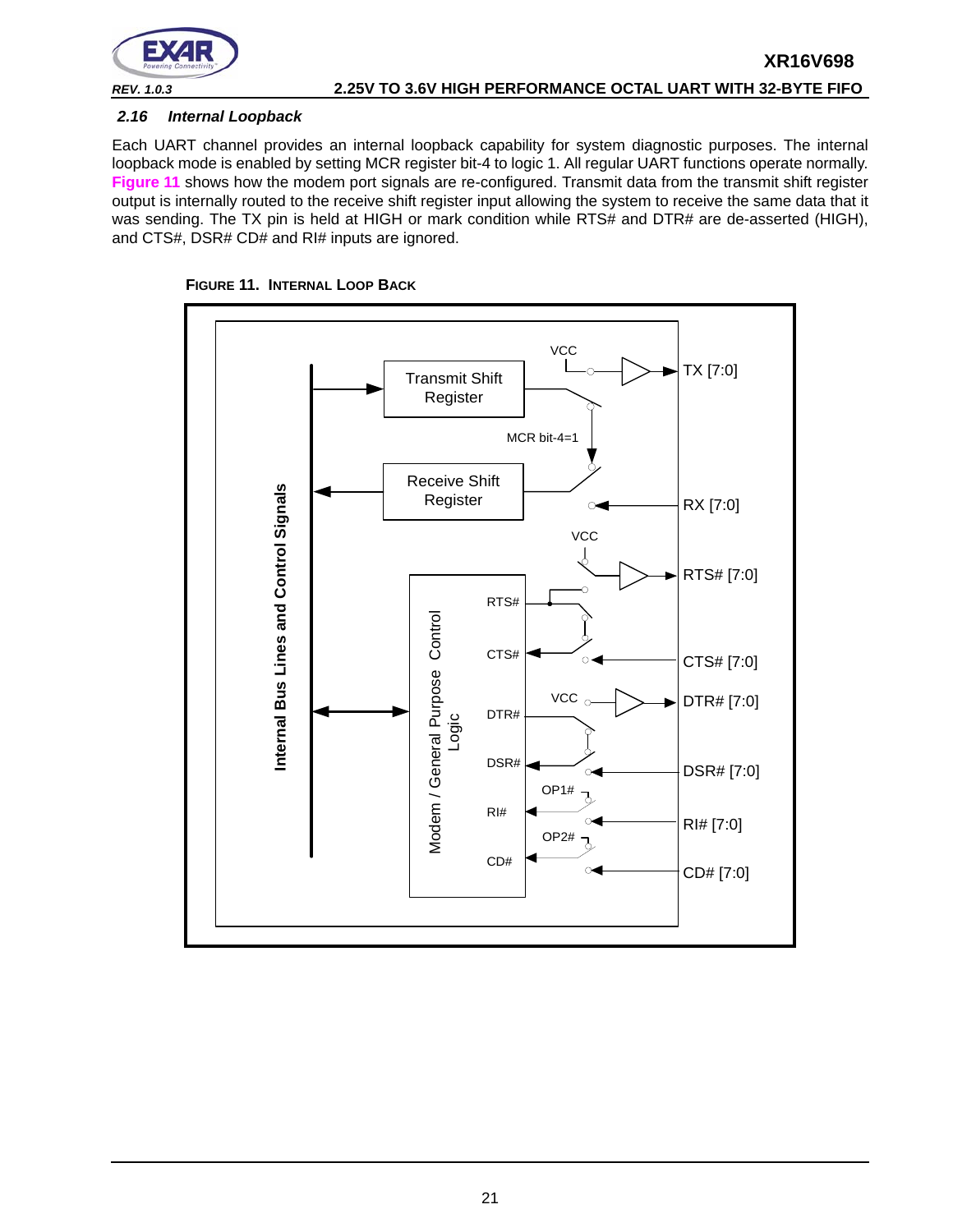#### **2.25V TO 3.6V HIGH PERFORMANCE OCTAL UART WITH 32-BYTE FIFO** *REV. 1.0.3*

#### <span id="page-21-1"></span>**3.0 XR16V698 REGISTERS**

The XR16V698 octal UART register set consists of the Device Configuration Registers that are accessible directly from the data bus for programming general operating conditions of the UARTs and monitoring the status of various functions. These functions include all 8 channel UART's interrupt control and status, 16-bit general purpose timer control and status, sleep mode, soft-reset, and device identification and revision. Also, each UART channel has its own set of internal UART Configuration Registers for its own operation control, status reporting and data transfer. These registers are mapped into a 256-byte of the data memory address space. The following paragraphs describe all the registers in detail.

<span id="page-21-0"></span>![](_page_21_Figure_5.jpeg)

![](_page_21_Figure_6.jpeg)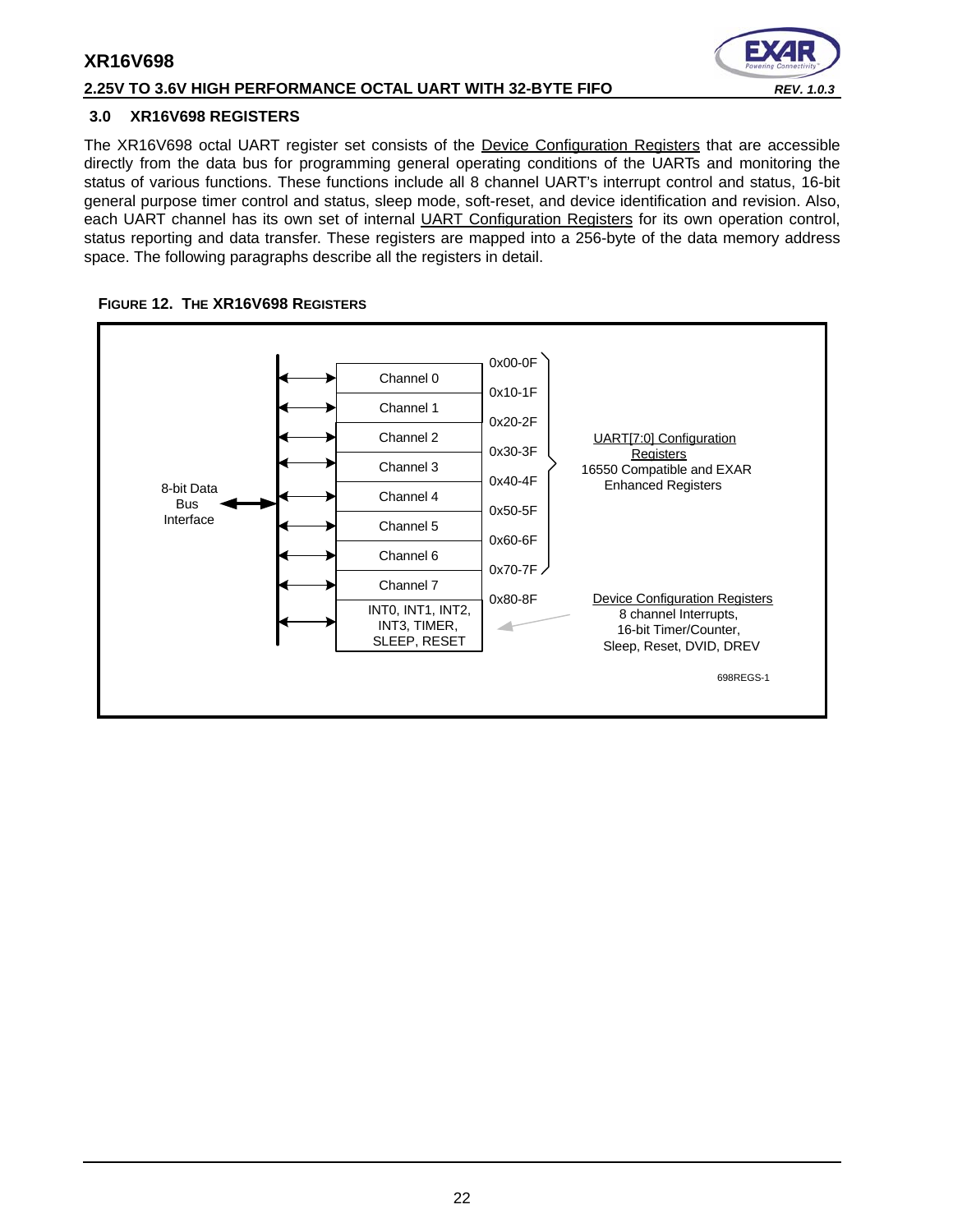![](_page_22_Picture_0.jpeg)

#### <span id="page-22-0"></span>**3.1 DEVICE CONFIGURATION REGISTER SET**

The device configuration registers are directly accessible from the bus. This provides easy programming of general operating parameters to the 698 UART and for monitoring the status of various functions. The device configuration registers are mapped onto address 0x80-8F as shown on the register map in **[Table](#page-23-0) 8** and **[Figure](#page-21-0) 12**. These registers provide global controls and status of all 8 channel UARTs that include interrupt status, 16-bit general purpose timer control and status, 4X or 8X or 16X sampling clock, sleep mode control, soft-reset control, simultaneous UART initialization, and device identification and revision.

<span id="page-22-1"></span>

| <b>ADDRESS [A7:A0]</b> | <b>UART CHANNEL SPACE</b>       | <b>REFERENCE</b> | <b>COMMENT</b>                          |
|------------------------|---------------------------------|------------------|-----------------------------------------|
| $0x00 - 0x0F$          | UART channel 0 Registers        | (Table 11 & 12)  |                                         |
| $0x10 - 0x1F$          | UART channel 1 Registers        | (Table 11 & 12)  |                                         |
| $0x20 - 0x2F$          | <b>UART</b> channel 2 Registers | (Table 11 & 12)  |                                         |
| $0x30 - 0x3F$          | UART channel 3 Registers        | (Table 11 & 12)  | First 8 registers are 16550 compatible  |
| $0x40 - 0x4F$          | <b>UART</b> channel 4 Registers | (Table 11 & 12)  |                                         |
| $0x50 - 0x5F$          | <b>UART</b> channel 5 Registers | (Table 11 & 12)  |                                         |
| $0x60 - 0x6F$          | <b>UART</b> channel 6 Registers | (Table 11 & 12)  |                                         |
| $0x70 - 0x7F$          | UART channel 7 Registers        | (Table 11 & 12)  |                                         |
| $0x80 - 0x8F$          | Device Configuration Registers  | (Table 8)        | Interrupt registers and global controls |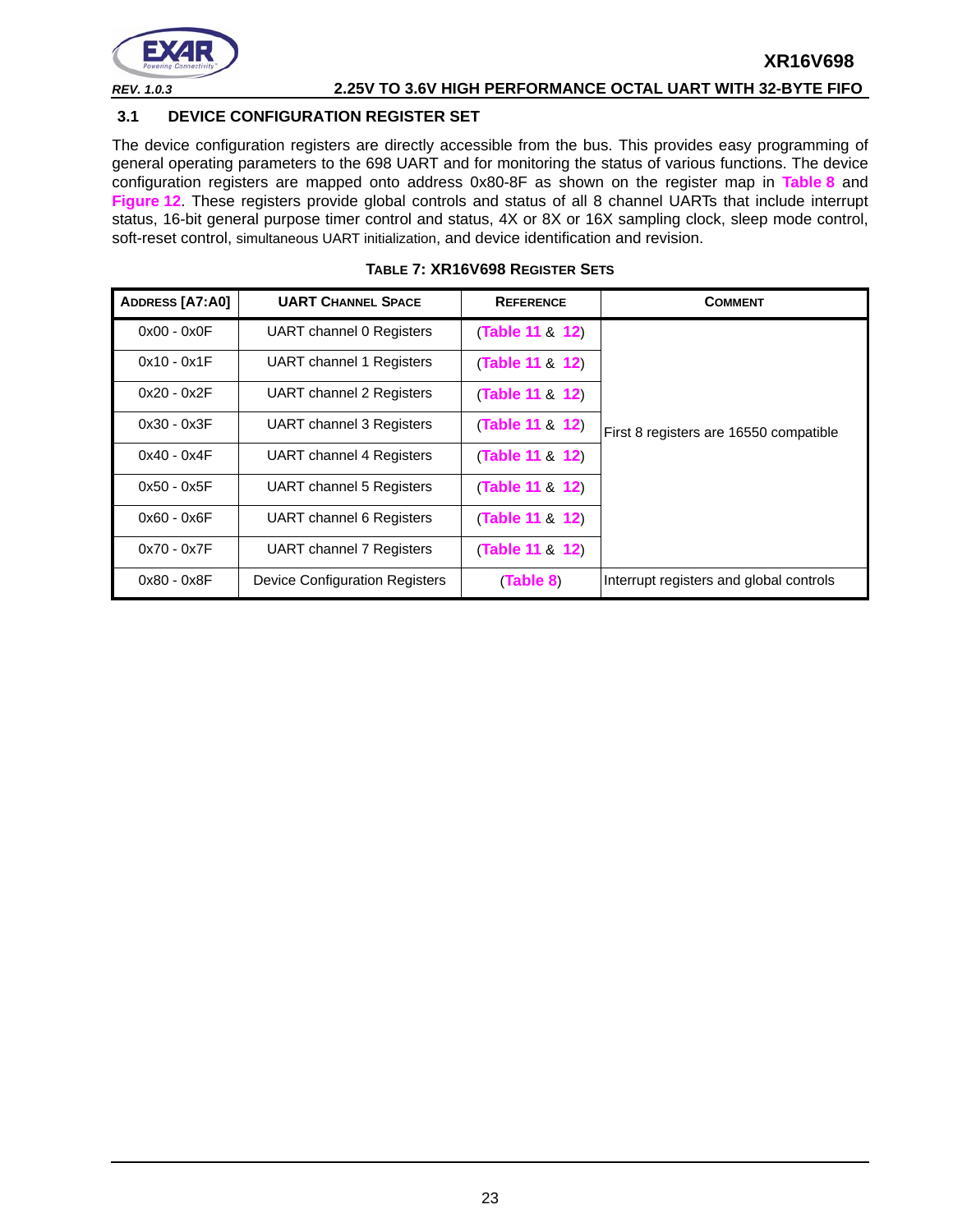#### **2.25V TO 3.6V HIGH PERFORMANCE OCTAL UART WITH 32-BYTE FIFO** *REV. 1.0.3*

![](_page_23_Picture_2.jpeg)

<span id="page-23-0"></span>

| <b>ADDRESS READ/</b><br>[A7:A0] | <b>WRITE</b> | <b>REGISTER</b>             | Bit 7                                | Bit 6                                | Bit 5                           | Bit 4                                | Bit 3                           | Bit 2                           | Bit 1                                | Bit 0                        |
|---------------------------------|--------------|-----------------------------|--------------------------------------|--------------------------------------|---------------------------------|--------------------------------------|---------------------------------|---------------------------------|--------------------------------------|------------------------------|
| 0x80                            | R            | <b>INT Source</b>           | <b>UART7</b>                         | UART <sub>6</sub>                    | <b>UART 5</b>                   | UART <sub>4</sub>                    | UART <sub>3</sub>               | <b>UART2</b>                    | UART <sub>1</sub>                    | UART 0                       |
| 0x81                            | R            | INT <sub>1</sub>            | UART <sub>2</sub><br>bit 1           | source<br>bit 0                      | UART <sub>1</sub><br>bit 2      | interrupt<br>bit 1                   | source<br>bit 0                 | UART <sub>0</sub><br>bit 2      | interrupt<br>bit 1                   | source<br>bit 0              |
| 0x82                            | R            | INT <sub>2</sub>            | UART <sub>5</sub><br>bit 0           | <b>UART4</b><br>bit 2                | interrupt<br>bit 1              | source<br>bit 0                      | <b>UART3</b><br>bit 2           | interrupt<br>bit 1              | source<br>bit 0                      | UART <sub>2</sub><br>bit 2   |
| 0x83                            | $\mathsf{R}$ | INT <sub>3</sub>            | UART <sub>7</sub><br>bit 2           | interrupt<br>bit 1                   | source<br>bit 0                 | UART <sub>6</sub><br>bit 2           | interrupt<br>bit 1              | source<br>bit 0                 | UART <sub>5</sub><br>bit 2           | source<br>bit 1              |
| 0x84                            | R/W          | <b>TIMER</b><br><b>CTRL</b> | $\mathbf 0$                          | $\mathbf 0$                          | $\mathbf 0$                     | $\mathbf 0$                          | TimerCtrl<br>bit-3              | <b>TimerCtrl</b><br>bit-2       | <b>TimerCtrl</b><br>bit-1            | TimerCtrl<br>bit-0           |
| 0x85                            | $\mathsf{R}$ | <b>TIMER</b>                | $\mathbf 0$                          | $\mathbf 0$                          | $\mathbf 0$                     | $\mathbf 0$                          | $\mathbf 0$                     | $\mathbf 0$                     | $\mathbf 0$                          | $\mathbf 0$                  |
| 0x86                            | R/W          | <b>TIMER LSB</b>            | bit 7                                | bit 6                                | bit 5                           | bit 4                                | bit 3                           | bit 2                           | bit 1                                | bit 0                        |
| 0x87                            | R/W          | <b>TIMER</b><br><b>MSB</b>  | bit 7                                | bit 6                                | bit 5                           | bit 4                                | bit 3                           | bit 2                           | bit 1                                | bit 0                        |
| 0x88                            | R/W          | 8X MODE                     | <b>UART7</b>                         | UART <sub>6</sub>                    | <b>UART 5</b>                   | <b>UART4</b>                         | <b>UART3</b>                    | <b>UART2</b>                    | <b>UART1</b>                         | UART <sub>0</sub>            |
| 0x89                            | R/W          | 4X MODE                     | UART <sub>7</sub>                    | UART <sub>6</sub>                    | <b>UART 5</b>                   | UART <sub>4</sub>                    | UART <sub>3</sub>               | UART <sub>2</sub>               | UART <sub>1</sub>                    | UART <sub>0</sub>            |
| 0x8A                            | W            | <b>RESET</b>                | Reset<br>UART <sub>7</sub>           | Reset<br><b>UART6</b>                | Reset<br><b>UART 5</b>          | Reset<br>UART <sub>4</sub>           | Reset<br><b>UART3</b>           | Reset<br><b>UART2</b>           | Reset<br>UART <sub>1</sub>           | Reset<br>UART <sub>0</sub>   |
| 0x8B                            | R/W          | <b>SLEEP</b>                | Enable<br>sleep<br>UART <sub>7</sub> | Enable<br>sleep<br>UART <sub>6</sub> | Enable<br>sleep<br><b>UART5</b> | Enable<br>sleep<br>UART <sub>4</sub> | Enable<br>sleep<br><b>UART3</b> | Enable<br>sleep<br><b>UART2</b> | Enable<br>sleep<br>UART <sub>1</sub> | Enable<br>sleep<br>UART0     |
| 0x8C                            | $\mathsf{R}$ | <b>DREV</b>                 | bit 7                                | bit 6                                | bit 5                           | bit 4                                | bit 3                           | bit 2                           | bit 1                                | bit 0                        |
| 0x8D                            | R            | <b>DVID</b>                 | $\mathbf 0$                          | $\mathbf{1}$                         | $\mathbf{1}$                    | $\mathbf 0$                          | 1                               | $\mathbf 0$                     | $\boldsymbol{0}$                     | $\mathbf 0$                  |
| 0x8E                            | R/W          | <b>REGB</b>                 | $\mathbf 0$                          | $\pmb{0}$                            | $\pmb{0}$                       | $\pmb{0}$                            | $\pmb{0}$                       | $\mathbf 0$                     | 0                                    | write to all<br><b>UARTs</b> |

#### **TABLE 8: DEVICE CONFIGURATION REGISTERS**

#### <span id="page-23-1"></span>*3.1.1 The Global Interrupt Source Registers*

The XR16V698 has a global interrupt source register set that consists of 4 consecutive registers [INT0, INT1, INT2 and INT3]. The four registers are in the device configuration register address space.

| INT3   | INT2   | INT1   | INT0   |
|--------|--------|--------|--------|
| [0x00] | [0x00] | [0x00] | [0x00] |

All four registers default to logic zero (as indicated in square braces) for no interrupt pending. All 8 channel interrupts are enabled or disabled in each channel's IER register. INT0 shows individual status for each channel while INT1, INT2 and INT3 show the details of the source of each channel's interrupt with its unique 3 bit encoding. **[Figure](#page-24-0) 13** shows the 4 interrupt registers in sequence for clarity. The 16-bit timer and sleep wake-up interrupts are masked in the device configuration registers, TIMERCNTL and SLEEP. An interrupt is generated (if enabled) by the 698 when awakened from sleep if all 8 channels were placed in the sleep mode previously.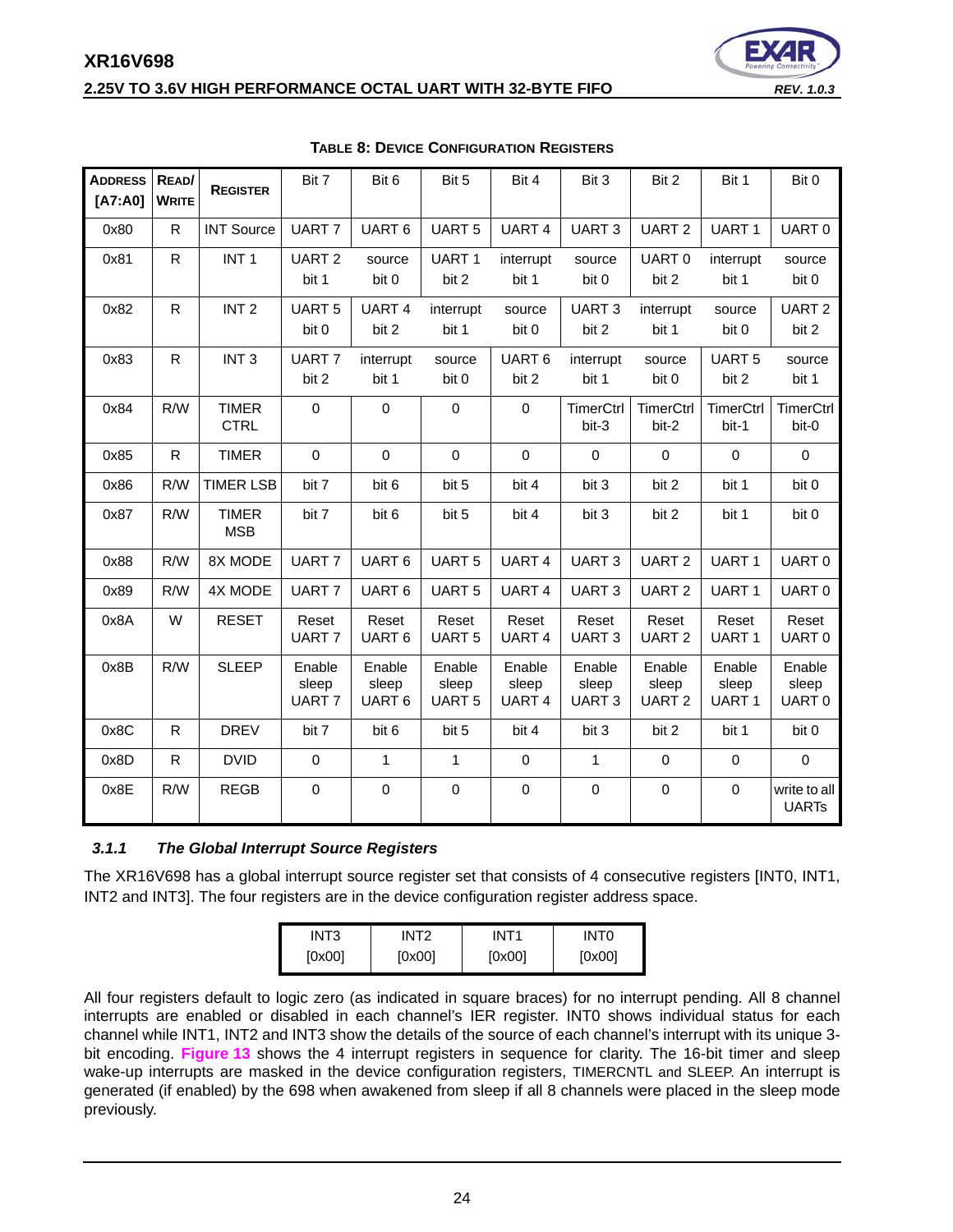![](_page_24_Picture_0.jpeg)

Each bit gives an indication of the channel that has requested for service. For example, bit-0 represents channel 0 and bit-7 indicates channel 7. Logic one indicates the channel N [7:0] has called for service. The interrupt bit clears after reading the appropriate register of the interrupting UART channel register (ISR, LSR and MSR). **[SEE"INTERRUPT CLEARING:" ON PAGE](#page-33-0) 34.** for interrupt clearing details.

#### <span id="page-24-1"></span>*3.1.1.1 INT0 Channel Interrupt Indicator*

|       |       | <b>INTO Register</b><br>Individual UART Channel Interrupt Status |  |       |       |
|-------|-------|------------------------------------------------------------------|--|-------|-------|
| Bit-7 | Bit-6 | Bit-5 Bit-4 Bit-3 Bit-2                                          |  | Bit-1 | Bit-0 |
|       |       | Ch-7   Ch-6   Ch-5   Ch-4   Ch-3   Ch-2   Ch-1   Ch-0            |  |       |       |

#### <span id="page-24-2"></span>*3.1.1.2 INT1, INT2 and INT3 Interrupt Source Locator*

INT3, INT2 and INT1 provide a 24-bit (3 bits per channel) encoded interrupt indicator. **[Table](#page-25-0) 9** shows the 3 bit encoding and their priority order. The 16-bit Timer time-out interrupt will show up only as a channel 0 interrupt. For other channels, interrupt 7 is reserved.

#### <span id="page-24-0"></span>**FIGURE 13. THE GLOBAL INTERRUPT REGISTERS, INT0, INT1, INT2 AND INT3**

|                                                    |                                 |                                        |                                 | Interrupt Registers,<br>INTO, INT1, INT2 and INT3 |                                 |                                                                 |                                      |
|----------------------------------------------------|---------------------------------|----------------------------------------|---------------------------------|---------------------------------------------------|---------------------------------|-----------------------------------------------------------------|--------------------------------------|
|                                                    | <b>INT3 Register</b>            |                                        | <b>INT2 Register</b>            |                                                   |                                 | <b>INT1 Register</b>                                            |                                      |
| Channel-7                                          | Channel-6                       | Channel-5                              | Channel-4                       | Channel-3                                         | Channel-2                       | Channel-1                                                       | Channel-0                            |
| <b>Bit</b><br><b>Bit</b><br><b>Bit</b><br>$\Omega$ | <b>Bit</b><br><b>Bit</b><br>Bit | <b>Bit</b><br><b>Bit</b><br><b>Bit</b> | <b>Bit</b><br><b>Bit</b><br>Bit | <b>Bit</b><br>Bit<br>Bit<br>٠                     | Bit<br><b>Bit</b><br><b>Bit</b> | <b>Bit</b><br><b>Bit</b><br>Bit                                 | $Bit \frac{1}{2}$<br>Bit<br>Bit<br>U |
|                                                    |                                 |                                        |                                 |                                                   |                                 | <b>INTO Register</b><br>Ch-7 Ch-6 Ch-5 Ch-4 Ch-3 Ch-2 Ch-1 Ch-0 |                                      |
|                                                    |                                 |                                        |                                 |                                                   |                                 | Bit-7: Bit-6: Bit-5: Bit-4: Bit-3: Bit-2: Bit-1: Bit-0          |                                      |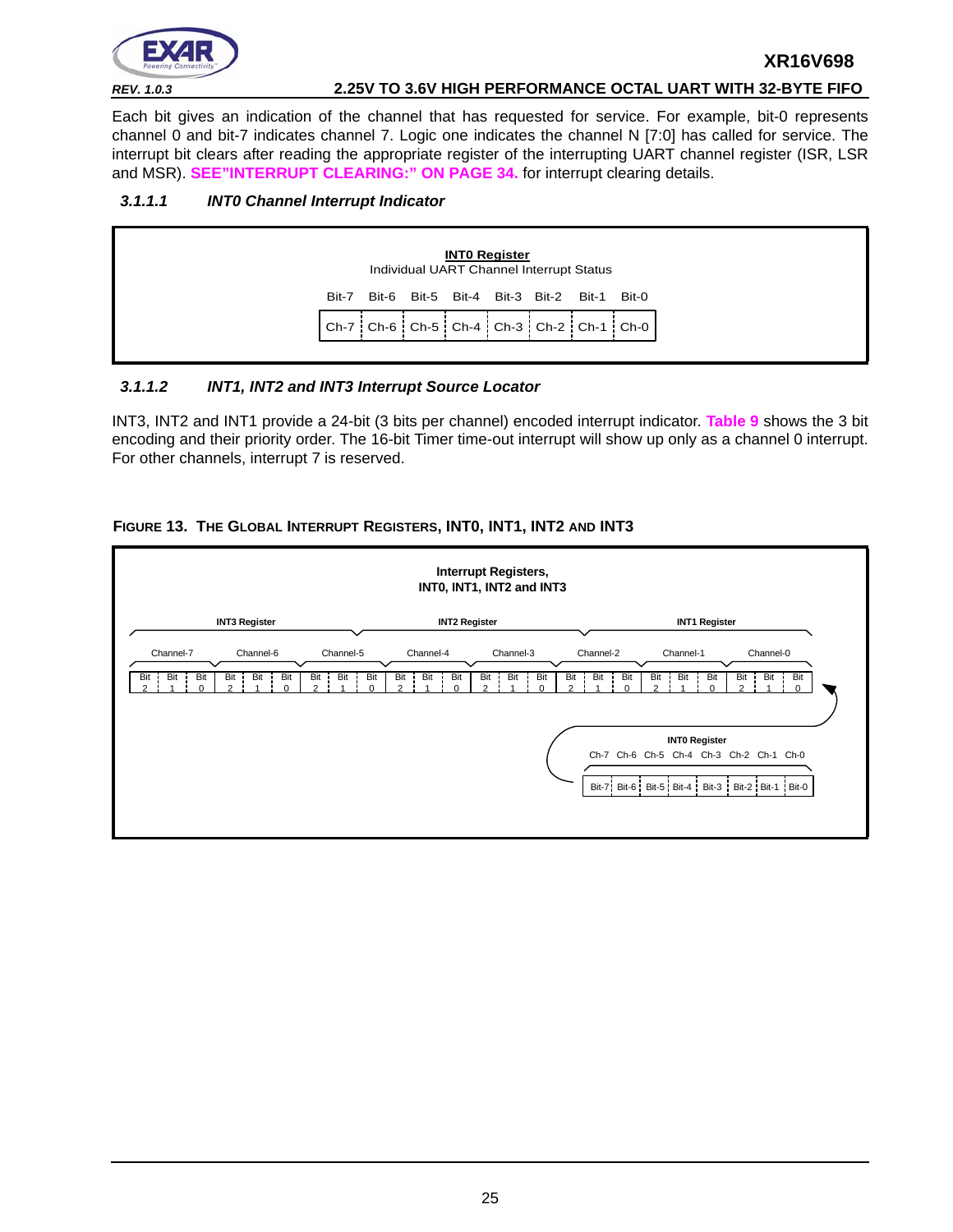![](_page_25_Picture_1.jpeg)

![](_page_25_Picture_2.jpeg)

#### **TABLE 9: UART CHANNEL [7:0] INTERRUPT SOURCE ENCODING AND CLEARING**

<span id="page-25-0"></span>

| <b>PRIORITY</b> | Bit<br>$\mathcal{P}$ | Bit      | Bit<br>0       | <b>INTERRUPT SOURCE(S) AND CLEARING</b>                                                                                                                                                                  |
|-----------------|----------------------|----------|----------------|----------------------------------------------------------------------------------------------------------------------------------------------------------------------------------------------------------|
| X               | 0                    | $\Omega$ | $\Omega$       | None or wake-up indicator                                                                                                                                                                                |
| 1               | $\Omega$             | $\Omega$ | $\overline{1}$ | JRXRDY & RX Line Status (logic OR of LSR[4:1]). RXRDY INT clears by reading data in the RX<br>FIFO until it falls below the trigger level; RX Line Status INT cleared after reading LSR register.        |
| $\mathcal{P}$   | $\Omega$             |          | $\Omega$       | <b>RXRDY Time-out: Cleared same way as RXRDY INT.</b>                                                                                                                                                    |
| 3               | $\Omega$             |          | 1              | TXRDY, THR or TSR (auto RS-485 mode) empty, clears after reading ISR register.                                                                                                                           |
| 4               |                      | $\Omega$ | $\Omega$       | IMSR, RTS/CTS or DTR/DSR delta or Xoff/Xon or special character detected. The first two<br>clears after reading MSR register; Xoff/Xon or special char. detect INT clears after reading ISR<br>register. |
| 5               |                      | $\Omega$ |                | Reserved.                                                                                                                                                                                                |
| 6               |                      | 1        | 0              | Reserved.                                                                                                                                                                                                |
| 7               |                      | 1        | $\overline{1}$ | TIMER Time-out, shows up as a channel 0 INT. It clears after reading the TIMERCNTL register.<br>Reserved in other channels.                                                                              |

#### <span id="page-25-1"></span>**3.1.2 General Purpose 16-bit Timer/Counter [TIMERMSB, TIMELSB, TIMER, TIMECNTL] (DEFAULT 0XXX-XX-00-00)**

The 698 includes a 16-bit general purpose timer/counter. Its clock source may be selected from internal crystal oscillator or externally on pin TMRCK. The timer can be set to be a single-shot for a one-time event or retriggerable for a periodic signal. An interrupt may be generated when the timer times out and will show up as a Channel 0 interrupt (see **[Table](#page-25-0) 9**). It is controlled through 4 configuration registers [TIMERCNTL, TIMER, TIMELSB, TIMERMSB]. These registers provide start/stop and re-triggerable or one-shot operation (see **[Table](#page-26-0) 10** below). The time-out output of the Timer can be set to generate an interrupt for system or event alarm.

#### <span id="page-25-2"></span>*3.1.2.1 TIMERMSB [7:0] and TIMERLSB [7:0]*

TIMERMSB and TIMERLSB form a 16-bit value. The least-significant bit of the timer is being bit-0 of the TIMERLSB with most-significant-bit being bit-7 in TIMERMSB. Notice that these registers do not hold the current counter value when read. Default value is zero (timer disabled) upon powerup and reset.

| 16-Bit Timer/Counter Programmable Registers                              |                                                                  |  |  |  |  |  |  |  |
|--------------------------------------------------------------------------|------------------------------------------------------------------|--|--|--|--|--|--|--|
| <b>TIMERMSB Register</b>                                                 | <b>TIMERLSB Register</b>                                         |  |  |  |  |  |  |  |
| Bit-15 Bit-14   Bit-13   Bit-12   Bit-11   Bit-10   Bit-9   Bit-8  ----- | Bit-3<br>  Bit-6   Bit-5   Bit-4  <br>Bit-2 Bit-1 Bit-0<br>Bit-7 |  |  |  |  |  |  |  |

#### <span id="page-25-3"></span>*3.1.2.2 TIMER [7:0] Reserved*

## <span id="page-25-4"></span>*3.1.2.3 TIMERCNTL [7:0] Register*

The bits 3:0 of this register are used to issue commands. The commands are self-clearing, so reading this register does not show the last written command. Reading this register returns a value of 0x01 when there is a Timer interrupt pending and 0x00 at all other times.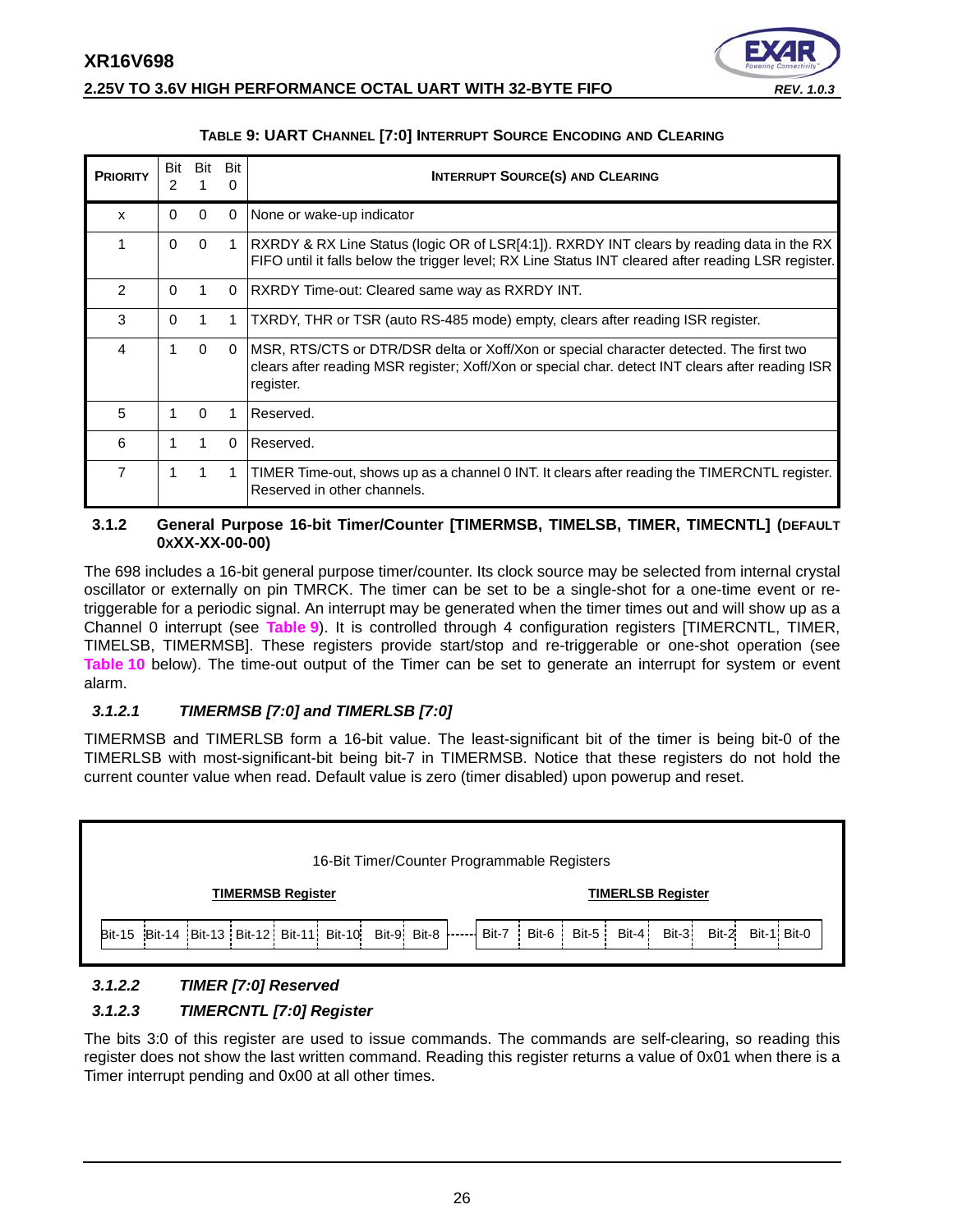![](_page_26_Picture_0.jpeg)

![](_page_26_Picture_1.jpeg)

#### **TABLE 10: TIMER CONTROL COMMANDS**

<span id="page-26-0"></span>

| TIMERCNTL [7:4] | Reserved                                                                                                                                                      |  |  |  |  |  |  |
|-----------------|---------------------------------------------------------------------------------------------------------------------------------------------------------------|--|--|--|--|--|--|
| TIMERCNTL [3:0] | These bits are used to invoke a series of commands that control the function of the Timer/Counter.<br>The commands 1011 to 1111 are reserved.                 |  |  |  |  |  |  |
|                 | 0001: Enable Timer Interrupt                                                                                                                                  |  |  |  |  |  |  |
|                 | 0010: Disable Timer Interrupt (default)                                                                                                                       |  |  |  |  |  |  |
|                 | 0011: Select One-shot mode                                                                                                                                    |  |  |  |  |  |  |
|                 | 0100: Select Re-triggerable mode (default)                                                                                                                    |  |  |  |  |  |  |
|                 | 0101: Select Internal Crystal Oscillator output as clock source for the Timer (default)                                                                       |  |  |  |  |  |  |
|                 | 0110: Select External Clock source (through TMRCK pin) for the Timer                                                                                          |  |  |  |  |  |  |
|                 | 0111: Reserved                                                                                                                                                |  |  |  |  |  |  |
|                 | 1000: Reserved                                                                                                                                                |  |  |  |  |  |  |
|                 | 1001: Start Timer                                                                                                                                             |  |  |  |  |  |  |
|                 | 1010: Stop Timer (default)                                                                                                                                    |  |  |  |  |  |  |
|                 | 1011: Reset Timer                                                                                                                                             |  |  |  |  |  |  |
|                 | Upon power-up or reset, the default states are Timer interrupt disabled, Re-triggerable mode, Crystal<br>Oscillator as Timer clock source, and Timer stopped. |  |  |  |  |  |  |

#### <span id="page-26-1"></span>**TIMER OPERATION**

The following paragraphs describe the operation of the 16-bit Timer/Counter. The following conventions will be used in this discussion:

- 'N' is the 16-bit value programmed in the TIMER MSB, LSB registers
- 'N' can take any value from 0x0002 to 0xFFFF.

#### **Timer Interrupt**

In the one-shot mode, the Timer will issue an interrupt 'N' clocks after the Timer is started. This is the time when the Timer times-out in the one-shot mode. In the re-triggerable mode, the Timer will keep issuing an interrupt every 'N' clocks. This is shown in **[Figure](#page-27-1) 15**, where the time between successive time-outs (in retriggereble mode) is 'N' clocks. The Timer interrupt can be cleared by reading the TIMERCNTL register. The TIMERCNTL will read a value of 0x01 when there is an interrupt and a 0x00 at all other times.

<span id="page-26-2"></span>![](_page_26_Figure_11.jpeg)

![](_page_26_Figure_12.jpeg)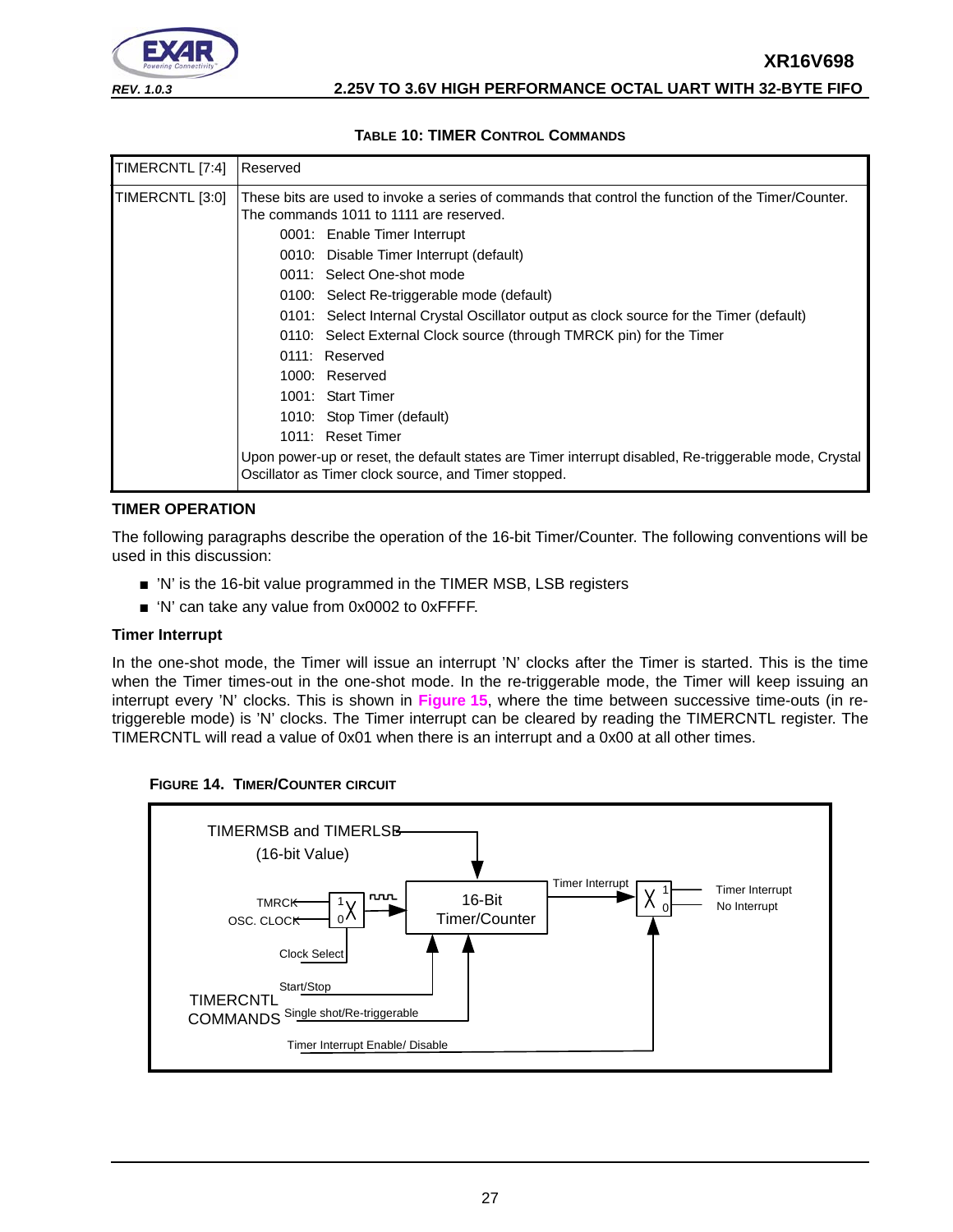#### **2.25V TO 3.6V HIGH PERFORMANCE OCTAL UART WITH 32-BYTE FIFO** *REV. 1.0.3*

![](_page_27_Figure_2.jpeg)

#### <span id="page-27-1"></span>**FIGURE 15. INTERRUPT OUTPUT IN ONE-SHOT AND RE-TRIGGERABLE MODES**

#### <span id="page-27-0"></span>**3.1.3 8XMODE [7:0] (default 0x00)**

Each bit selects sampling rate for that UART channel, for example, bit-0 is channel 0. This register associates with 4XMODE register to decide the sampling rate (16X or 8X or 4X). When 4XMODE [7:0] = 0x00, Logic 0 (default) selects normal 16X sampling with logic one selects 8X sampling rate. Transmit and receive data rates will double by selecting 8X. **["Section 2.6, Programmable Baud Rate Generator with Fractional Divisor" on](#page-8-0) [page](#page-8-0) 9**

![](_page_27_Figure_6.jpeg)

#### <span id="page-27-2"></span>**3.1.4 4XMODE [7:0] (default 0x00)**

Each bit selects sampling rate for that UART channel, for example, bit-0 is channel 0. This register associates with 8XMODE register to decide the sampling rate (16X or 8X or 4X). When 8XMODE [7:0] = 0x00, Logic 0 (default) selects normal 16X sampling with logic 1 selects 4X sampling rate. Transmit and receive data rates will quadruple by selecting 4X. **["Section 2.6, Programmable Baud Rate Generator with Fractional Divisor"](#page-8-0) [on page](#page-8-0) 9**

![](_page_27_Figure_9.jpeg)

![](_page_27_Figure_10.jpeg)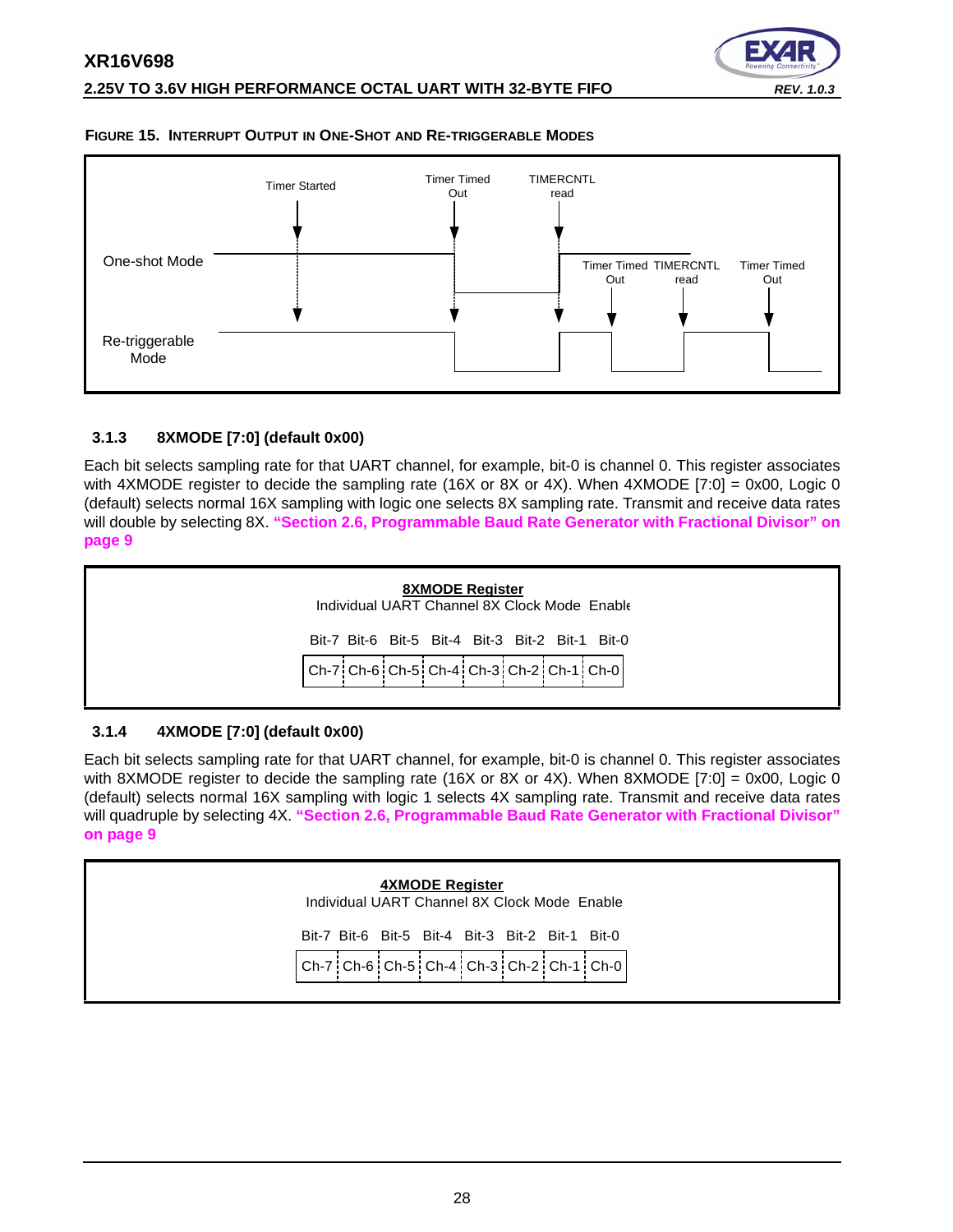![](_page_28_Picture_0.jpeg)

#### <span id="page-28-0"></span>**3.1.5 RESET [7:0] (default 0x00)**

| <b>RESET Register</b><br>Individual UART Channel Reset Enable |  |
|---------------------------------------------------------------|--|
| Bit-7 Bit-6 Bit-5 Bit-4 Bit-3 Bit-2 Bit-1 Bit-0               |  |
| $ Ch-7 Ch-6 Ch-5 Ch-4 Ch-3 Ch-2 Ch-1 Ch-0 $                   |  |

The 8-bit RESET register provides the software with the ability to reset the UART(s) when there is a need. Each bit is self-resetting after it is written a logic 1 to perform a reset to that channel. All registers in that channel will be reset to the default condition, see **[Table](#page-46-0) 18** for details. As an example, bit-0 =1 resets UART channel 0 with bit-7=1 resets channel 7.

#### <span id="page-28-1"></span>**3.1.6 SLEEP [7:0] (default 0x00)**

The 8-bit Sleep register enables each UART separately to enter Sleep mode. Sleep mode reduces power consumption when the system needs to put the UART(s) to idle. The UART enters sleep mode when there is no interrupt pending. When all 8 UARTs are put to sleep, the on-chip oscillator shuts off to further conserve power. In this case, the octal UART is awaken by any of the UART channels from a receive data byte or a change on any of the modem inputs (CTS#, DSR#, CD#, RI#). The UART is ready after 32 crystal clocks to ensure full functionality. Also, a special interrupt is generated with an indication of no pending interrupt. Logic 0 (default) and logic 1 disable and enable sleep mode respectively.

| <b>SLEEP Register</b>                                         |  |
|---------------------------------------------------------------|--|
| Individual UART Channel Sleep Enable                          |  |
| Ch-7 Ch-6 Ch-5 Ch-4 Ch-3 Ch-2 Ch-1 Ch-0                       |  |
| Bit-7 : Bit-6 : Bit-5 : Bit-4 : Bit-3 : Bit-2 : Bit-1 : Bit-0 |  |
|                                                               |  |

#### <span id="page-28-2"></span>**3.1.7 Device Identification and Revision**

There are 2 internal registers that provide device identification and revision, DVID and DREV registers. The 8 bit content in the DVID register provides device identification. A return value of 0x68 from this register indicates the device is a XR16V698. The DREV register returns a 8-bit value of 0x01 for revision A, 0x02 for revision B and so on. This information is very useful to the software driver for identifying which device it is communicating with and to keep up with revision changes.

#### <span id="page-28-3"></span>*3.1.7.1 DVID [7:0] (default 0x68)*

Device identification for the type of UART. The Device ID for the V698 is 0x68.

#### <span id="page-28-4"></span>*3.1.7.2 DREV [7:0] (default (0x01)*

Revision number of the XR16V698. A 0x01 represents "revision-A" with 0x02 for rev-B and so forth.

#### <span id="page-28-5"></span>**3.1.8 REGB [7:0] (default 0x00)**

#### **REGB[0]: Simultaneous write to all 8 UARTs**

- Logic  $0 = W$ rite to each UART configuration register individually (default).
- Logic 1 = Enable simultaneous write to all 8 UART configuration registers. This can be very useful during device initialization in the power-up and reset routines.

#### **REGB[7:1]: Reserved.**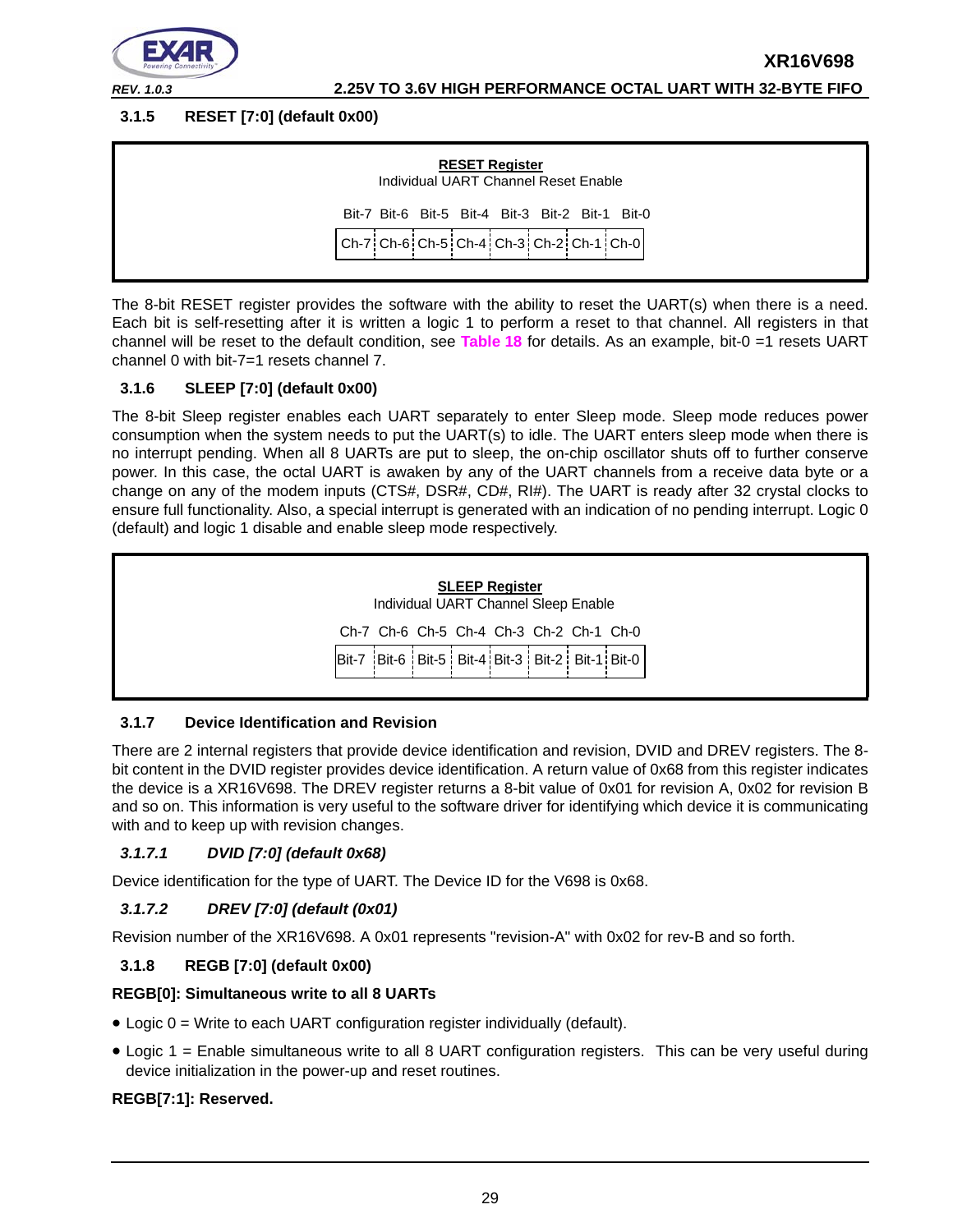## **2.25V TO 3.6V HIGH PERFORMANCE OCTAL UART WITH 32-BYTE FIFO** *REV. 1.0.3*

# E)

#### <span id="page-29-1"></span>*3.2 UART Channel Configuration Registers*

<span id="page-29-0"></span>The first 8 registers are 16550 compatible with EXAR enhanced feature registers located on the upper 8 addresses. The 8 sets of UART configuration registers are decoded using address lines A0 to A3 as shown below.

| <b>ADDRESS</b>                                    | <b>REGISTER</b>                                              | <b>READ/WRITE</b>       | <b>COMMENTS</b>          |  |  |  |  |  |  |  |  |
|---------------------------------------------------|--------------------------------------------------------------|-------------------------|--------------------------|--|--|--|--|--|--|--|--|
| A3 A2 A1 A0                                       |                                                              |                         |                          |  |  |  |  |  |  |  |  |
|                                                   | <b>16550 COMPATIBLE</b>                                      |                         |                          |  |  |  |  |  |  |  |  |
| $\mathbf 0$<br>$0\quad 0$<br>0                    | RHR - Receive Holding Reg<br>THR - Transmit Holding Register | Read-only<br>Write-only | $LCR[7] = 0$             |  |  |  |  |  |  |  |  |
| 0<br>$0\quad 0$<br>0                              | <b>DLL - Divisor LSB</b>                                     | Read/Write              | $LCR[7] = 1$             |  |  |  |  |  |  |  |  |
| 0 <sub>1</sub><br>0<br>0                          | <b>DLM - Divisor MSB</b>                                     | Read/Write              | $LCR[7] = 1$             |  |  |  |  |  |  |  |  |
| $\mathbf 0$<br>$1\quad$ 0<br>0                    | <b>DLD - Divisor Fractional Part</b>                         | Read/Write              | $LCR[7] = 1$             |  |  |  |  |  |  |  |  |
| $\mathbf 0$<br>$\mathbf 0$<br>$\overline{1}$<br>0 | IER - Interrupt Enable Reg                                   | Read/Write              | $LCR[7] = 0$             |  |  |  |  |  |  |  |  |
| $\mathbf 0$<br>$1\quad$ 0<br>0                    | ISR - Interrupt Status Reg<br>FCR - FIFO Control Reg         | Read-only<br>Write-only | $LCR[7] = 0$             |  |  |  |  |  |  |  |  |
| $\mathbf 0$<br>1 <sub>1</sub><br>0                | LCR - Line Control Reg                                       | Read/Write              |                          |  |  |  |  |  |  |  |  |
| $\mathbf{1}$<br>0<br>$0\quad 0$                   | MCR - Modem Control Reg                                      | Read/Write              |                          |  |  |  |  |  |  |  |  |
| $\mathbf{1}$<br>0 <sub>1</sub><br>0               | LSR - Line Status Reg                                        | Read-only               |                          |  |  |  |  |  |  |  |  |
| $\mathbf{1}$<br>1<br>$\overline{0}$<br>0          | MSR - Modem Status Reg<br>- Auto RS-485 Delay                | Read-only<br>Write-only |                          |  |  |  |  |  |  |  |  |
| $\mathbf{1}$<br>$1 \quad 1$<br>0                  | SPR - Scratch Pad Reg                                        | Read/Write              |                          |  |  |  |  |  |  |  |  |
|                                                   | <b>ENHANCED REGISTER</b>                                     |                         |                          |  |  |  |  |  |  |  |  |
| 1<br>$\mathbf 0$<br>0 <sub>0</sub>                | <b>FCTR</b>                                                  | Read/Write              |                          |  |  |  |  |  |  |  |  |
| 0 <sub>1</sub><br>1<br>0                          | EFR - Enhanced Function Reg                                  | Read/Write              |                          |  |  |  |  |  |  |  |  |
| $\mathbf 0$<br>$\mathbf{1}$<br>$\mathbf 0$<br>1   | Reserved                                                     | Read-only               |                          |  |  |  |  |  |  |  |  |
| $\mathbf 0$<br>1 <sub>1</sub><br>1                | Reserved                                                     | Read-only               |                          |  |  |  |  |  |  |  |  |
| 1<br>0 <sub>0</sub><br>1                          | Xoff-1 - Xoff Character 1<br>Xchar                           | Write-only<br>Read-only | Xon, Xoff Rcvd.<br>Flags |  |  |  |  |  |  |  |  |
| 1<br>$\mathbf{1}$<br>0 <sub>1</sub>               | Xoff-2 - Xoff Character 2<br>Reserved                        | Write-only<br>Read-only |                          |  |  |  |  |  |  |  |  |
| $\mathbf{1}$<br>$1\quad 0$<br>1                   | Xon-1 - Xon Character 1<br>Reserved                          | Write-only<br>Read-only |                          |  |  |  |  |  |  |  |  |
| $\mathbf{1}$<br>$1 \quad 1$<br>1                  | Xon-2 - Xon Character 2<br>Reserved                          | Write-only<br>Read-only |                          |  |  |  |  |  |  |  |  |

#### **TABLE 11: UART CHANNEL CONFIGURATION REGISTERS**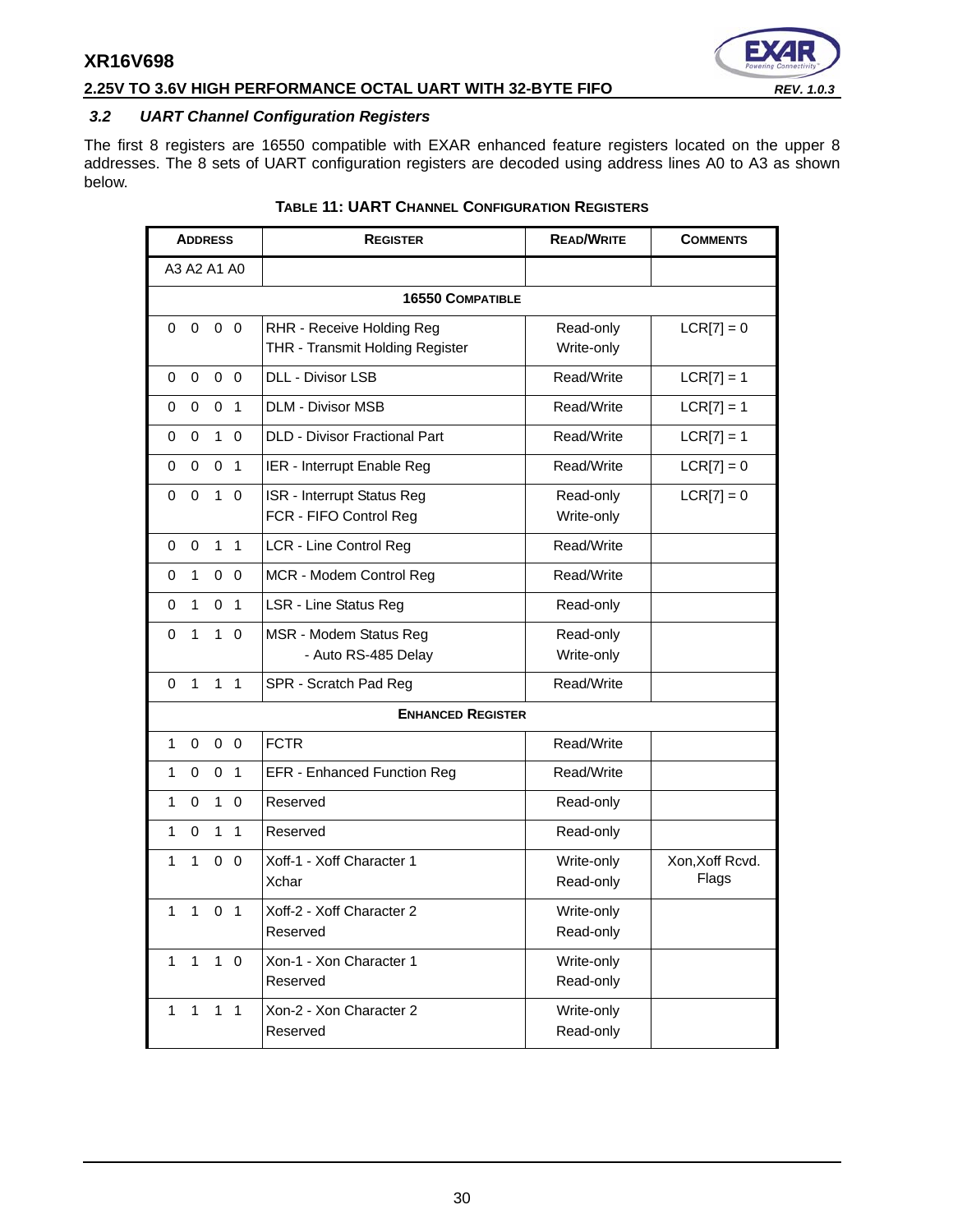![](_page_30_Picture_0.jpeg)

#### **TABLE 12: UART CHANNEL CONFIGURATION REGISTERS DESCRIPTION. SHADED BITS ARE ENABLED BY EFR BIT-4.**

<span id="page-30-0"></span>

| <b>ADDRESS</b><br>A3-A0 | <b>REG</b><br><b>NAME</b> | READ/<br><b>WRITE</b> | <b>BIT-7</b>                   | <b>BIT-6</b>                | <b>BIT-5</b>                             | <b>BIT-4</b>                                                                    | $BIT-3$                        | $BIT-2$                        | <b>BIT-1</b>                   | <b>BIT-0</b>                   | <b>COMMENT</b> |
|-------------------------|---------------------------|-----------------------|--------------------------------|-----------------------------|------------------------------------------|---------------------------------------------------------------------------------|--------------------------------|--------------------------------|--------------------------------|--------------------------------|----------------|
| 0000                    | <b>RHR</b>                | $\mathsf R$           | Bit-7                          | Bit-6                       | Bit-5                                    | Bit-4                                                                           | Bit-3                          | Bit-2                          | Bit-1                          | Bit-0                          | $LCR[7]=0$     |
| 0000                    | <b>THR</b>                | W                     | Bit-7                          | Bit-6                       | Bit-5                                    | Bit-4                                                                           | Bit-3                          | Bit-2                          | Bit-1                          | Bit-0                          | $LCR[7]=0$     |
| 0000                    | <b>DLL</b>                | R/W                   | Bit-7                          | Bit-6                       | Bit-5                                    | Bit-4                                                                           | Bit-3                          | Bit-2                          | Bit-1                          | Bit-0                          | $LCR[7]=1$     |
| 0001                    | <b>DLM</b>                | R/W                   | Bit-7                          | Bit-6                       | Bit-5                                    | Bit-4                                                                           | Bit-3                          | Bit-2                          | Bit-1                          | Bit-0                          | $LCR[7]=1$     |
| 0010                    | <b>DLD</b>                | R/W                   | $\pmb{0}$                      | $\mathbf 0$                 | $\pmb{0}$                                | $\mathbf 0$                                                                     | Bit-3                          | Bit-2                          | Bit-1                          | Bit-0                          | $LCR[7]=1$     |
| 0001                    | <b>IER</b>                | R/W                   | 0/                             | $0/$                        | $0/$                                     | $\mathbf 0$                                                                     | Modem                          | RX Line                        | <b>TX Ready</b>                | RX Data                        |                |
|                         |                           |                       | CTS/<br>DSR# Int.<br>Enable    | RTS/<br>DTR# Int.<br>Enable | Xon/Xoff/<br>Sp. Char.<br>Int.<br>Enable |                                                                                 | Status Int.<br>Enable          | Status Int.<br>Enable          | Int.<br>Enable                 | Int.<br>Enable                 | $LCR[7]=0$     |
| 0010                    | <b>ISR</b>                | $\mathsf R$           | <b>FIFOs</b>                   | <b>FIFOs</b>                | $0/$                                     | 0/                                                                              | <b>INT</b>                     | INT                            | INT                            | <b>INT</b>                     |                |
|                         |                           |                       | Enable                         | Enable                      | Delta-<br>Flow Cntl                      | Xoff/special<br>char                                                            | Source<br>Bit-3                | Source<br>Bit-2                | Source<br>Bit-1                | Source<br>Bit-0                | $LCR[7]=0$     |
| 0010                    | <b>FCR</b>                | W                     | <b>RXFIFO</b>                  | <b>RXFIFO</b>               | 0/                                       | 0/                                                                              | <b>DMA</b><br>Mode             | <b>TX FIFO</b><br>Reset        | <b>RX FIFO</b>                 | <b>FIFOs</b>                   |                |
|                         |                           |                       | Trigger                        | Trigger                     | <b>TXFIFO</b><br>Trigger                 | <b>TXFIFO</b><br>Trigger                                                        |                                |                                | Reset                          | Enable                         | $LCR[7]=0$     |
| 0011                    | <b>LCR</b>                | R/W                   | Divisor<br>Enable              | Set TX<br><b>Break</b>      | <b>Set Parity</b>                        | Even Par-<br>ity                                                                | Parity<br>Enable               | <b>Stop Bits</b>               | Word<br>Length                 | Word<br>Length                 |                |
|                         |                           |                       |                                |                             |                                          |                                                                                 |                                |                                | Bit-1                          | Bit-0                          |                |
| 0100                    | <b>MCR</b>                | R/W                   | $0/$                           | $0/$                        | $0/$                                     | Internal                                                                        | $(OP2)^1$                      | $(OP1)^1$                      | RTS# Pin                       | DTR# Pin                       |                |
|                         |                           |                       | <b>BRG</b><br>Prescaler        | IR<br>Enable                | XonAny                                   | Loopback<br>Enable                                                              | TX char<br>Immedi-<br>ate      | RTS/DTR<br><b>Flow Sel</b>     | Control                        | Control                        |                |
| 0101                    | <b>LSR</b>                | $\mathsf R$           | <b>RX FIFO</b><br><b>ERROR</b> | Transmit-<br>ter Empty      | <b>TX FIFO</b><br>Empty                  | <b>RX</b> Break                                                                 | RX Fram-<br>ing Error          | <b>RX Parity</b><br>Error      | RX Over-<br>run                | RX Data<br>Ready               |                |
| 0110                    | <b>MSR</b>                | ${\sf R}$             | CD                             | R <sub>l</sub>              | <b>DSR</b>                               | <b>CTS</b>                                                                      | Delta<br>CD#                   | Delta<br>$R$ <sup>#</sup>      | Delta<br>DSR#                  | Delta<br>CTS#                  |                |
|                         | <b>MSR</b>                | W                     | <b>RS-485</b><br>DLY-3         | <b>RS-485</b><br>DLY-2      | <b>RS-485</b><br>DLY-1                   | <b>RS-485</b><br>DLY-0                                                          | <b>Disable</b><br><b>TX</b>    | <b>Disable</b><br>RX           | $\mathbf 0$                    | 9-bit<br>Mode                  |                |
| 0111                    | <b>SPR</b>                | R/W                   | Bit-7                          | Bit-6                       | Bit-5                                    | Bit-4                                                                           | Bit-3                          | Bit-2                          | Bit-1                          | Bit-0                          | User Data      |
| 1000                    | <b>FCTR</b>               | R/W                   | $\mathsf{O}\xspace$            | $\mathbf 0$                 | Auto RS-<br>485<br>Enable                | Invert IR<br>RX Input                                                           | $\pmb{0}$                      | $\mathbf 0$                    | $\pmb{0}$                      | $\mathbf 0$                    |                |
| 1001                    | EFR                       | R/W                   | Auto<br>CTS/DSR<br>Enable      | Auto<br>RTS/DTR<br>Enable   | Special<br>Char<br>Select                | Enable<br>IER [7:5],<br>ISR [5:4],<br>FCR[5:4],<br>MCR[7:5,<br>3:2]<br>MSR[7:0] | Software<br>Flow Cntl<br>Bit-3 | Software<br>Flow Cntl<br>Bit-2 | Software<br>Flow Cntl<br>Bit-1 | Software<br>Flow Cntl<br>Bit-0 |                |
| 1010                    | Rsvd                      | ${\sf R}$             | $\mathbf 0$                    | $\mathbf 0$                 | $\pmb{0}$                                | $\pmb{0}$                                                                       | $\mathsf 0$                    | $\mathbf 0$                    | 0                              | $\mathbf 0$                    |                |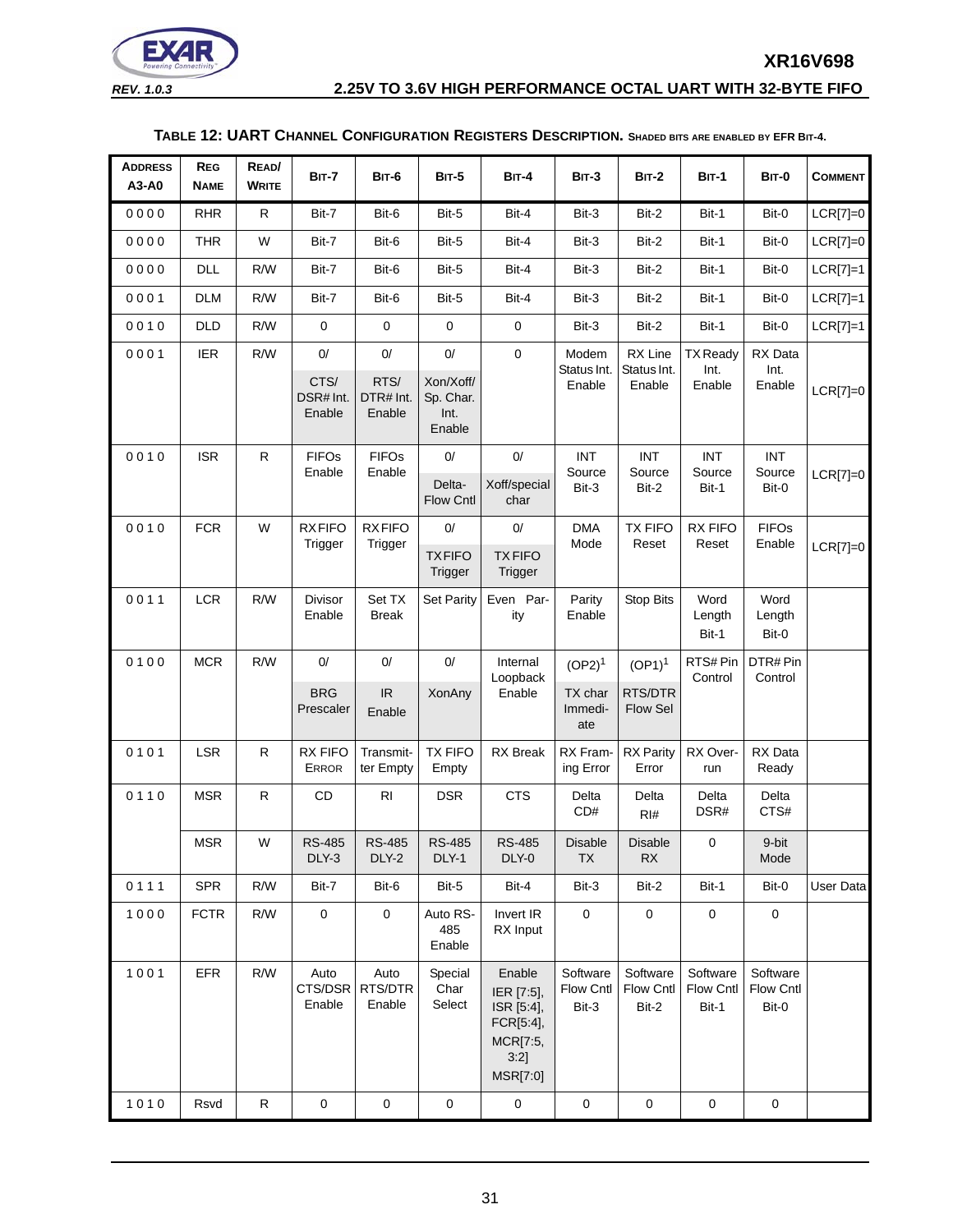#### **2.25V TO 3.6V HIGH PERFORMANCE OCTAL UART WITH 32-BYTE FIFO** *REV. 1.0.3*

![](_page_31_Picture_2.jpeg)

#### **TABLE 12: UART CHANNEL CONFIGURATION REGISTERS DESCRIPTION. SHADED BITS ARE ENABLED BY EFR BIT-4.**

| <b>ADDRESS</b><br>A3-A0 | <b>REG</b><br><b>NAME</b> | READ/<br><b>WRITE</b> | <b>BIT-7</b> | <b>BIT-6</b> | <b>BIT-5</b> | <b>BIT-4</b> | $BII-3$             | $BIT-2$                     | $BIT-1$               | <b>BIT-0</b>           | <b>COMMENT</b>           |
|-------------------------|---------------------------|-----------------------|--------------|--------------|--------------|--------------|---------------------|-----------------------------|-----------------------|------------------------|--------------------------|
| 1011                    | Rsvd                      | R                     | 0            | 0            | 0            | 0            | $\Omega$            | $\Omega$                    | 0                     | 0                      |                          |
| 1100                    | <b>XCHAR</b>              | R                     | 0            | 0            | $\mathbf 0$  | 0            | TX Xon<br>Indicator | <b>TX Xoff</b><br>Indicator | Xon Det.<br>Indicator | Xoff Det.<br>Indicator | Self clear<br>after read |
| 1100                    | XOFF1                     | W                     | Bit-7        | Bit-6        | Bit-5        | Bit-4        | Bit-3               | Bit-2                       | Bit-1                 | Bit-0                  |                          |
| 1101                    | XOFF <sub>2</sub>         | W                     | Bit-7        | Bit-6        | Bit-5        | Bit-4        | Bit-3               | Bit-2                       | Bit-1                 | Bit-0                  |                          |
| 1110                    | XON <sub>1</sub>          | W                     | Bit-7        | Bit-6        | Bit-5        | Bit-4        | Bit-3               | Bit-2                       | Bit-1                 | Bit-0                  |                          |
| 1111                    | XON <sub>2</sub>          | W                     | Bit-7        | Bit-6        | Bit-5        | Bit-4        | Bit-3               | Bit-2                       | Bit-1                 | Bit-0                  |                          |

*NOTE: MCR bits 2 and 3 (OP1 and OP2 outputs) are not available in the XR16V698. They are present for 16C550 compatibility during Internal loopback, see* **[Figure](#page-20-0) 11***.* 

#### <span id="page-31-0"></span>**4.0 INTERNAL REGISTER DESCRIPTIONS**

#### <span id="page-31-1"></span>*4.1 Receive Holding Register (RHR) - Read Only*

**[SEE"RECEIVER" ON PAGE](#page-11-0) 12.**.

#### <span id="page-31-2"></span>*4.2 Transmit Holding Register (THR) - Write Only*

#### **[SEE"TRANSMITTER" ON PAGE](#page-10-0) 11.**.

#### <span id="page-31-3"></span>*4.3 Interrupt Enable Register (IER) - Read/Write*

The Interrupt Enable Register (IER) masks the interrupts from receive data ready, transmit empty, line status and modem status registers. These interrupts are reported in the Interrupt Status Register (ISR) and also encoded in INT (INT0-INT3) register in the Device Configuration Registers.

#### <span id="page-31-4"></span>**4.3.1 IER versus Receive FIFO Interrupt Mode Operation**

When the receive FIFO (FCR BIT-0 = a logic 1) and receive interrupts (IER BIT-0 = logic 1) are enabled, the RHR interrupts (see ISR bits 3 and 4) status will reflect the following:

- **A.** The receive data available interrupts are issued to the host when the FIFO has reached the programmed trigger level. It will be cleared when the FIFO drops below the programmed trigger level.
- **B.** FIFO level will be reflected in the ISR register when the FIFO trigger level is reached. Both the ISR register status bit and the interrupt will be cleared when the FIFO drops below the trigger level.
- **C.** The receive data ready bit (LSR BIT-0) is set as soon as a character is transferred from the shift register to the receive FIFO. It is reset when the FIFO is empty.

#### <span id="page-31-5"></span>**4.3.2 IER versus Receive/Transmit FIFO Polled Mode Operation**

When FCR BIT-0 equals a logic 1 for FIFO enable; resetting IER bits 3:0 enables the XR16V698 in the FIFO polled mode of operation. Since the receiver and transmitter have separate bits in the LSR either can be used in the polled mode by selecting respective transmit or receive control bit(s).

- **A.** LSR BIT-0 indicates there is data in RHR (non-FIFO mode) or RX FIFO (FIFO mode).
- **B.** LSR BIT-1 indicates an overrun error has occurred and that data in the FIFO may not be valid.
- **C.** LSR BIT 2-4 provides the type of receive data errors encountered for the data byte in RHR, if any.
- **D.** LSR BIT-5 indicates THR (non-FIFO mode) or TX FIFO (FIFO mode) is empty.
- **E.** LSR BIT-6 indicates when both the transmit FIFO and TSR are empty.
- **F.** LSR BIT-7 indicates a data error in at least one character in the RX FIFO.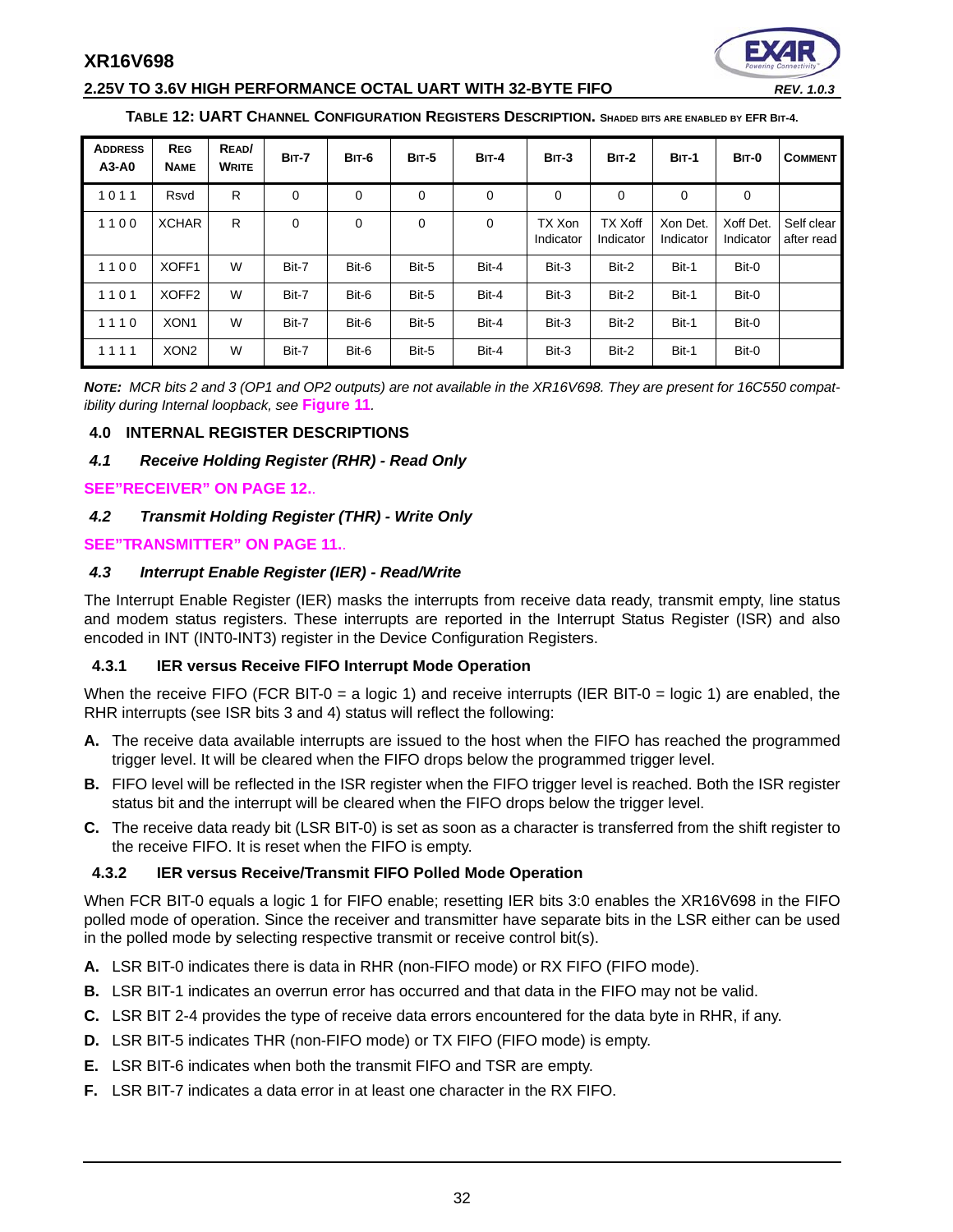![](_page_32_Picture_0.jpeg)

#### **IER[7]: CTS# Input Interrupt Enable (requires EFR bit-4=1)**

- Logic  $0 =$  Disable the CTS# interrupt (default).
- Logic 1 = Enable the CTS# interrupt. The UART issues an interrupt when CTS# pin makes a transition from LOW to HIGH.

#### **IER[6]: RTS# Output Interrupt Enable (requires EFR bit-4=1)**

- $\bullet$  Logic 0 = Disable the RTS# interrupt (default).
- Logic 1 = Enable the RTS# interrupt. The UART issues an interrupt when RTS# pin makes a transition from LOW to HIGH.

#### **IER[5]: Xoff Interrupt Enable (requires EFR bit-4=1)**

- $\bullet$  Logic  $0 =$  Disable the software flow control, receive Xoff interrupt (default).
- Logic 1 = Enable the software flow control, receive Xoff interrupt. See Software Flow Control section for details.

#### **IER[4]: Reserved**

#### **IER[3]: Modem Status Interrupt Enable**

The Modem Status Register interrupt is issued whenever any of the delta bits of the MSR register (bits 3:0) is set.

- Logic 0 = Disable the modem status register interrupt (default).
- Logic 1 = Enable the modem status register interrupt.

#### **IER[2]: Receive Line Status Interrupt Enable**

An Overrun error, Framing error, Parity error or detection of a Break character will result in an LSR interrupt. The 698 will issue an LSR interrupt immediately after receiving a character with an error. It will again re-issue the interrupt (if the first one has been cleared by reading the LSR register) when the character with the error is on the top of the FIFO, meaning the next one to be read out of the FIFO.

For example, let's consider an incoming data stream of 0x55, 0xAA, etc and that the character 0xAA has a Parity error associated with it. Let's assume that the character 0x55 has not been read out of the FIFO yet. The 698 will issue an interrupt as soon as the stop bit of the character 0xAA is received. The LSR register will have only the FIFO error bit (bit-7) set and none of the other error bits (Bits 1,2,3 and 4) will be set, since the byte on the top of the FIFO is 0x55 which does not have any errors associated with it. When this byte has been read out, the 698 will issue another LSR interrupt and this time the LSR register will show the Parity bit (bit-2) set.

- $\bullet$  Logic  $0 =$  Disable the receiver line status interrupt (default).
- $\bullet$  Logic 1 = Enable the receiver line status interrupt.

#### **IER[1]: TX Ready Interrupt Enable**

In non-FIFO mode, a TX interrupt is issued whenever the THR is empty. In the FIFO mode, an interrupt is issued twice: once when the number of bytes in the TX FIFO falls below the programmed trigger level and again when the TX FIFO becomes empty. When auto RS-485 mode is enabled (FCTR bit-5 = 1), the second interrupt is delayed until the transmitter (both the TX FIFO and the TX Shift Register) is empty.

- Logic 0 = Disable Transmit Ready Interrupt (default).
- Logic 1 = Enable Transmit Ready Interrupt.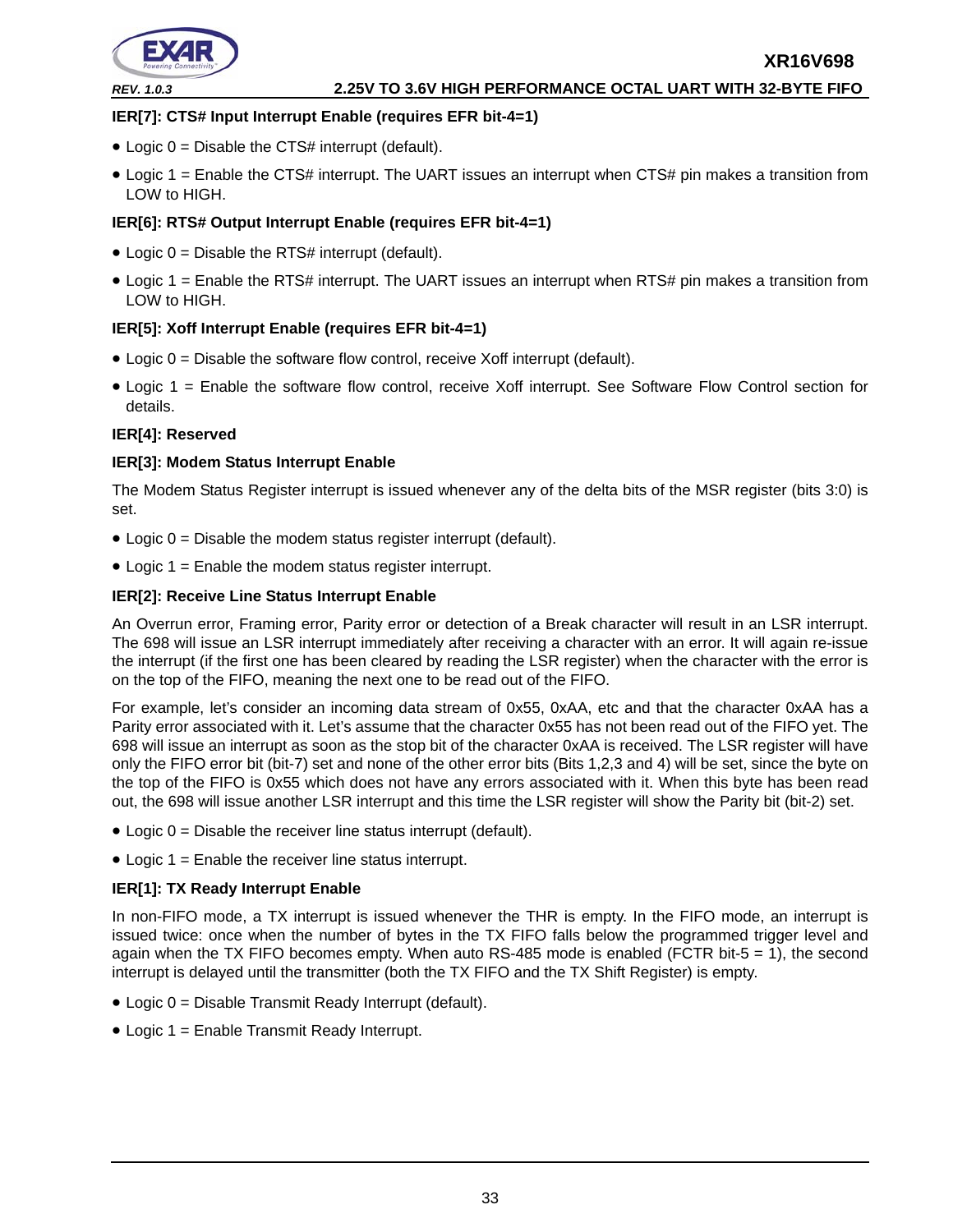#### **2.25V TO 3.6V HIGH PERFORMANCE OCTAL UART WITH 32-BYTE FIFO** *REV. 1.0.3*

#### **IER[0]: RX Interrupt Enable**

The receive data ready interrupt will be issued when RHR has a data character in the non-FIFO mode or when the receive FIFO has reached the programmed trigger level in the FIFO mode.

- Logic  $0 =$  Disable the receive data ready interrupt (default).
- Logic 1 = Enable the receiver data ready interrupt.

#### <span id="page-33-2"></span>*4.4 Interrupt Status Register (ISR) - Read Only*

The UART provides multiple levels of prioritized interrupts to minimize external software interaction. The Interrupt Status Register (ISR) provides the user with six interrupt status bits. Performing a read cycle on the ISR will give the user the current highest pending interrupt level to be serviced, others queue up for next service. No other interrupts are acknowledged until the pending interrupt is serviced. The Interrupt Source Table, **[Table](#page-34-0) 13**, shows the data values (bit 0-5) for the six prioritized interrupt levels and the interrupt sources associated with each of these interrupt levels.

#### <span id="page-33-1"></span>**4.4.1 Interrupt Generation:**

- LSR is by any of the LSR bits 1, 2, 3 and 4. See IER bit-2 description above.
- RXRDY is by RX trigger level.
- RXRDY Time-out is by a 4-char plus 12 bits delay timer.
- TXRDY is by TX trigger level or TX FIFO empty (or transmitter empty in auto RS-485 control).
- MSR is by any of the MSR bits 0, 1, 2 and 3.
- Receive Xon/Xoff/Special character is by detection of a Xon, Xoff or Special character.
- CTS#/DSR# is when its transmitter toggles the input pin (from LOW to HIGH) during auto CTS/DSR flow control enabled by EFR bit-7 and selection on MCR bit-2.
- RTS#/DTR# is when its receiver toggles the output pin (from LOW to HIGH) during auto RTS/DTR flow control enabled by EFR bit-6 and selection on MCR bit-2.

#### <span id="page-33-0"></span>**4.4.2 Interrupt Clearing:**

- LSR interrupt is cleared by a read to the LSR register.
- RXRDY interrupt is cleared by reading data until FIFO falls below the trigger level.
- RXRDY Time-out interrupt is cleared by reading RHR.
- TXRDY interrupt is cleared by a read to the ISR register or writing to THR.
- MSR interrupt is cleared by a read to the MSR register.
- Xon or Xoff interrupt is cleared by a read to ISR register.
- Special character interrupt is cleared by a read to ISR or after the next character is received.
- RTS#/DTR# and CTS#/DSR# status change interrupts are cleared by a read to the MSR register.

![](_page_33_Picture_27.jpeg)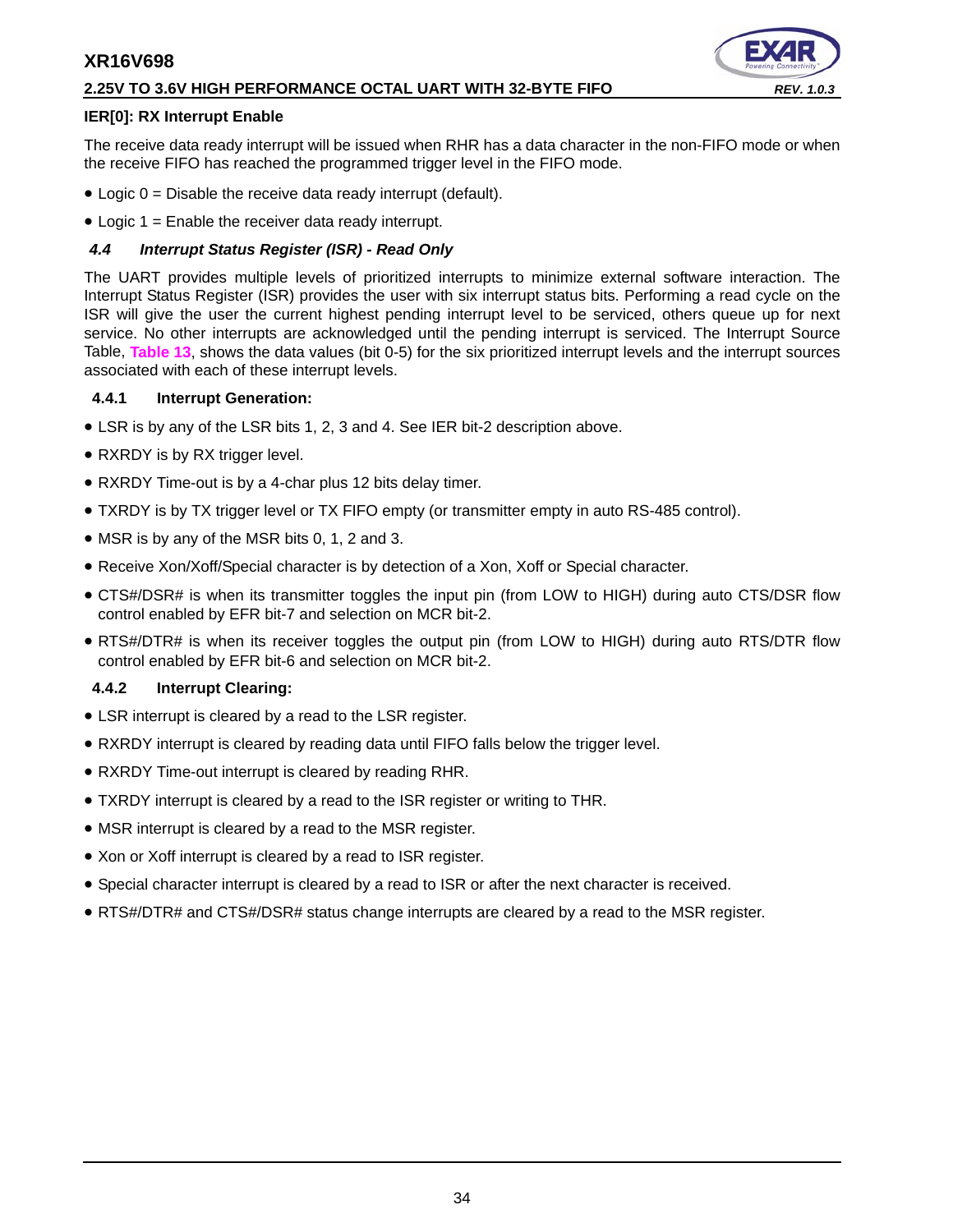![](_page_34_Picture_0.jpeg)

<span id="page-34-0"></span>

| <b>PRIORITY</b> |              |              |          | <b>ISR REGISTER STATUS BITS</b> |              | <b>SOURCE OF THE INTERRUPT</b> |                                                   |
|-----------------|--------------|--------------|----------|---------------------------------|--------------|--------------------------------|---------------------------------------------------|
| <b>LEVEL</b>    | <b>BIT-5</b> | <b>BIT-4</b> | $BIT-3$  | <b>BIT-2</b>                    | <b>BIT-1</b> | BIT-0                          |                                                   |
|                 | $\Omega$     | $\Omega$     | $\Omega$ |                                 | 1            | $\mathbf 0$                    | <b>LSR (Receiver Line Status Register)</b>        |
| 2               | $\Omega$     | $\Omega$     | $\Omega$ |                                 | $\Omega$     | 0                              | <b>RXRDY (Received Data Ready)</b>                |
| 3               | $\Omega$     | $\Omega$     | 1        | 1                               | $\Omega$     | 0                              | <b>RXRDY (Receive Data Time-out)</b>              |
| $\overline{4}$  | $\Omega$     | $\Omega$     | $\Omega$ | $\Omega$                        | 1            | 0                              | <b>TXRDY (Transmitter Holding Register Empty)</b> |
| 5               | $\Omega$     | $\Omega$     | $\Omega$ | $\Omega$                        | $\Omega$     | $\Omega$                       | MSR (Modem Status Register)                       |
| 6               | $\Omega$     | 1            | $\Omega$ | $\Omega$                        | $\Omega$     | 0                              | RXRDY (Received Xon/Xoff or Special character)    |
| 7               | 1            | $\Omega$     | $\Omega$ | $\Omega$                        | $\Omega$     | 0                              | CTS#/DSR#, RTS#/DTR# change of state              |
| X               | $\Omega$     | $\Omega$     | $\Omega$ | $\Omega$                        | $\Omega$     | 1                              | None (default) or wake-up indicator               |

#### **TABLE 13: INTERRUPT SOURCE AND PRIORITY LEVEL**

#### **ISR[7:6]: FIFO Enable Status**

These bits are set to a logic 0 when the FIFOs are disabled. They are set to a logic 1 when the FIFOs are enabled.

#### **ISR[5:1]: Interrupt Status**

These bits indicate the source for a pending interrupt at interrupt priority levels (See **[Table](#page-34-0) 13**). See **["Section](#page-33-1)  [4.4.1, Interrupt Generation:" on page](#page-33-1) 34** and **["Section 4.4.2, Interrupt Clearing:" on page](#page-33-0) 34** for details.

#### **ISR[0]: Interrupt Status**

- Logic 0 = An interrupt is pending and the ISR contents may be used as a pointer to the appropriate interrupt service routine.
- Logic 1 = No interrupt pending. (default condition)

#### <span id="page-34-1"></span>*4.5 FIFO Control Register (FCR) - Write Only*

This register is used to enable the FIFOs, clear the FIFOs, set the transmit/receive FIFO trigger levels, and select the DMA mode. The DMA, and FIFO modes are defined as follows:

#### **FCR[7:6]: Receive FIFO Trigger Select**

(logic  $0 =$  default, RX trigger level  $=1$ )

These 2 bits are used to set the trigger level for the receive FIFO. The UART will issue a receive interrupt when the number of the characters in the FIFO crosses the trigger level. **[Table](#page-35-0) 14** shows the complete selections. Note that the receiver and the transmitter cannot use different trigger tables. Whichever selection is made last applies to both the RX and TX side.

#### **FCR[5:4]: Transmit FIFO Trigger Select**

(logic  $0 =$  default, TX trigger level = 1)

These 2 bits set the trigger level for the transmit FIFO interrupt. The UART will issue a transmit interrupt when the number of characters in the FIFO falls below the selected trigger level, or when it gets empty in case that the FIFO did not get filled over the trigger level on last re-load. **[Table](#page-35-0) 14** below shows the selections.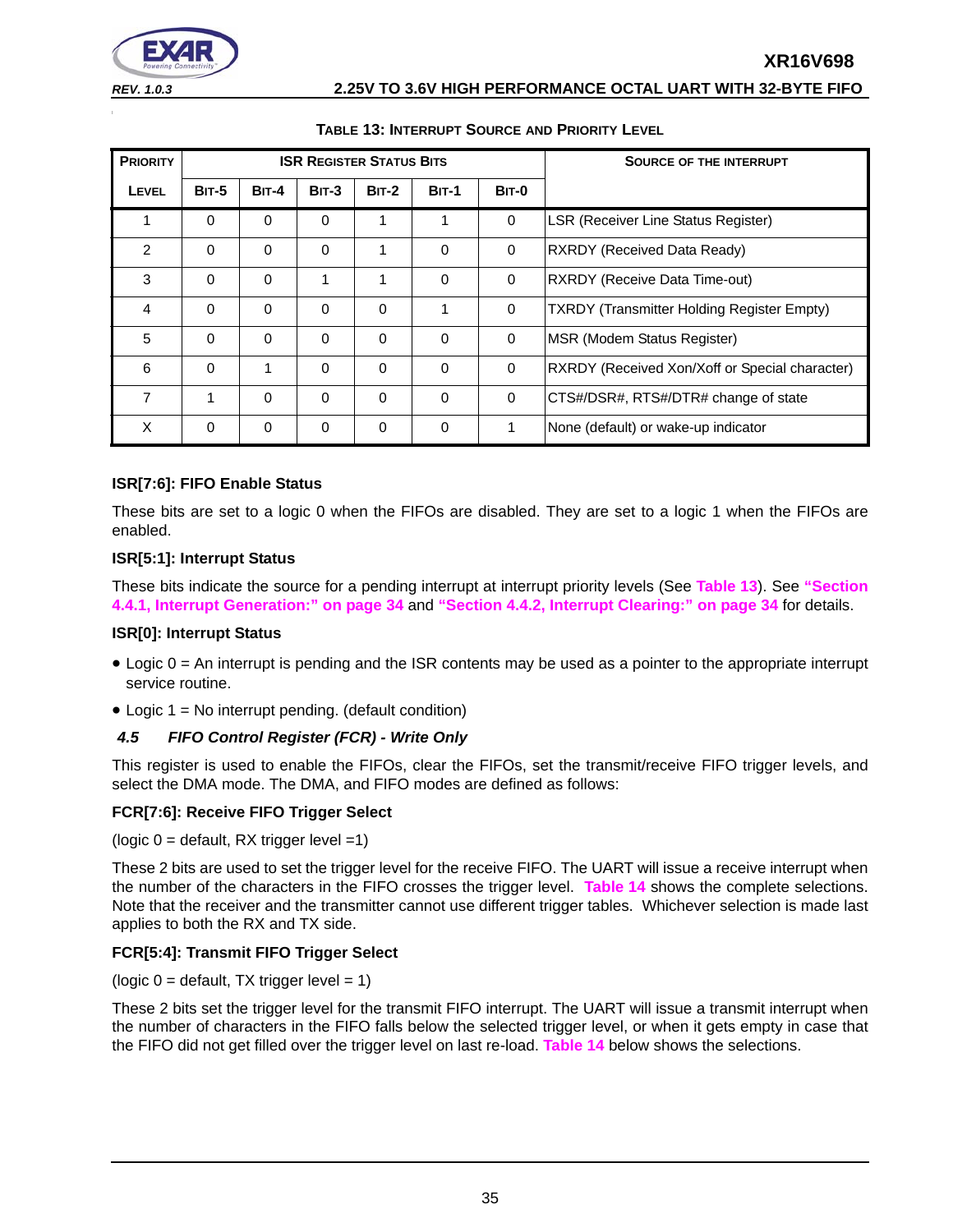#### **2.25V TO 3.6V HIGH PERFORMANCE OCTAL UART WITH 32-BYTE FIFO** *REV. 1.0.3*

#### **FCR[3]: DMA Mode Select**

This bit has no effect since TXRDY and RXRDY pins are not available in this device. It is provided for legacy software compatibility.

- Logic  $0 = Set$  DMA to mode 0 (default).
- Logic  $1 = Set$  DMA to mode 1.

#### **FCR[2]: TX FIFO Reset**

This bit is only active when FCR bit-0 is active.

- Logic 0 = No transmit FIFO reset (default).
- Logic 1 = Reset the transmit FIFO pointers and FIFO level counter logic (the transmit shift register is not cleared or altered). This bit will return to a logic 0 after resetting the FIFO.

#### **FCR[1]: RX FIFO Reset**

This bit is only active when FCR bit-0 is active.

- Logic 0 = No receive FIFO reset (default).
- Logic 1 = Reset the receive FIFO pointers and FIFO level counter logic (the receive shift register is not cleared or altered). This bit will return to a logic 0 after resetting the FIFO.

#### **FCR[0]: TX and RX FIFO Enable**

- Logic 0 = Disable the transmit and receive FIFO (default).
- <span id="page-35-0"></span>• Logic 1 = Enable the transmit and receive FIFOs. This bit must be set to logic 1 when other FCR bits are written or they will not be programmed.

| <b>FCR</b><br><b>BIT-7</b> | <b>FCR</b><br><b>BIT-6</b> | <b>FCR</b><br><b>BIT-5</b> | <b>FCR</b><br>BIT-4 | <b>RECEIVE TRIGGER</b><br>LEVEL | <b>TRANSMIT</b><br><b>TRIGGER LEVEL</b> | <b>COMPATIBILITY</b> |
|----------------------------|----------------------------|----------------------------|---------------------|---------------------------------|-----------------------------------------|----------------------|
|                            |                            | $\Omega$                   | $\Omega$            |                                 | 16                                      | 16C650A, 16L651      |
|                            |                            | $\Omega$                   |                     |                                 | 8                                       |                      |
|                            |                            |                            | 0                   |                                 | 24                                      |                      |
|                            |                            |                            |                     |                                 | 30                                      |                      |
| $\Omega$                   | 0                          |                            |                     | 8                               |                                         |                      |
| $\Omega$                   |                            |                            |                     | 16                              |                                         |                      |
|                            | 0                          |                            |                     | 24                              |                                         |                      |
|                            |                            |                            |                     | 28                              |                                         |                      |

#### **TABLE 14: TRANSMIT AND RECEIVE FIFO TRIGGER TABLE AND LEVEL SELECTION**

#### <span id="page-35-1"></span>*4.6 Line Control Register (LCR) - Read/Write*

The Line Control Register is used to specify the asynchronous data communication format. The word or character length, the number of stop bits, and the parity are selected by writing the appropriate bits in this register.

#### **LCR[7]: Baud Rate Divisors Enable**

Baud rate generator divisor (DLL, DLM, DLD) enable.

- Logic 0 = Data registers are selected (default).
- Logic 1 = Divisor latch registers (DLL, DLM and DLD) are selected.

![](_page_35_Picture_26.jpeg)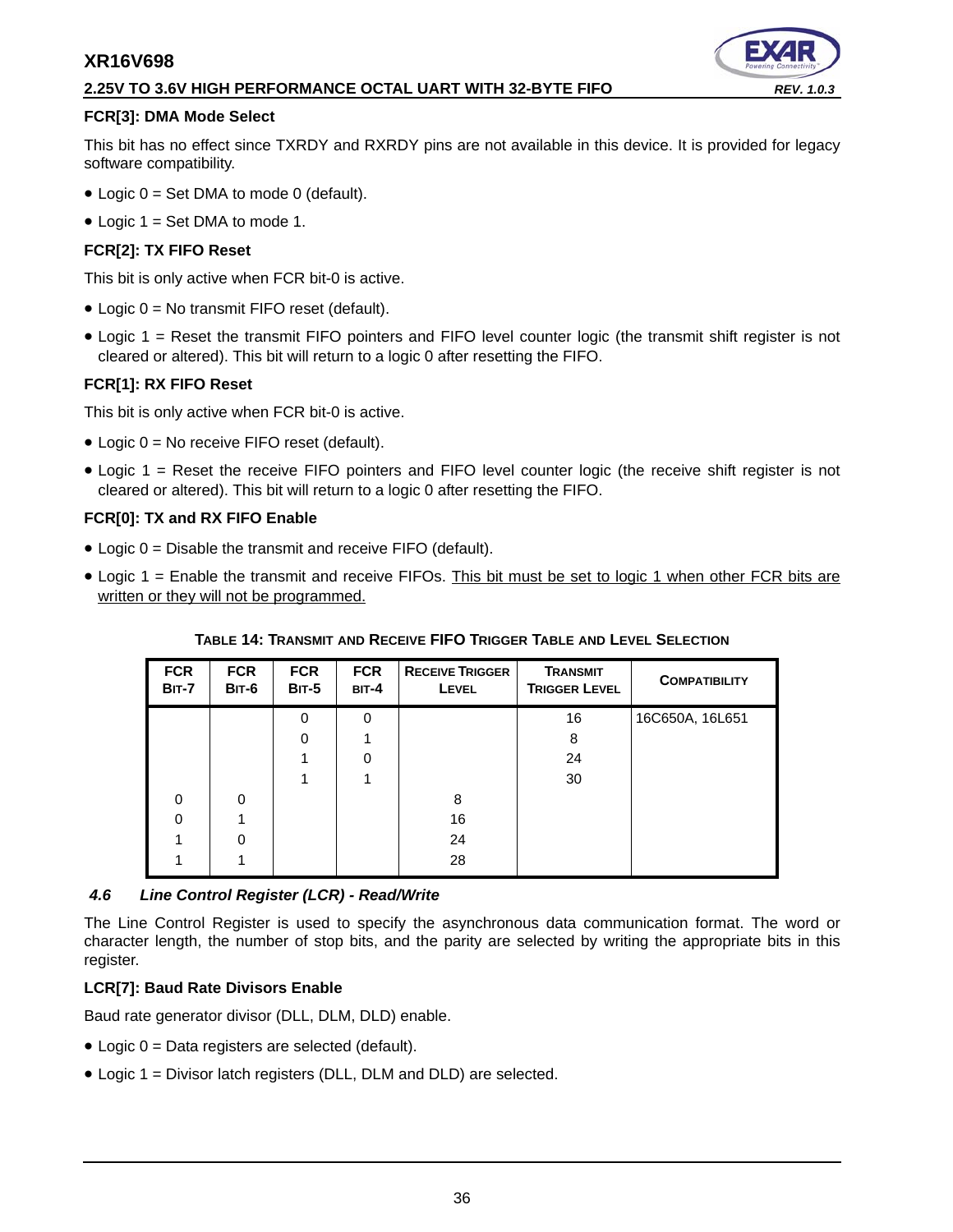![](_page_36_Picture_0.jpeg)

#### **LCR[6]: Transmit Break Enable**

When enabled the Break control bit causes a break condition to be transmitted (the TX output is forced to a "space', logic 0, state). This condition remains until disabled by setting LCR bit-6 to a logic 0.

- Logic  $0 = No$  TX break condition. (default)
- Logic 1 = Forces the transmitter output (TX) to a "space", logic 0, for alerting the remote receiver of a line break condition.

#### **LCR[5]: TX and RX Parity Select**

If the parity bit is enabled, LCR BIT-5 selects the forced parity format.

- LCR BIT-5 = logic 0, parity is not forced (default).
- LCR BIT-5 = logic 1 and LCR BIT-4 = logic 0, parity bit is forced to a logical 1 for the transmit and receive data.
- <span id="page-36-0"></span>• LCR BIT-5 = logic 1 and LCR BIT-4 = logic 1, parity bit is forced to a logical 0 for the transmit and receive data.

| LCR BIT-5 | <b>LCR BIT-4</b> | <b>LCR BIT-3</b> | <b>PARITY SELECTION</b>    |
|-----------|------------------|------------------|----------------------------|
|           |                  |                  | No parity                  |
|           |                  |                  | Odd parity                 |
|           |                  |                  | Even parity                |
|           |                  |                  | Force parity to mark, "1"  |
|           |                  |                  | Force parity to space, "0" |

**TABLE 15: PARITY PROGRAMMING**

#### **LCR[4]: TX and RX Parity Select**

If the parity bit is enabled with LCR bit-3 set to a logic 1, LCR BIT-4 selects the even or odd parity format.

- Logic 0 = ODD Parity is generated by forcing an odd number of logic 1's in the transmitted character. The receiver must be programmed to check the same format (default).
- Logic 1 = EVEN Parity is generated by forcing an even the number of logic 1's in the transmitted character. The receiver must be programmed to check the same format.

#### **LCR[3]: TX and RX Parity Select**

Parity or no parity can be selected via this bit. The parity bit is a simple way used in communications for data integrity check. See **[Table](#page-36-0) 15** above for parity selection summary.

- $\bullet$  Logic  $0 = No$  parity.
- Logic 1 = A parity bit is generated during the transmission while the receiver checks for parity error of the data character received.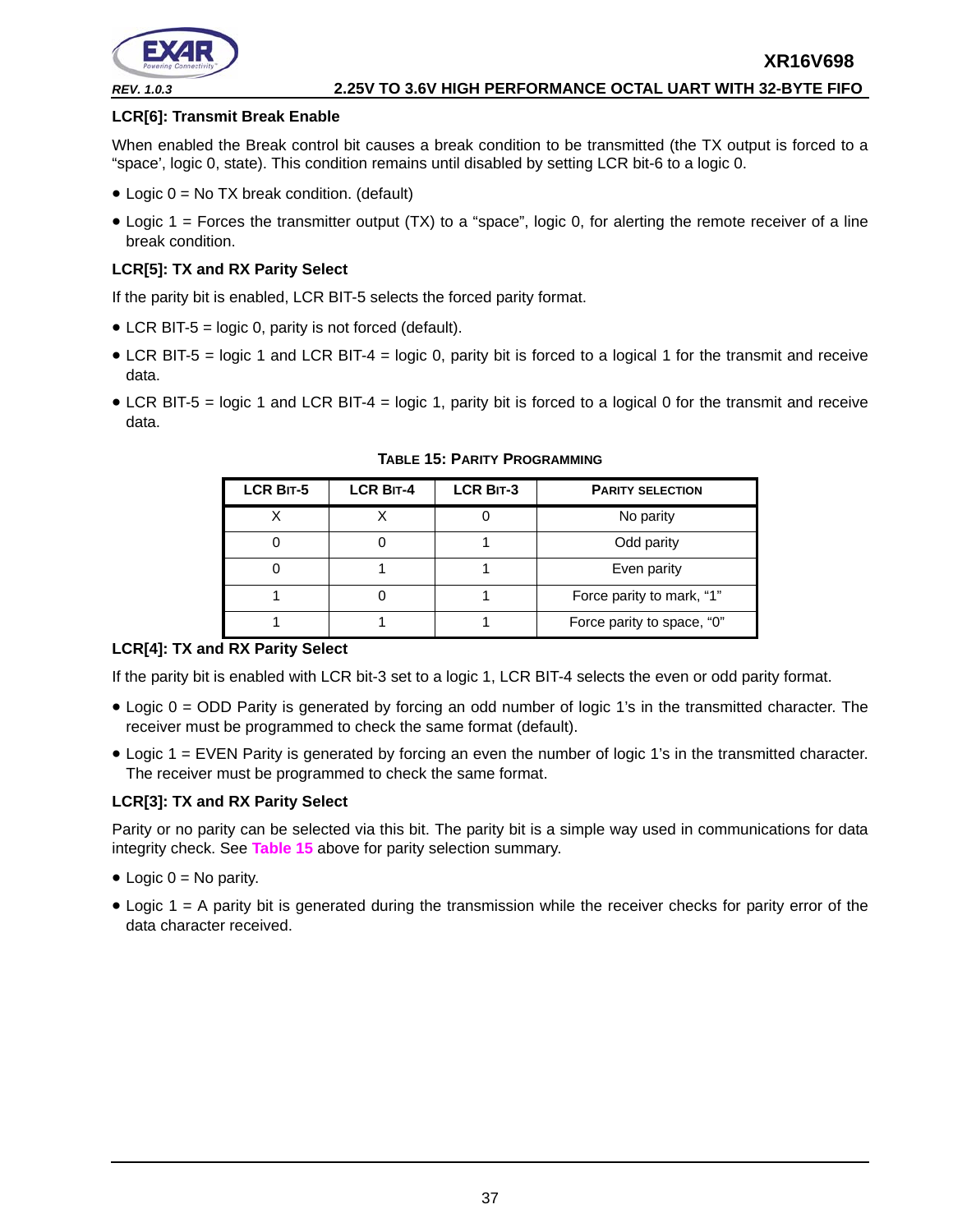#### **2.25V TO 3.6V HIGH PERFORMANCE OCTAL UART WITH 32-BYTE FIFO** *REV. 1.0.3*

#### **LCR[2]: TX and RX Stop-bit Length Select**

The length of stop bit is specified by this bit in conjunction with the programmed word length.

| <b>BIT-2</b> | <b>WORD</b><br><b>LENGTH</b> | <b>STOP BIT LENGTH</b><br>(BIT TIME(S)) |
|--------------|------------------------------|-----------------------------------------|
|              | 5,6,7,8                      | 1 (default)                             |
|              |                              | $1 - 1/2$                               |
|              | 6,7,8                        |                                         |

#### **LCR[1:0]: TX and RX Word Length Select**

These two bits specify the word length to be transmitted or received.

| <b>BIT-1</b> | <b>BIT-0</b> | <b>WORD LENGTH</b> |
|--------------|--------------|--------------------|
|              |              | 5 (default)        |
|              |              |                    |
|              |              |                    |
|              |              |                    |

#### <span id="page-37-0"></span>*4.7 Modem Control Register (MCR) - Read/Write*

The MCR register is used for controlling the modem interface signals or general purpose inputs/outputs.

#### **MCR[7]: Clock Prescaler Select**

- Logic 0 = Divide by one. The input clock from the crystal or external clock is fed directly to the Programmable Baud Rate Generator without further modification, i.e., divide by one (default).
- Logic 1 = Divide by four. The prescaler divides the input clock from the crystal or external clock by four and feeds it to the Programmable Baud Rate Generator, hence, data rates become one forth.

#### **MCR[6]: Infrared Encoder/Decoder Enable**

The state of this bit depends on the sampled logic level of pin ENIR during power up, following a hardware reset (rising edge of RST# input). Afterward user can override this bit for desired operation.

- Logic 0 = Enable the standard modem receive and transmit character interface.
- Logic 1 = Enable infrared IrDA receive and transmit inputs/outputs. While in this mode, the TX/RX output/ input are routed to the infrared encoder/decoder. The data input and output levels will conform to the IrDA infrared interface requirement. As such, while in this mode the infrared TX output will be a logic 0 during idle data conditions. FCTR bit-4 may be selected to invert the RX input signal level going to the decoder for infrared modules that provide rather an inverted output.

#### **MCR[5]: Xon-Any Enable**

- Logic 0 = Disable Xon-Any function (default).
- Logic 1 = Enable Xon-Any function. In this mode any RX character received will enable Xon, resume data transmission.

#### **MCR[4]: Internal Loopback Enable**

- Logic 0 = Disable loopback mode (default).
- Logic 1 = Enable local loopback mode, see loopback section and **[Figure](#page-20-0) 11**.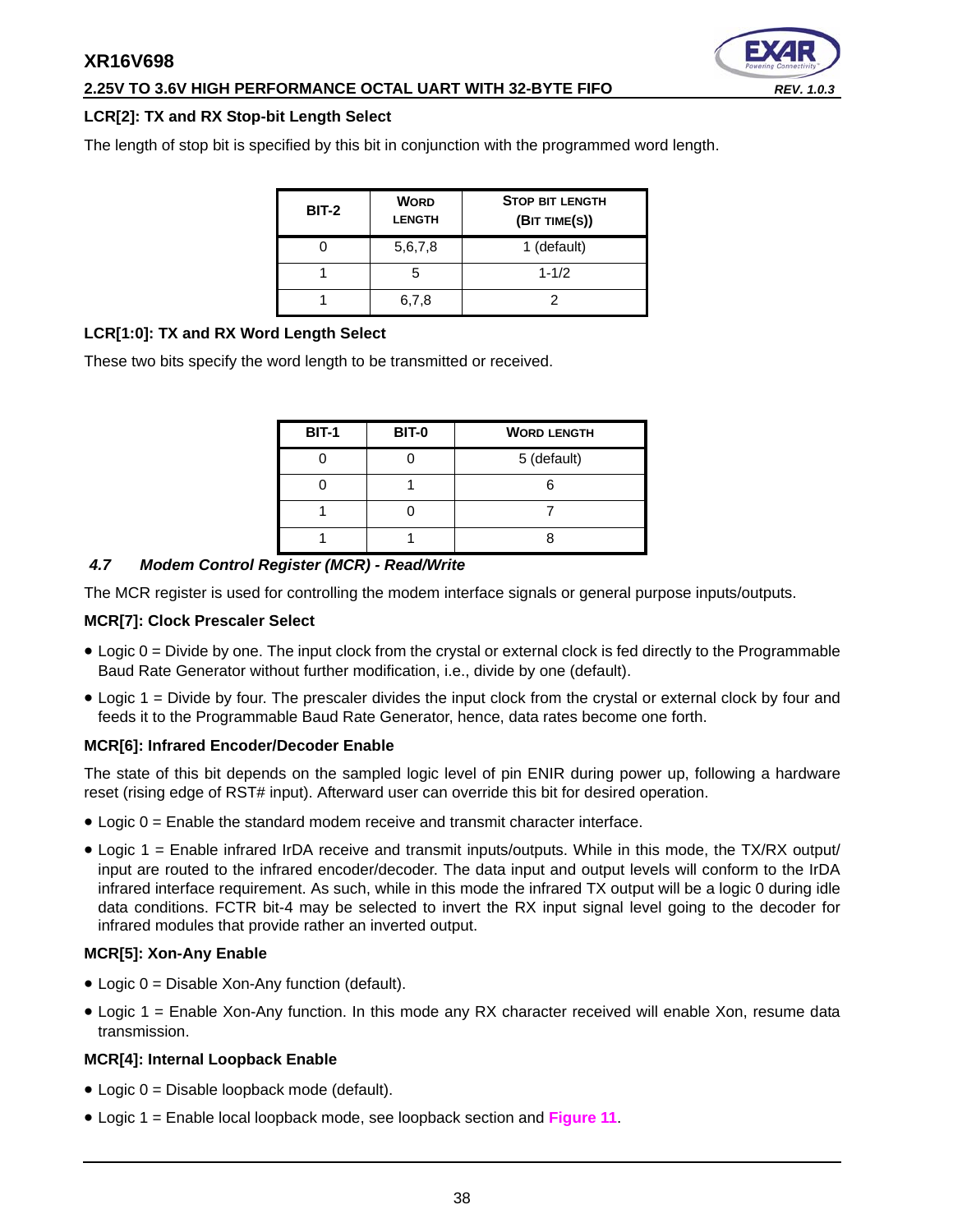![](_page_38_Picture_0.jpeg)

#### **MCR[3]: Send Char Immediate (OP2 in Local Loopback Mode)**

This bit is used to transmit a character immediately irrespective of the bytes currently in the transmit FIFO. The data byte must be loaded into the transmit holding register (THR) immediately following the write to this bit (to set it to a '1'). In other words, no other register must be accessed between setting this bit and writing to the THR. The loaded byte will be transmitted ahead of all the bytes in the TX FIFO, immediately after the character currently being shifted out of the transmit shift register is sent out. The existing line parameters (parity, stop bits) will be used when composing the character. This bit is self clearing, therefore, must be set before sending a custom characer each time. Please note that the Transmitter must be enabled for this function (MSR[3] = 0). Also, if software flow control is enabled, the software flow control characters (Xon, Xoff) have higher priority and will get shifted out before the custom byte is transmitted.

- Logic 0 = Send Char Immediate disabled (default).
- Logic 1 = Send Char Immediate enabled.

In Local Loopback Mode ( $MCR[4] = 1$ ), this bit acts as the legacy OP2 output and controls the CD bit in the MSR register as shown in **[Figure](#page-20-0) 11**. Please make sure that this bit is a '0' when exiting the Local Loopback Mode.

#### **MCR[2]: DTR# or RTS# for Auto Flow Control (OP1 in Local Loopback Mode)**

DTR# or RTS# auto hardware flow control select. This bit is in effect only when auto RTS/DTR is enabled by EFR bit-6. DTR# selection is associated with DSR# and RTS# is with CTS#.

- Logic 0 = Uses RTS# and CTS# pins for auto hardware flow control.
- Logic 1 = Uses DTR# and DSR# pins for auto hardware flow control.

In Local Loopback mode (MCR[4] = 1), this bit acts as the legacy OP1 output and controls the RI bit in the MSR register, as shown in **[Figure](#page-20-0) 11**.

#### **MCR[1]: RTS# Output**

The RTS# pin may be used for automatic hardware flow control by enabled by EFR bit-6 and MCR bit-2=0. If the modem interface is not used, this output may be used for general purpose.

- Logic 0 = Force RTS# output to a logic 1 (default).
- Logic  $1 =$  Force RTS# output to a logic 0.

#### **MCR[0]: DTR# Output**

The DTR# pin may be used for automatic hardware flow control enabled by EFR bit-6 and MCR bit-2=1. If the modem interface is not used, this output may be used for general purpose.

- Logic 0 = Force DTR# output to a logic 1 (default).
- Logic  $1 =$  Force DTR# output to a logic 0.

#### <span id="page-38-0"></span>*4.8 Line Status Register (LSR) - Read Only*

This register provides the status of data transfers between the UART and the host. If IER bit-2 is set to a logic 1, an LSR interrupt will be generated immediately when any character in the RX FIFO has an error (parity, framing, overrun, break).

#### **LSR[7]: Receive FIFO Data Error Flag**

- Logic 0 = No FIFO error (default).
- Logic 1 = An indicator for the sum of all error bits in the RX FIFO. At least one parity error, framing error or break indication is in the FIFO data. This bit clears when there are no more errors in the FIFO.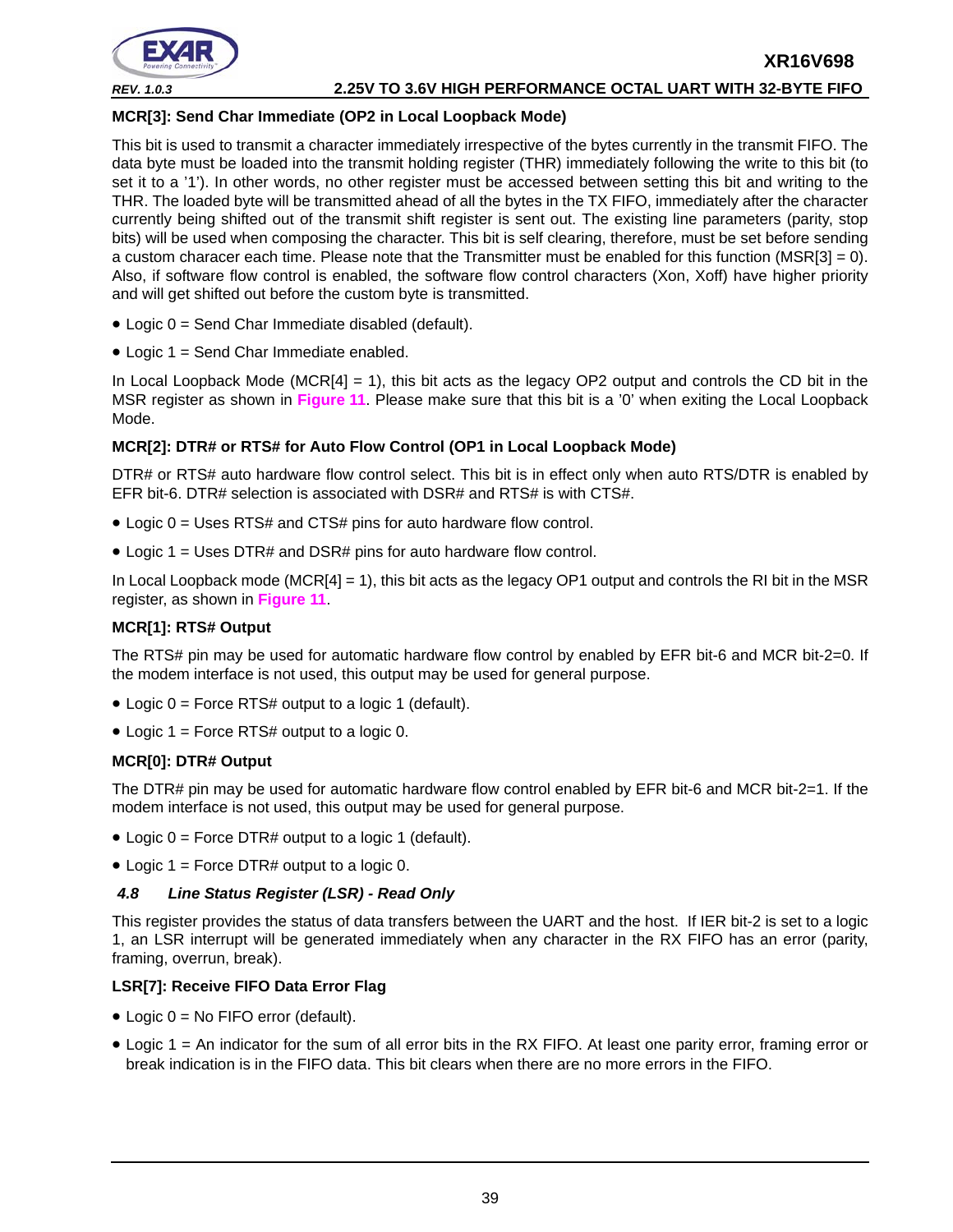#### **2.25V TO 3.6V HIGH PERFORMANCE OCTAL UART WITH 32-BYTE FIFO** *REV. 1.0.3*

![](_page_39_Picture_2.jpeg)

#### **LSR[6]: Transmitter Empty Flag**

This bit is the Transmitter Empty indicator. This bit is set to a logic 1 whenever both the transmit FIFO (or THR, in non-FIFO mode) and the transmit shift register (TSR) are both empty. It is set to logic 0 whenever either the TX FIFO or TSR contains a data character.

#### **LSR[5]: Transmit FIFO Empty Flag**

This bit is the Transmit FIFO Empty indicator. This bit indicates that the transmitter is ready to accept a new character for transmission. This bit is set to a logic 1 when the last data byte is transferred from the transmit FIFO to the transmit shift register. The bit is reset to logic 0 as soon as a data byte is loaded into the transmit FIFO. In the non-FIFO mode this bit is set when the transmit holding register (THR) is empty; it is cleared when at a byte is written to the THR.

#### **LSR[4]: Receive Break Flag**

- $\bullet$  Logic 0 = No break condition (default).
- Logic 1 = The receiver received a break signal (RX was a logic 0 for one character frame time). In the FIFO mode, only one break character is loaded into the FIFO. The break indication remains until the RX input returns to the idle condition, "mark" or logic 1.

#### **LSR[3]: Receive Data Framing Error Flag**

- Logic 0 = No framing error (default).
- $\bullet$  Logic 1 = Framing error. The receive character did not have a valid stop bit(s). This error is associated with the character available for reading in RHR.

#### **LSR[2]: Receive Data Parity Error Flag**

- Logic  $0 = No$  parity error (default).
- Logic 1 = Parity error. The receive character in RHR (top of the FIFO) does not have correct parity information and is suspect. This error is associated with the character available for reading in RHR.

#### **LSR[1]: Receiver Overrun Flag**

- Logic  $0 = No$  overrun error (default).
- Logic 1 = Overrun error. A data overrun error condition occurred in the receive shift register. This happens when additional data arrives while the FIFO is full. In this case the previous data in the receive shift register is overwritten. Note that under this condition the data byte in the receive shift register is not transferred into the FIFO, therefore the data in the FIFO is not corrupted by the error.

#### **LSR[0]: Receive Data Ready Indicator**

- Logic 0 = No data in receive holding register or FIFO (default).
- Logic 1 = Data has been received and is saved in the receive holding register or FIFO.

#### <span id="page-39-0"></span>*4.9 Modem Status Register (MSR) - Read Only*

This register provides the current state of the modem interface signals, or other peripheral device that the UART is connected. Lower four bits of this register are used to indicate the changed information. These bits are set to a logic 1 whenever a signal from the modem changes state. These bits may be used as general purpose inputs/outputs when they are not used with modem signals.

#### **MSR[7]: CD Input Status**

Normally this bit is the complement of the CD# input. In the loopback mode this bit is equivalent to bit-3 in the MCR register. The CD# input may be used as a general purpose input when the modem interface is not used.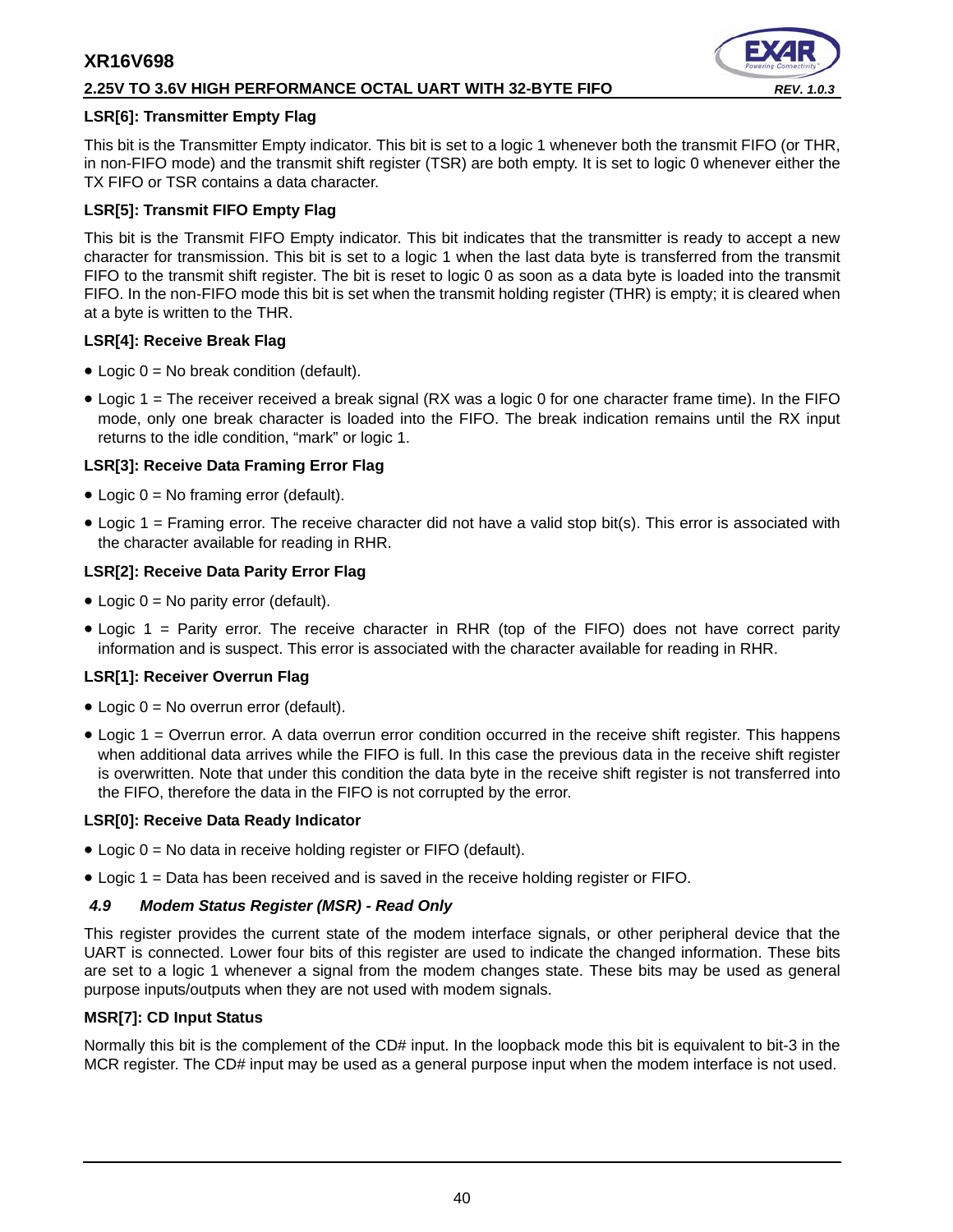![](_page_40_Picture_0.jpeg)

#### **MSR[6]: RI Input Status**

Normally this bit is the complement of the RI# input. In the loopback mode this bit is equivalent to bit-2 in the MCR register. The RI# input may be used as a general purpose input when the modem interface is not used.

#### **MSR[5]: DSR Input Status**

DSR# pin may function as automatic hardware flow control signal input if it is enabled and selected by Auto CTS/DSR bit (EFR bit-6=1) and RTS/DTR flow control select bit (MCR bit-2=1). Auto CTS/DSR flow control allows starting and stopping of local data transmissions based on the modem DSR# signal. A HIGH on the DSR# pin will stop UART transmitter as soon as the current character has finished transmission, and a LOW will resume data transmission. Normally MSR bit-5 is the complement of the DSR# input. However in the loopback mode, this bit is equivalent to the DTR# bit in the MCR register. The DSR# input may be used as a general purpose input when the modem interface is not used.

#### **MSR[4]: CTS Input Status**

CTS# pin may function as automatic hardware flow control signal input if it is enabled and selected by Auto CTS/DSR bit (EFR bit-6=1) and RTS/DTR flow control select bit (MCR bit-2=0). Auto CTS/DSR flow control allows starting and stopping of local data transmissions based on the modem CTS# signal. A HIGH on the CTS# pin will stop UART transmitter as soon as the current character has finished transmission, and a LOW will resume data transmission. Normally MSR bit-4 is the complement of the CTS# input. However in the loopback mode, this bit is equivalent to the RTS# bit in the MCR register. The CTS# input may be used as a general purpose input when the modem interface is not used.

#### **MSR[3]: Delta CD# Input Flag**

- Logic  $0 = No$  change on CD# input (default).
- Logic 1 = Indicates that the CD# input has changed state since the last time it was monitored. A modem status interrupt will be generated if MSR interrupt is enabled (IER bit-3).

#### **MSR[2]: Delta RI# Input Flag**

- Logic  $0 = No$  change on RI# input (default).
- Logic 1 = The RI# input has changed from a logic 0 to a logic 1, ending of the ringing signal. A modem status interrupt will be generated if MSR interrupt is enabled (IER bit-3).

#### **MSR[1]: Delta DSR# Input Flag**

- Logic  $0 = No$  change on DSR# input (default).
- Logic 1 = The DSR# input has changed state since the last time it was monitored. A modem status interrupt will be generated if MSR interrupt is enabled (IER bit-3).

#### **MSR[0]: Delta CTS# Input Flag**

- Logic  $0 = No$  change on CTS# input (default).
- Logic 1 = The CTS# input has changed state since the last time it was monitored. A modem status interrupt will be generated if MSR interrupt is enabled (IER bit-3).

#### <span id="page-40-0"></span>*4.10 Modem Status Register (MSR) - Write Only*

The upper four bits [7:4] of this register set the delay in number of bits time for the auto RS-485 turn around from transmit to receive.

#### **MSR[7:4]**

When Auto RS-485 feature is enabled (FCTR bit-5=1) and RTS# output is connected to the enable input of a RS-485 transceiver. These 4 bits select from 0 to 15 bit-time delay after the end of the last stop-bit of the last transmitted character. This delay controls when to change the state of RTS# output. This delay is very useful in long-cable networks. **[Table](#page-41-0) 16** shows the selection. The bits are enabled by EFR bit-4.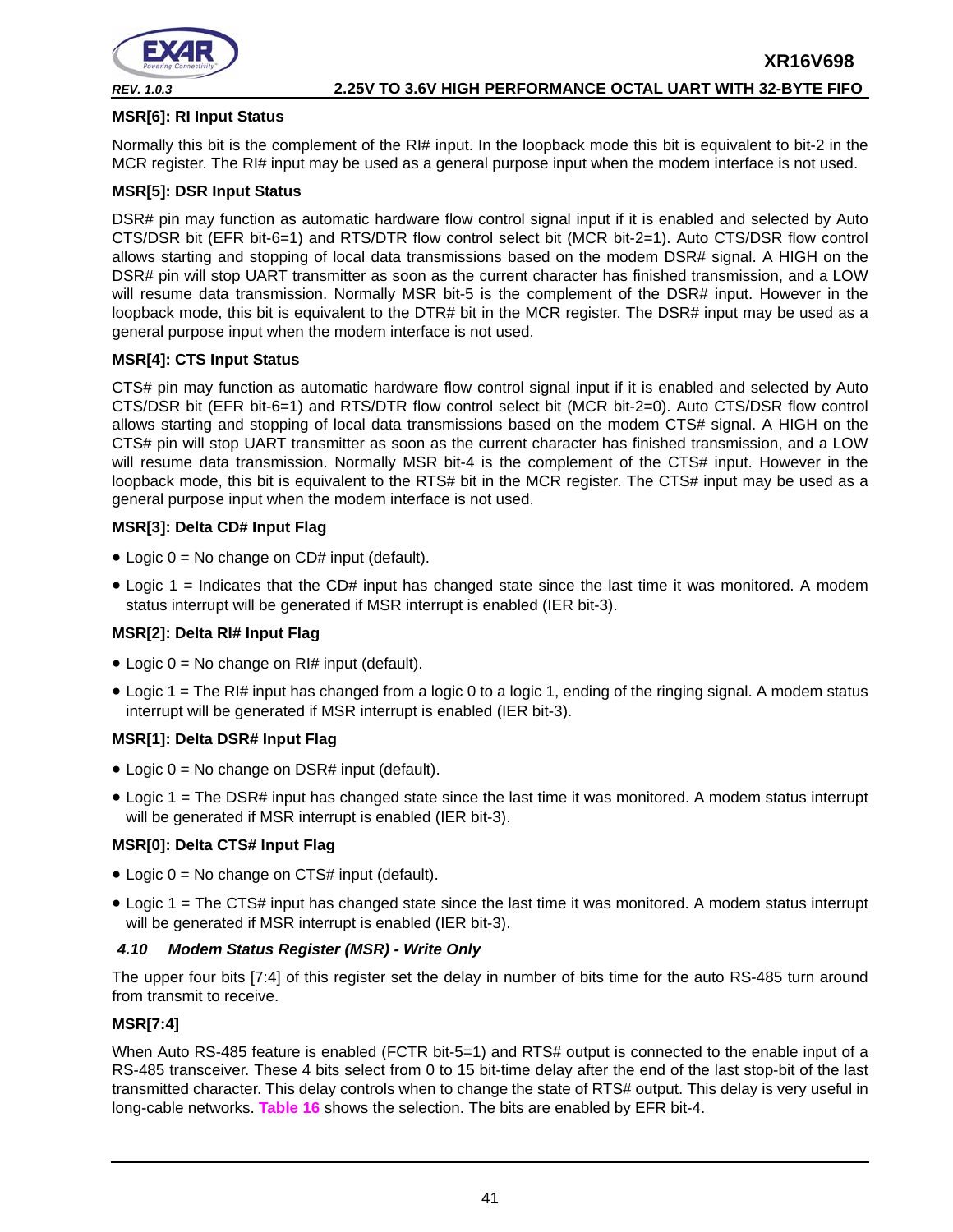![](_page_41_Picture_1.jpeg)

| MSR[7]         | MSR[6]       | MSR[5]         | MSR[4]       | <b>DELAY IN DATA BIT(S) TIME</b> |
|----------------|--------------|----------------|--------------|----------------------------------|
| 0              | $\pmb{0}$    | 0              | $\mathbf 0$  | 0                                |
| $\mathbf 0$    | $\pmb{0}$    | 0              | $\mathbf{1}$ | $\mathbf{1}$                     |
| $\pmb{0}$      | $\mathbf 0$  | $\mathbf 1$    | $\pmb{0}$    | $\overline{c}$                   |
| 0              | 0            | $\overline{1}$ | $\mathbf{1}$ | 3                                |
| $\pmb{0}$      | $\mathbf 1$  | 0              | $\pmb{0}$    | $\overline{\mathbf{4}}$          |
| 9              | $\mathbf 1$  | 0              | $\mathbf{1}$ | 5                                |
| $\mathbf 0$    | $\mathbf 1$  | $\mathbf 1$    | $\mathbf 0$  | 6                                |
| $\mathbf 0$    | $\mathbf{1}$ | $\mathbf{1}$   | $\mathbf{1}$ | $\overline{7}$                   |
| $\overline{1}$ | $\mathbf 0$  | $\mathsf 0$    | $\mathbf 0$  | 8                                |
| $\mathbf{1}$   | $\pmb{0}$    | 0              | $\mathbf 1$  | 9                                |
| $\mathbf{1}$   | $\pmb{0}$    | $\mathbf{1}$   | $\mathbf 0$  | 10                               |
| $\mathbf{1}$   | $\mathbf 0$  | $\mathbf{1}$   | $\mathbf{1}$ | 11                               |
| $\overline{1}$ | $\mathbf{1}$ | 0              | $\mathbf 0$  | 12                               |
| $\mathbf{1}$   | $\mathbf 1$  | 0              | $\mathbf{1}$ | 13                               |
| $\mathbf{1}$   | $\mathbf 1$  | $\mathbf{1}$   | $\mathbf 0$  | 14                               |
| $\mathbf{1}$   | $\mathbf 1$  | $\mathbf{1}$   | $\mathbf{1}$ | 15                               |

#### <span id="page-41-0"></span>**TABLE 16: AUTO RS-485 HALF-DUPLEX DIRECTION CONTROL DELAY FROM TRANSMIT-TO-RECEIVE**

#### **MSR[3]: Transmitter Disable**

This bit can be used to disable the transmitter by halting the Transmit Shift Register (TSR). When this bit is set to a '1', the bytes already in the FIFO will not be sent out. Also, any more data loaded into the FIFO will stay in the FIFO and will not be sent out. When this bit is set to a '0', the bytes currently in the TX FIFO will be sent out. Please note that setting this bit to a '1' stops any character from going out. Also, this bit must be a '0' for Send Char Immediate function (see MCR[3]).

- Logic 0 = Enable Transmitter (default).
- Logic 1 = Disable Transmitter.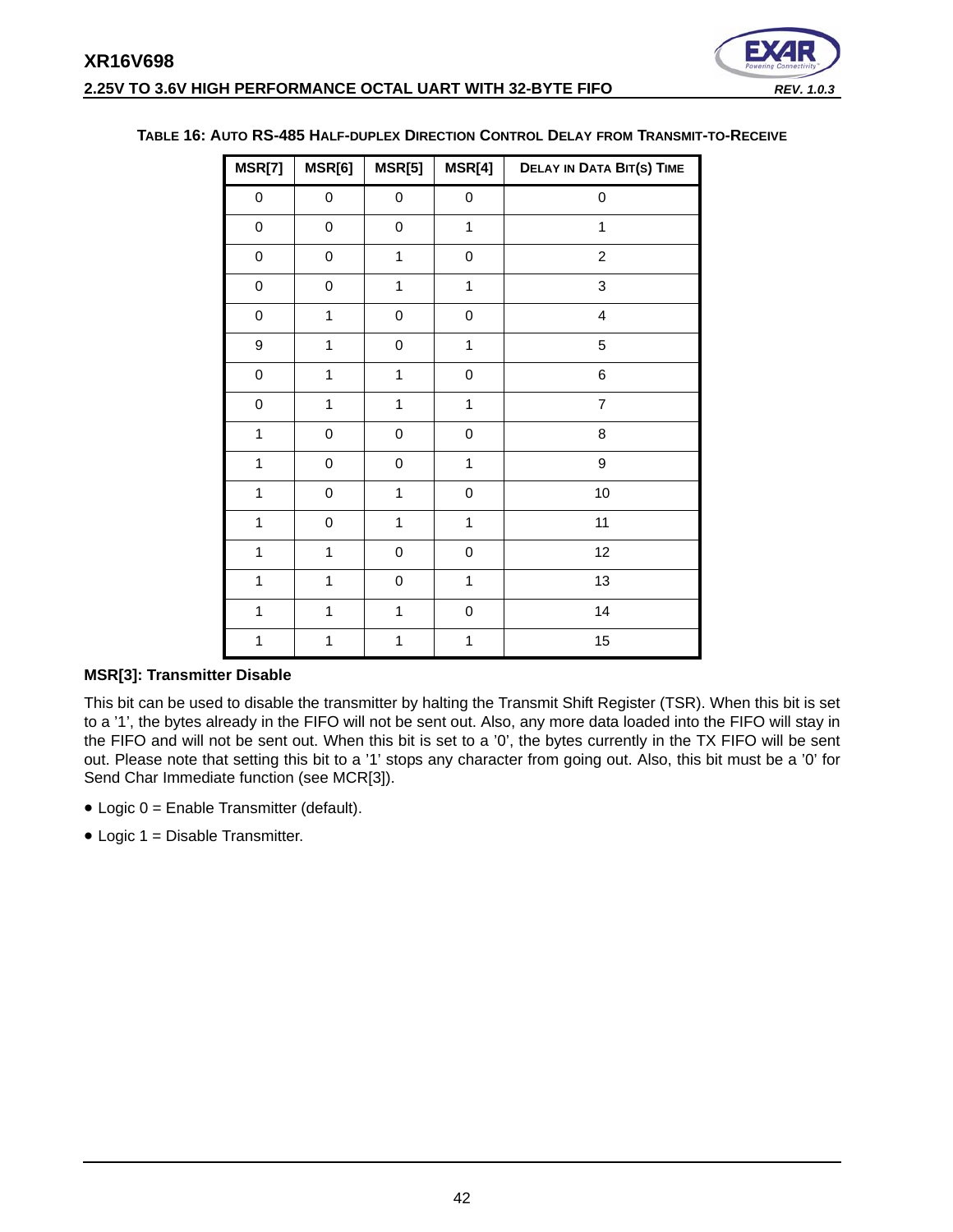![](_page_42_Picture_1.jpeg)

#### **MSR[2]: Receiver Disable**

This bit can be used to disable the receiver by halting the Receive Shift Register (RSR). When this bit is set to a logic 1, the receiver will operate in one of the following ways:

- If a character is being received at the time of setting this bit, that character will be correctly received. No more characters will be received.
- If the receiver is idle at the time of setting this bit, one character will still be received fully. No more characters will be received.

The receiver can be enabled and will start receiving characters by resetting this bit to a logic 0. The receiver will operate in one of the following ways:

- If the receiver is idle (RX pin is HIGH) at the time of setting this bit, the next character will be received normally. It is recommended that the receiver be idle when resetting this bit to a logic 0.
- If the receiver is not idle (RX pin is toggling) at the time of setting this bit, the RX FIFO will be filled with unknown data.

Any data that is in the RX FIFO can be read out at any time whether the receiver is disabled or not.

- Logic 0 = Enable Receiver (default).
- Logic 1 = Disable Receiver.

#### **MSR[1]: Reserved**

#### **MSR[0]: 9-bit or Multidrop Mode Enable**

This bit enables 9-bit or Multidrop mode. See **["Section 2.13, Auto RS-485 Half-duplex Control" on page](#page-17-0) 18** for complete details.

- Logic 0 = Normal 8-bit mode
- Logic 1 = Enable 9-bit or Multidrop mode

#### <span id="page-42-0"></span>*4.11 Scratch Pad Register (SPR) - Read/Write*

This is a 8-bit general purpose register for the user to store temporary data. The content of this register is preserved during sleep mode but becomes 0xFF (default) after a reset or a power off-on cycle.

#### <span id="page-42-1"></span>*4.12 Feature Control Register (FCTR) - Read/Write*

This register controls the UART enhanced functions that are not available on ST16C554 or ST16C654.

#### **FCTR[7:6]: Reserved**

#### **FCTR[5]: Auto RS-485 Enable**

Auto RS-485 half duplex control enable/disable.

- Logic 0 = Standard ST16C550 mode. Transmitter generates an interrupt when transmit holding register (THR) becomes empty. Transmit Shift Register (TSR) may still be shifting data bit out.
- Logic 1 = Enable Auto RS-485 half duplex direction control. RTS# output changes its logic level from HIGH to LOW when finished sending the last stop bit of the last character out of the TSR register. It changes from LOW to HIGH when a data byte is loaded into the THR or transmit FIFO. The change to HIGH occurs prior sending the start-bit. It also changes the transmitter interrupt from transmit holding to transmit shift register (TSR) empty.

#### **FCTR[4]: Infrared RX Input Logic Select**

- Logic 0 = Select RX input as active HIGH encoded IrDA data, normal, (default).
- Logic 1 = Select RX input as active LOW encoded IrDA data, inverted.

#### **FCTR [3:0] - Reserved**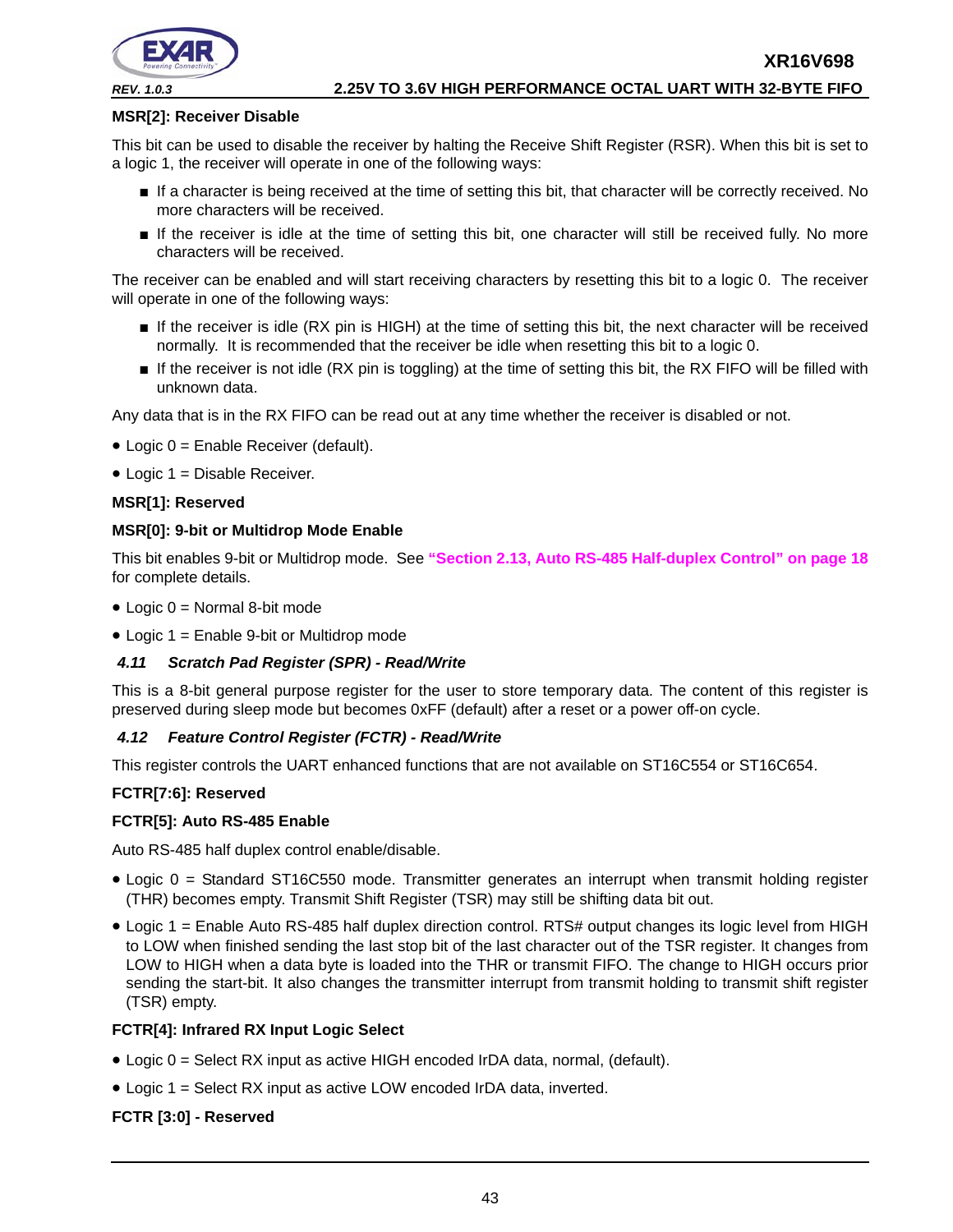#### **2.25V TO 3.6V HIGH PERFORMANCE OCTAL UART WITH 32-BYTE FIFO** *REV. 1.0.3*

![](_page_43_Picture_2.jpeg)

#### <span id="page-43-0"></span>*4.13 Enhanced Feature Register (EFR) - Read/Write*

Enhanced features are enabled or disabled using this register. Bits 3:0 provide single or dual consecutive character software flow control selection (see **[Table](#page-44-0) 17**). When the Xon1 and Xon2 and Xoff1 and Xoff2 modes are selected, the double 8-bit words are concatenated into two sequential characters. Caution: note that whenever changing the TX or RX flow control bits, always reset all bits back to logic 0 (disable) before programming a new setting.

#### **EFR[7]: Auto CTS Flow Control Enable**

Automatic CTS or DSR Flow Control.

- Logic 0 = Automatic CTS/DSR flow control is disabled (default).
- Logic 1 = Enable Automatic CTS/DSR flow control. Transmission stops when CTS/DSR# pin de-asserts (HIGH). Transmission resumes when CTS/DSR# pin is asserted (LOW). The selection for CTS# or DSR# is through MCR bit-2.

#### **EFR[6]: Auto RTS or DTR Flow Control Enable**

RTS#/DTR# output may be used for hardware flow control by setting EFR bit-6 to logic 1. When Auto RTS/ DTR is selected, an interrupt will be generated when the receive FIFO is filled to the programmed trigger level and RTS/DTR# will de-assert (HIGH) at the next upper trigger. RTS/DTR# will re-assert (LOW) when FIFO data falls below the next lower trigger. The RTS# or DTR# output must be asserted (LOW) before the auto RTS/DTR can take effect. The selection for RTS# or DTR# is through MCR bit-2. RTS/DTR# pin will function as a general purpose output when hardware flow control is disabled.

- Logic 0 = Automatic RTS/DTR flow control is disabled (default).
- Logic 1 = Enable Automatic RTS/DTR flow control.

#### **EFR[5]: Special Character Detect Enable**

- Logic 0 = Special Character Detect Disabled (default).
- Logic 1 = Special Character Detect Enabled. The UART compares each incoming receive character with data in Xoff-2 register. If a match exists, the received data will be transferred to FIFO and ISR bit-4 will be set to indicate detection of the special character. Bit-0 corresponds with the LSB bit for the receive character. If flow control is set for comparing Xon1, Xoff1 (EFR [1:0]=10) then flow control and special character work normally. However, if flow control is set for comparing Xon2, Xoff2 (EFR[1:0]=01) then flow control works normally, but Xoff2 will not go to the FIFO, and will generate an Xoff interrupt and a special character interrupt.

#### **EFR[4]: Enhanced Function Bits Enable**

Enhanced function control bit. This bit enables the enhanced functions in IER bits 7:5, ISR bits 5:4, FCR bits 5:4, MCR bits 7:5, 3:2 and MSR 7:2 bits to be modified. After modifying any enhanced bits, EFR bit-4 can be set to a logic 0 to latch the new values. This feature prevents legacy software from altering or overwriting the enhanced functions once set. Normally, it is recommended to leave it enabled, logic 1.

- Logic 0 = modification disable/latch enhanced features. IER bits 7:5, ISR bits 5:4, FCR bits 5:4, MCR bits 7:5, 3:2 and MSR 7:2 bits are saved to retain the user settings. After a reset, all these bits are set to a logic 0 to be compatible with ST16C550 mode (default).
- Logic 1 = Enables the enhanced functions. When this bit is set to a logic 1 all enhanced features are enabled.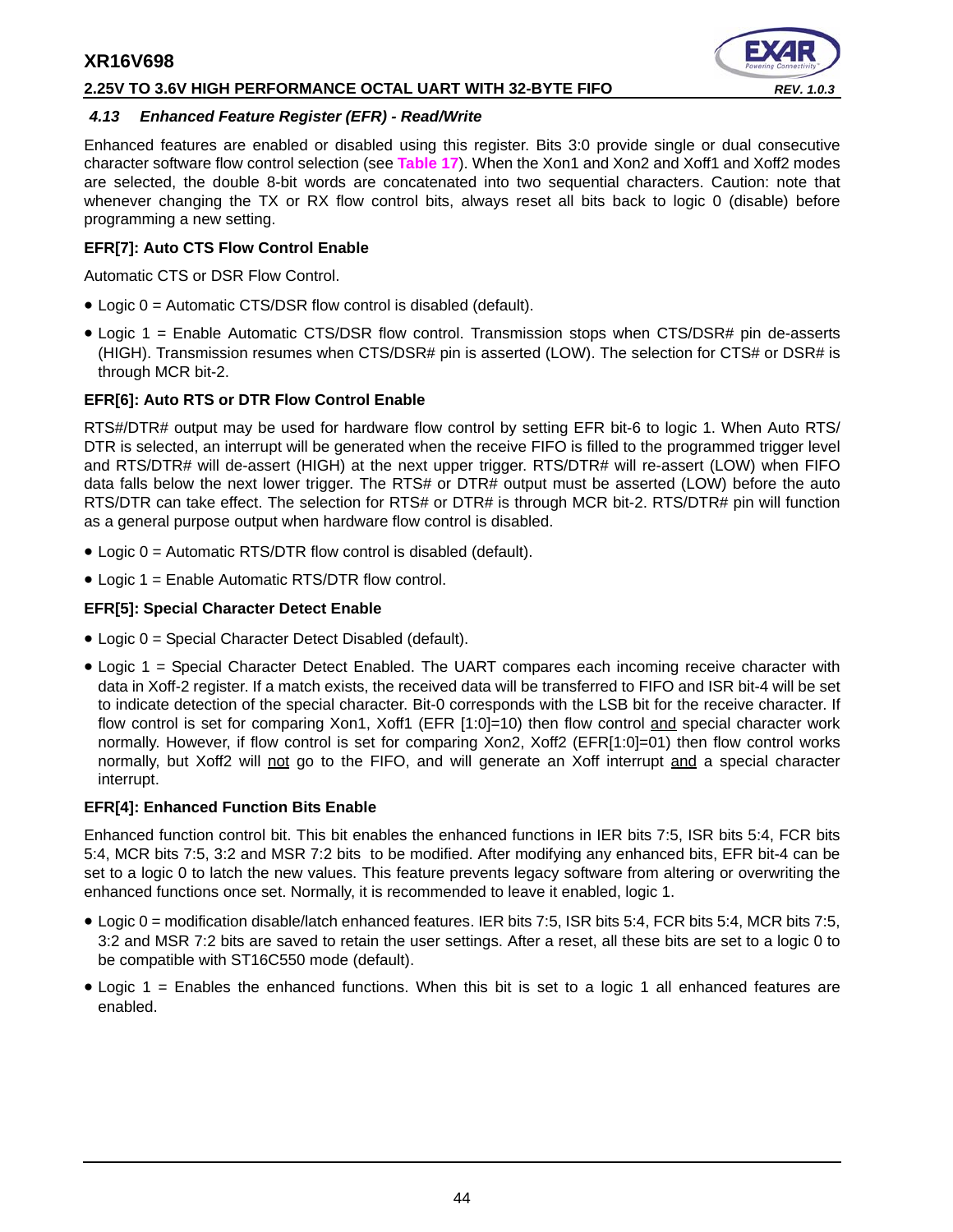![](_page_44_Picture_0.jpeg)

#### **EFR[3:0]: Software Flow Control Select**

Combinations of software flow control can be selected by programming these bits, as shown in **[Table](#page-44-0) 17** below.

<span id="page-44-0"></span>

| EFR BIT-3    | EFR BIT-2 | <b>EFR BIT-1</b> | EFR BIT-0    | <b>TRANSMIT AND RECEIVE SOFTWARE FLOW CONTROL</b>                                           |
|--------------|-----------|------------------|--------------|---------------------------------------------------------------------------------------------|
| 0            | $\Omega$  | $\Omega$         | $\mathbf{0}$ | No TX and RX flow control (default and reset)                                               |
| 0            | 0         | X                | $\times$     | No transmit flow control                                                                    |
|              | $\Omega$  | X                | X            | Transmit Xon1, Xoff1                                                                        |
| 0            |           | X                | X            | Transmit Xon2, Xoff2                                                                        |
|              |           | X                | $\times$     | Transmit Xon1 and Xon2, Xoff1 and Xoff2                                                     |
| X            | X         | $\Omega$         | $\Omega$     | No receive flow control                                                                     |
| X            | X         | 1                | $\Omega$     | Receiver compares Xon1, Xoff1                                                               |
| X            | X         | $\mathbf 0$      | 1            | Receiver compares Xon2, Xoff2                                                               |
|              | $\Omega$  | 1                | 1            | Transmit Xon1, Xoff1<br>Receiver compares Xon1 or Xon2, Xoff1 or Xoff2                      |
| $\mathbf{0}$ | 1         | 1                | 1            | Transmit Xon2, Xoff2<br>Receiver compares Xon1 or Xon2, Xoff1 or Xoff2                      |
|              |           |                  | 1            | Transmit Xon1 and Xon2, Xoff1 and Xoff2<br>Receiver compares Xon1 and Xon2, Xoff1 and Xoff2 |
| 0            | $\Omega$  | 1                | 1            | No transmit flow control<br>Receiver compares Xon1 and Xon2, Xoff1 and Xoff2                |

#### **TABLE 17: SOFTWARE FLOW CONTROL FUNCTIONS**

<span id="page-44-1"></span>*4.14 XOFF1, XOFF2, XON1 and XON2 Registers - Write Only*

These registers are used to program the Xoff1, Xoff2, Xon1 and Xon2 control characters respectively.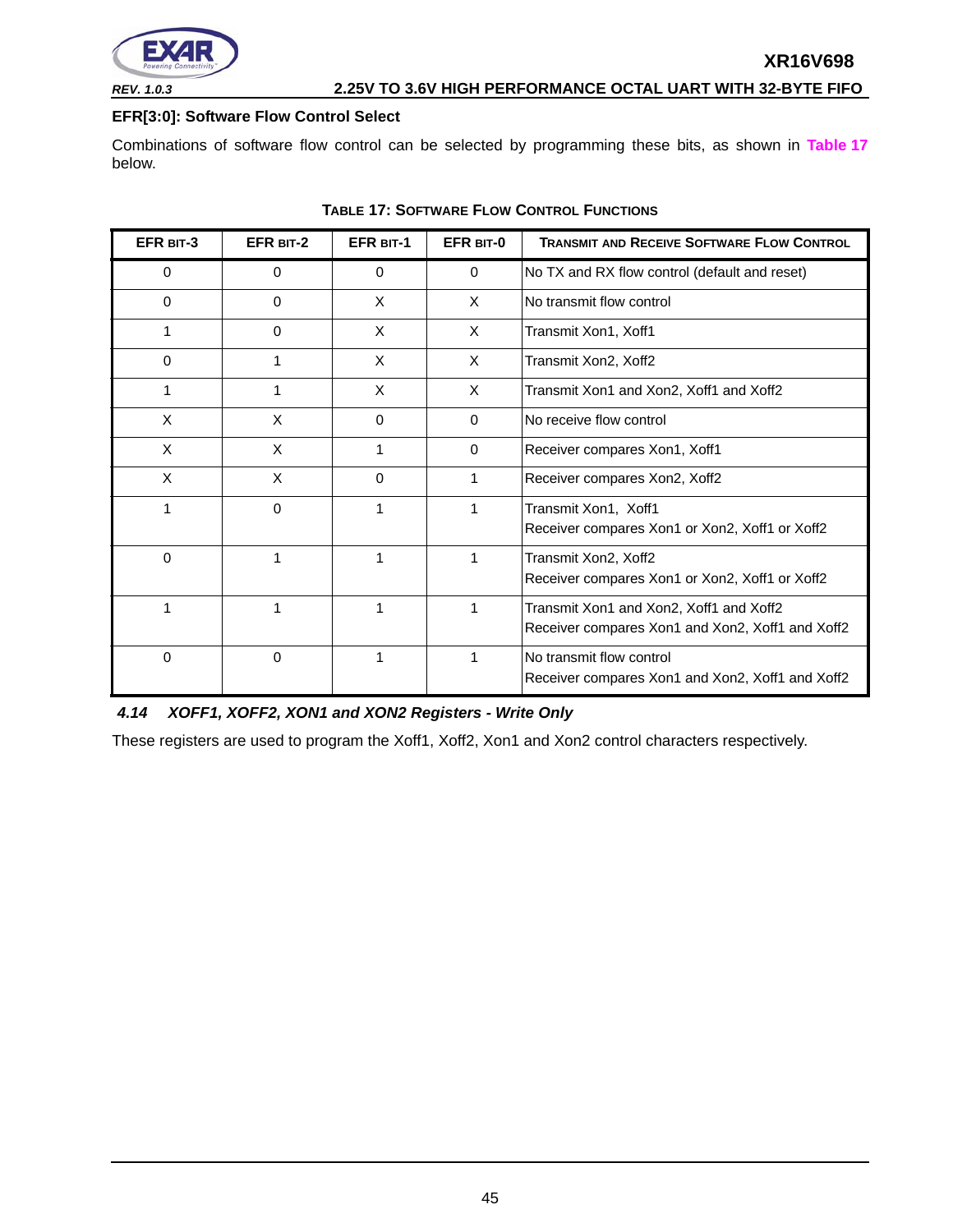#### **2.25V TO 3.6V HIGH PERFORMANCE OCTAL UART WITH 32-BYTE FIFO** *REV. 1.0.3*

![](_page_45_Picture_2.jpeg)

#### <span id="page-45-0"></span>*4.15 XCHAR Register - Read Only*

This register gives the status of the last sent control character (xon or xoff) and the last received control character (xon or xoff). This register will be reset to 0x00 if, at anytime, the Software Flow Control is disabled.

#### **XCHAR [7:4] : Reserved**

#### **XCHAR [3]: Transmit Xon Indicator**

If the last transmitted control character was a xon character or characters (xon1, xon2), this bit will be set to a logic 1. This bit will clear after the read.

#### **XCHAR [2]: Transmit Xoff Indicator**

If the last transmitted control character was a xoff character or characters (xoff1, xoff2), this bit will be set to a logic 1. This bit will clear after the read.

#### **XCHAR [1]: Xon Detect Indicator**

If the last received control character was a xon character or characters (xon1, xon2), this bit will be set to a logic 1. This bit will clear after the read.

#### **XCHAR [0]: Xoff Detect Indicator**

If the last received control character was a xoff character or characters (xoff1, xoff2), this bit will be set to a logic 1. This bit will clear after the read.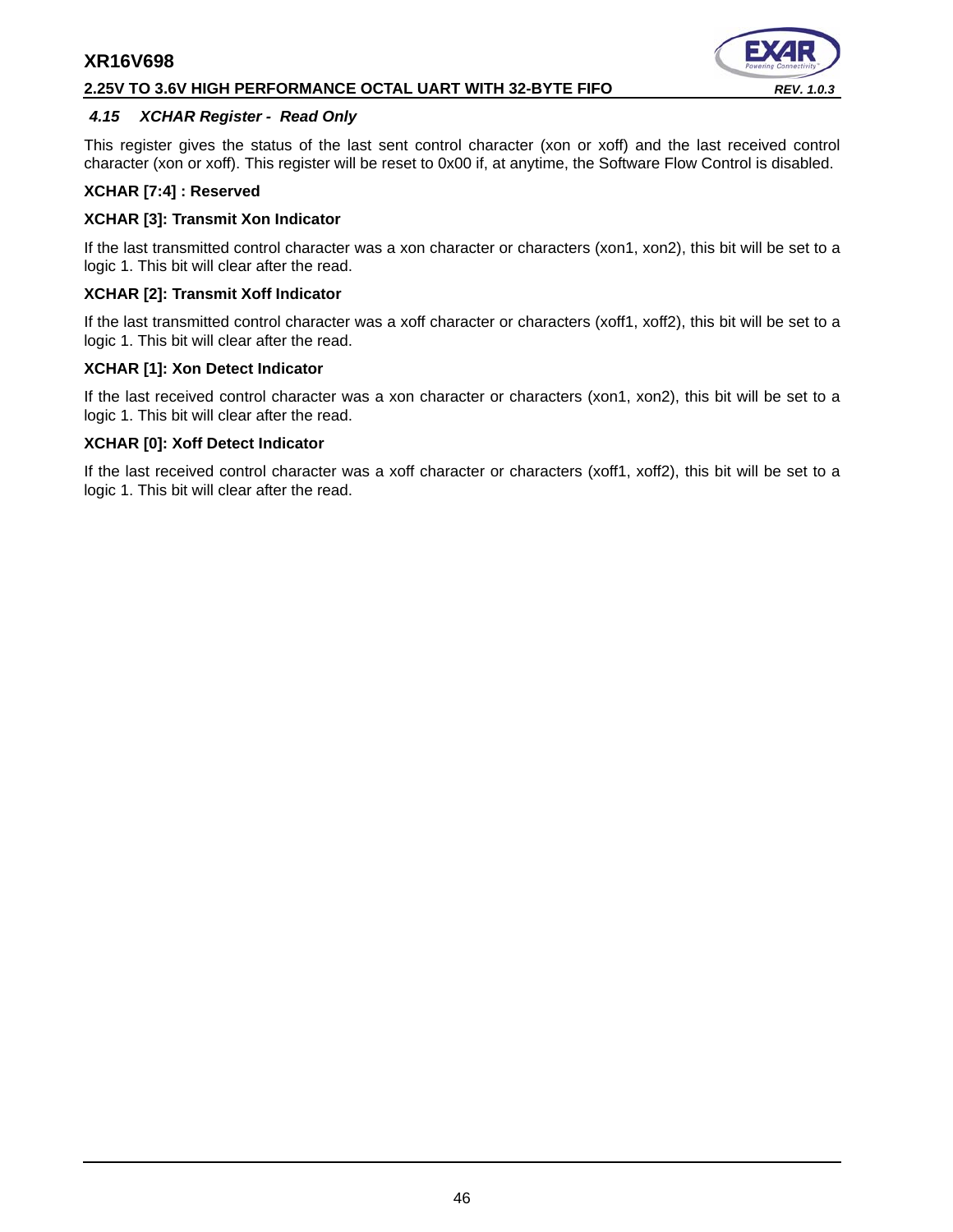![](_page_46_Picture_0.jpeg)

#### **TABLE 18: UART RESET CONDITIONS**

<span id="page-46-0"></span>

| <b>REGISTERS</b>  | <b>RESET STATE</b>                                                      | <b>I/O SIGNALS</b> | <b>RESET STATE</b> |
|-------------------|-------------------------------------------------------------------------|--------------------|--------------------|
| <b>DLL</b>        | Bits $7 - 0 = 0 \times 01$                                              | TX[7:0]            | <b>HIGH</b>        |
| <b>DLM</b>        | Bits $7 - 0 = 0 \times 00$                                              | IRTX[7:0]          | LOW                |
| <b>DLD</b>        | Bits $7 - 0 = 0 \times 00$                                              | RTS#[7:0]          | <b>HIGH</b>        |
| <b>RHR</b>        | Bits $7-0 = 0 \times X$                                                 | DTR#[7:0]          | <b>HIGH</b>        |
| <b>THR</b>        | Bits $7-0 = 0 \times X$                                                 |                    |                    |
| <b>IER</b>        | Bits $7 - 0 = 0 \times 00$                                              |                    |                    |
| <b>FCR</b>        | Bits $7 - 0 = 0 \times 00$                                              |                    |                    |
| <b>ISR</b>        | Bits $7 - 0 = 0 \times 01$                                              |                    |                    |
| <b>LCR</b>        | Bits $7 - 0 = 0 \times 00$                                              |                    |                    |
| <b>MCR</b>        | Bits $7 - 0 = 0 \times 00$                                              |                    |                    |
| <b>LSR</b>        | Bits $7-0 = 0 \times 60$                                                |                    |                    |
| <b>MSR</b>        | Bits $3-0 = \text{logic } 0$<br>Bits $7-4$ = logic levels of the inputs |                    |                    |
| <b>SPR</b>        | Bits $7-0 = 0 \times FF$                                                |                    |                    |
| <b>FCTR</b>       | Bits $7-0 = 0 \times 00$                                                |                    |                    |
| <b>EFR</b>        | Bits $7-0 = 0 \times 00$                                                |                    |                    |
| <b>TFCNT</b>      | Bits $7 - 0 = 0 \times 00$                                              |                    |                    |
| <b>TFTRG</b>      | Bits $7 - 0 = 0 \times 00$                                              |                    |                    |
| <b>RFCNT</b>      | Bits $7-0 = 0 \times 00$                                                |                    |                    |
| <b>RFTRG</b>      | Bits $7 - 0 = 0 \times 00$                                              |                    |                    |
| <b>XCHAR</b>      | Bits $7 - 0 = 0 \times 00$                                              |                    |                    |
| XON1              | Bits $7 - 0 = 0 \times 00$                                              |                    |                    |
| XON <sub>2</sub>  | Bits $7-0 = 0 \times 00$                                                |                    |                    |
| XOFF1             | Bits $7-0 = 0 \times 00$                                                |                    |                    |
| XOFF <sub>2</sub> | Bits $7 - 0 = 0 \times 00$                                              |                    |                    |

| <b>I/O SIGNALS</b> | <b>RESET STATE</b> |
|--------------------|--------------------|
| TX[7:0]            | <b>HIGH</b>        |
| IRTX[7:0]          | LOW                |
| RTS#[7:0]          | <b>HIGH</b>        |
| DTR#[7:0]          | <b>HIGH</b>        |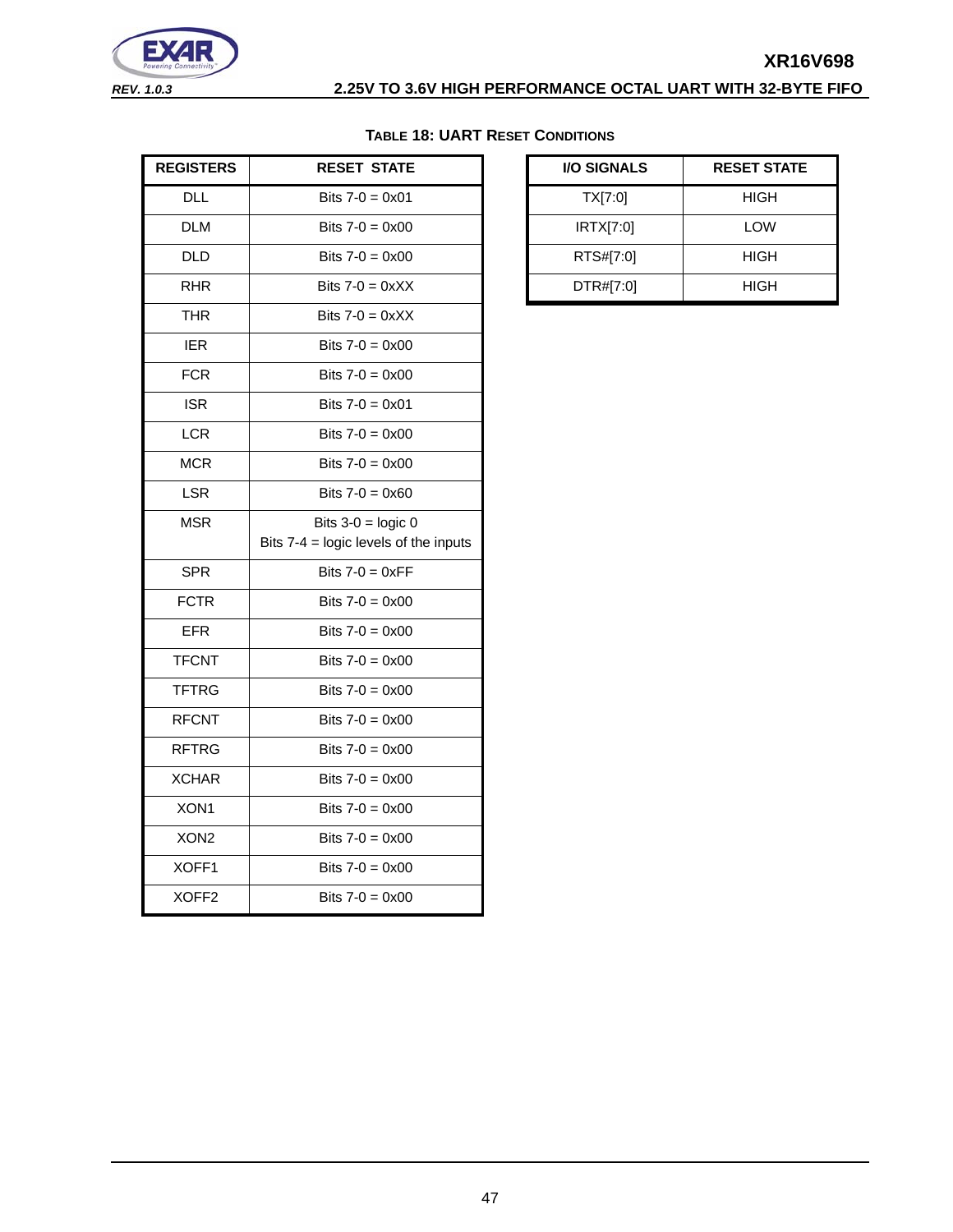# **2.25V TO 3.6V HIGH PERFORMANCE OCTAL UART WITH 32-BYTE FIFO** *REV. 1.0.3*

![](_page_47_Picture_2.jpeg)

# <span id="page-47-0"></span>**ABSOLUTE MAXIMUM RATINGS**

| Power Supply Range                       | 4 Volts                                     |
|------------------------------------------|---------------------------------------------|
| Voltage at Any Pin                       | $-0.5$ to $5.5V$                            |
| <b>Operating Temperature</b>             | $-40^{\circ}$ to $+85^{\circ}$ C            |
| Storage Temperature                      | $-65^{\circ}$ to $+150^{\circ}$ C           |
| Package Dissipation                      | 500 mW                                      |
| Thermal Resistance (14x20x3.0mm 100-QFP) | $\theta$ -ja = 34°C/W, $\theta$ -jc = 9°C/W |

# <span id="page-47-1"></span>**ELECTRICAL CHARACTERISTICS**

## <span id="page-47-2"></span>*DC ELECTRICAL CHARACTERISTICS*

TA= $0^{\circ}$  to 70 $^{\circ}$ C (-40 $^{\circ}$  to +85 $^{\circ}$ C for industrial grade package), Vcc is 2.25V to 3.6V

| <b>SYMBOL</b>   | <b>PARAMETER</b>           | 2.5V<br><b>MIN</b> | 2.5V<br><b>MAX</b> | 3.3V<br><b>MIN</b> | 3.3<br><b>MAX</b> | <b>UNITS</b> | <b>CONDITIONS</b>                                                                            |
|-----------------|----------------------------|--------------------|--------------------|--------------------|-------------------|--------------|----------------------------------------------------------------------------------------------|
| $V_{ILCK}$      | Clock input low level      | $-0.3$             | 0.6                | $-0.3$             | 0.6               | $\vee$       |                                                                                              |
| $V_{HCK}$       | Clock input high level     | 1.8                | 5.5                | 2.4                | 5.5               | $\vee$       |                                                                                              |
| $V_{IL}$        | Input Low Voltage          | $-0.3$             | 0.5                | $-0.3$             | 0.7               | $\vee$       |                                                                                              |
| $V_{\text{IH}}$ | Input High Voltage         | 1.8                | 5.5                | 2.0                | 5.5               | V            |                                                                                              |
| $V_{OL}$        | Output Low Voltage         |                    | 0.4                |                    | 0.4               | $\vee$       | $I_{OL} = 6mA$<br>$I_{OL} = 3mA$                                                             |
| $V_{OH}$        | Output High Voltage        | 1.8                |                    | 2.4                |                   | $\vee$<br>V  | $I_{OH} = -6mA$<br>$I_{OH} = -3mA$                                                           |
| Ι'n.            | Input Low Leakage Current  |                    | $-10$              |                    | $-10$             | uA           |                                                                                              |
| ŀщ              | Input High Leakage Current |                    | 10                 |                    | 10                | uA           |                                                                                              |
| $C_{\text{IN}}$ | Input Pin Capacitance      |                    | 5                  |                    | 5                 | pF           |                                                                                              |
| $I_{\rm CC}$    | Power Supply Current       |                    | 1.5                |                    | 2.5               | mA           | EXT Clock=2MHz<br>A7-A0 at GND, all<br>inputs at VCC or<br>GND and outputs<br>unloaded       |
| <b>I</b> SLEEP  | Sleep Current              |                    | 30                 |                    | 30                | uA           | Eight UARTs asleep.<br>A7-A0 at GND, all<br>inputs at VCC or<br>GND and outputs<br>unloaded. |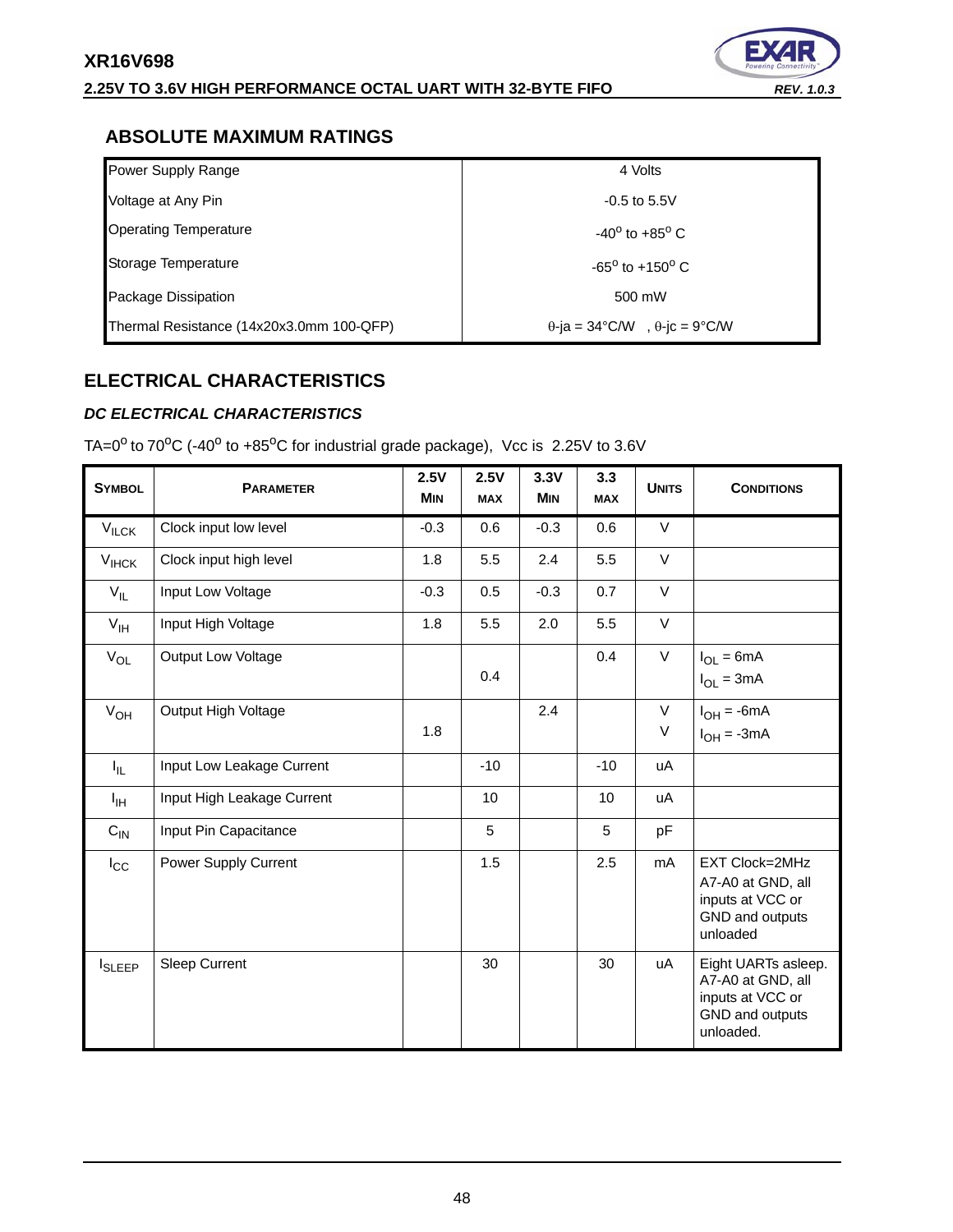![](_page_48_Picture_0.jpeg)

#### <span id="page-48-0"></span>*AC ELECTRICAL CHARACTERISTICS*

TA=0<sup>o</sup> to 70<sup>o</sup>C (-40<sup>o</sup> to +85<sup>o</sup>C for industrial grade package), Vcc is 2.25V to 3.6V, 70 pF Load where applicable

| <b>SYMBOL</b>           | <b>PARAMETER</b>                              | 2.5V<br><b>MIN</b> | 2.5V<br><b>MAX</b> | 3.3V<br>MIN    | 3.3V<br><b>MAX</b> | <b>UNITS</b> |
|-------------------------|-----------------------------------------------|--------------------|--------------------|----------------|--------------------|--------------|
| $T_{C1}$ , $T_{C2}$     | <b>Clock Pulse Period</b>                     | 10                 |                    | $\overline{7}$ |                    | ns           |
| $T_{\rm OSC}$           | <b>Crystal Frequency</b>                      |                    | 24                 |                | 24                 | <b>MHz</b>   |
| $T_{\sf ECK}$           | <b>External Clock Frequency</b>               |                    | 40                 |                | 60                 | <b>MHz</b>   |
| $T_{AS}$                | Address Setup (16 Mode)                       | 3                  |                    | 3              |                    | ns           |
| $T_{AH}$                | Address Hold (16 Mode)                        | 3                  |                    | 3              |                    | ns           |
| $T_{CS}$                | Chip Select Width (16 Mode)                   | 25                 |                    | 25             |                    | ns           |
| $T_{DY}$                | Delay between CS# Active Cycles (16 Mode)     | 25                 |                    | 25             |                    | ns           |
| $T_{RD}$                | Read Strobe Width (16 Mode)                   | 25                 |                    | 25             |                    | ns           |
| $T_{WR}$                | Write Strobe Width (16 Mode)                  | 25                 |                    | 25             |                    | ns           |
| <b>T<sub>RDV</sub></b>  | Read Data Valid (16 Mode)                     |                    | 20                 |                | 20                 | ns           |
| T <sub>WDS</sub>        | Write Data Setup (16 Mode)                    | 5                  |                    | 5              |                    | ns           |
| T <sub>RDH</sub>        | Read Data Hold (16 Mode)                      |                    | 10                 |                | 10                 | ns           |
| T <sub>WDH</sub>        | Write Data Hold (16 Mode)                     | $\overline{7}$     |                    | $\overline{7}$ |                    | ns           |
| T <sub>ADS</sub>        | Address Setup (68 Mode)                       | 3                  |                    | 3              |                    | ns           |
| T <sub>ADH</sub>        | Address Hold (68 Mode)                        | 3                  |                    | 3              |                    | ns           |
| <b>T</b> <sub>RWS</sub> | R/W# Setup to CS# (68 Mode)                   | 3                  |                    | 3              |                    | ns           |
| <b>T</b> <sub>RDA</sub> | Read Data Access (68 mode)                    | 20                 |                    | 20             |                    | ns           |
| T <sub>RDH</sub>        | Read Data Hold (68 mode)                      |                    | 10                 |                | 10                 | ns           |
| <b>T</b> <sub>WDS</sub> | Write Data Setup (68 mode)                    | 5                  |                    | 5              |                    | ns           |
| <b>T</b> <sub>WDH</sub> | Write Data Hold (68 Mode)                     | $\overline{7}$     |                    | $\overline{7}$ |                    | ns           |
| T <sub>RWH</sub>        | CS# De-asserted to R/W# De-asserted (68 Mode) | 3                  |                    | 3              |                    | ns           |
| $T_{CSL}$               | CS# Width (68 Mode)                           | 25                 |                    | 25             |                    | ns           |
| $T_{\text{CSD}}$        | CS# Cycle Delay (68 Mode)                     | 25                 |                    | 25             |                    | ns           |
| T <sub>WDO</sub>        | Delay from IOW# to Modem Output               |                    | 50                 |                | 50                 | ns           |
| <b>T<sub>MOD</sub></b>  | Delay to set Interrupt from Modem Input       |                    | 50                 |                | 50                 | ns           |
| $T_{RSI}$               | Delay To Reset Interrupt From IOR#            |                    | 50                 |                | 50                 | ns           |
| $T_{\rm SSI}$           | Delay From Stop To Set Interrupt              |                    | $\mathbf{1}$       |                | $\mathbf{1}$       | <b>Bclk</b>  |
| $T_{\sf RRI}$           | Delay From IOR# To Reset Interrupt            |                    | 45                 |                | 45                 | ns           |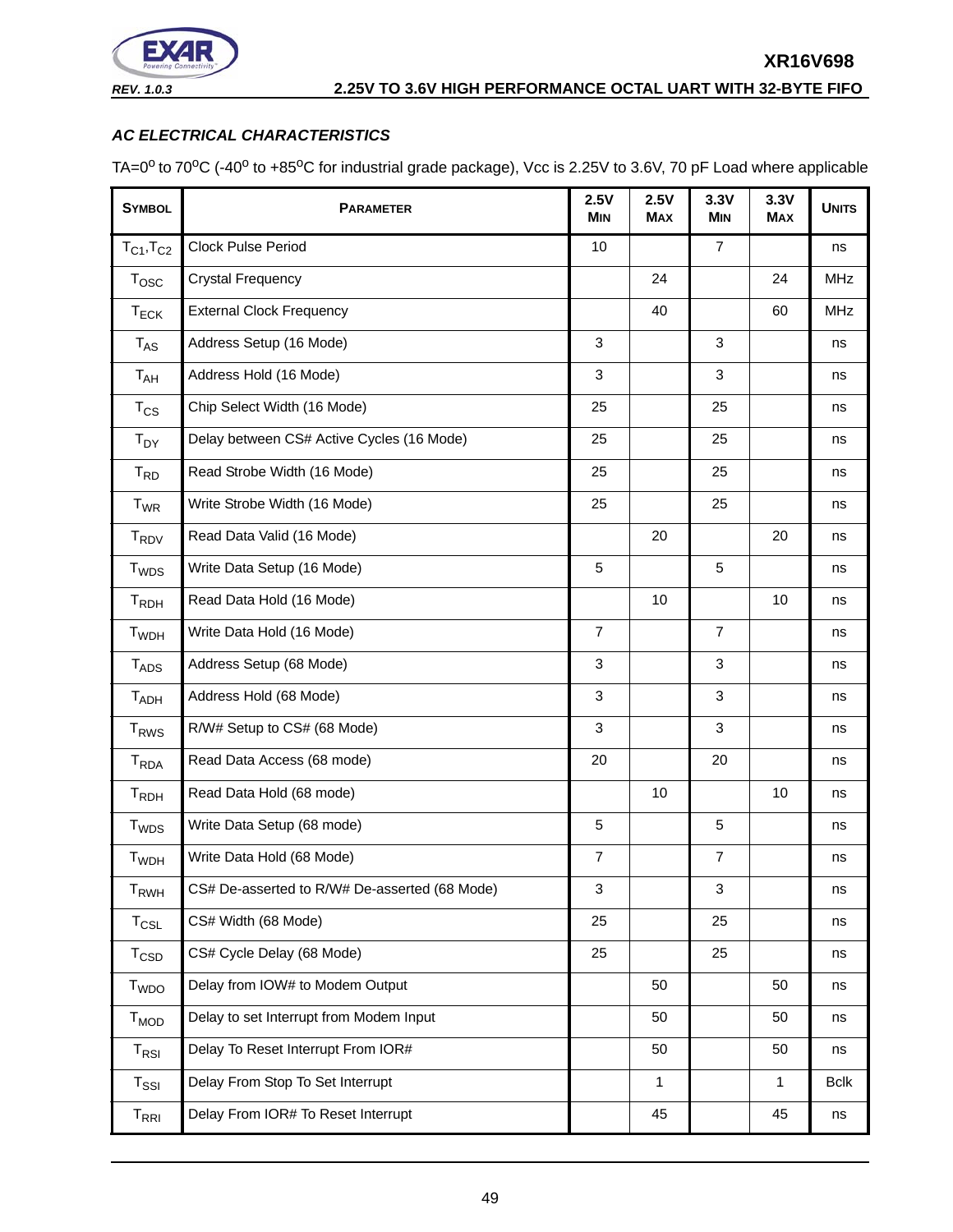# E)

# **2.25V TO 3.6V HIGH PERFORMANCE OCTAL UART WITH 32-BYTE FIFO** *REV. 1.0.3*

## *AC ELECTRICAL CHARACTERISTICS*

TA=0<sup>o</sup> to 70<sup>o</sup>C (-40<sup>o</sup> to +85<sup>o</sup>C for industrial grade package), Vcc is 2.25V to 3.6V, 70 pF Load where applicable

| <b>SYMBOL</b>               | <b>PARAMETER</b>                   | 2.5V<br><b>MIN</b>           | 2.5V<br><b>MAX</b> | 3.3V<br><b>MIN</b> | 3.3V<br><b>MAX</b> | <b>UNITS</b> |
|-----------------------------|------------------------------------|------------------------------|--------------------|--------------------|--------------------|--------------|
| $T_{SI}$                    | Delay From Stop To Interrupt       |                              | 45                 |                    | 45                 | ns           |
| $\mathsf{T}_{\mathsf{WRI}}$ | Delay From IOW# To Reset Interrupt |                              | 45                 |                    | 45                 | ns           |
| $\mathsf{T}_{\mathsf{RST}}$ | <b>Reset Pulse</b>                 | 40                           |                    | 40                 |                    | ns           |
| <b>Bclk</b>                 | <b>Baud Clock</b>                  | 16X or 8X or 4X of data rate |                    |                    | Hz                 |              |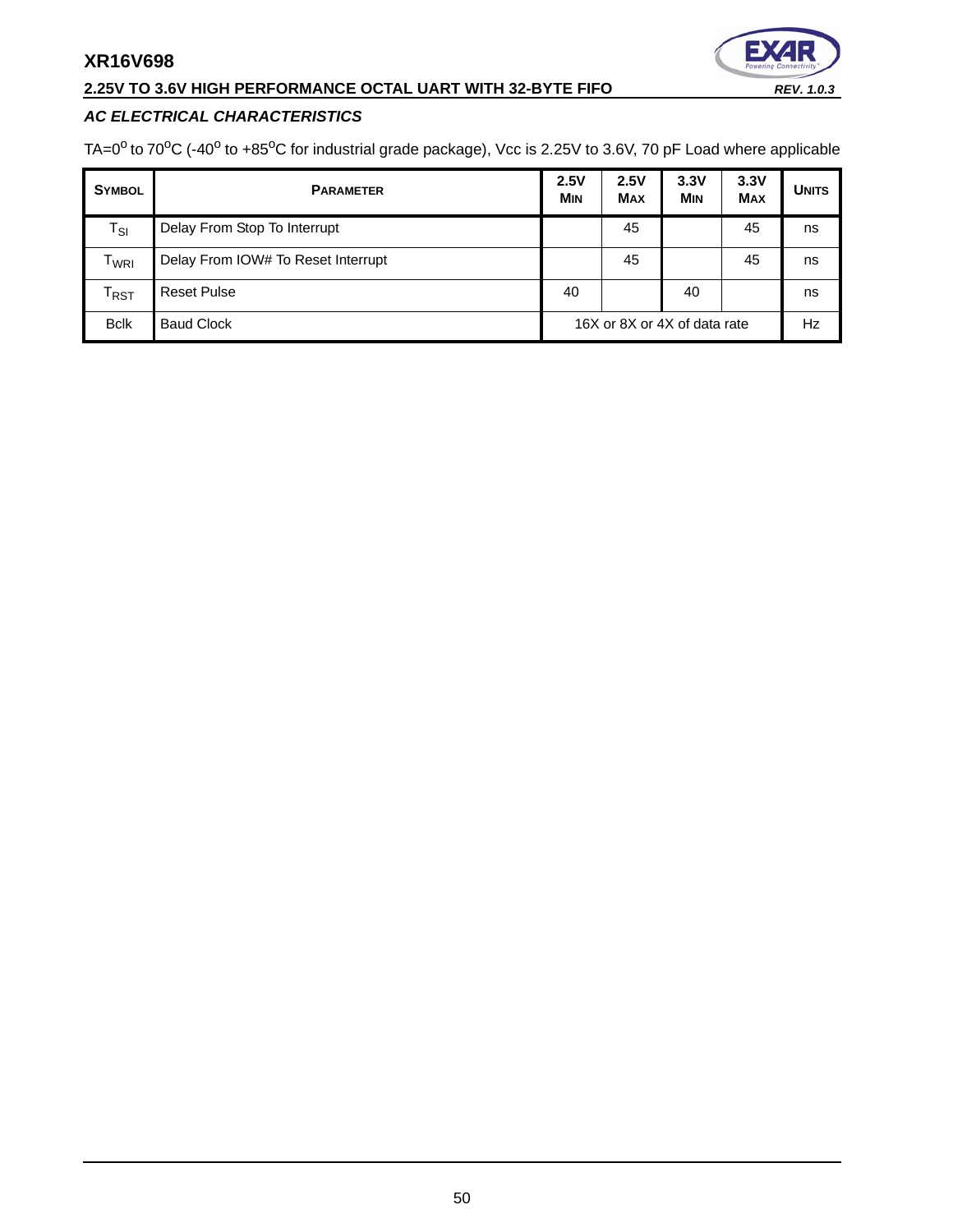![](_page_50_Picture_0.jpeg)

![](_page_50_Figure_2.jpeg)

#### <span id="page-50-0"></span>**FIGURE 16. 16 MODE (INTEL) DATA BUS READ AND WRITE TIMING**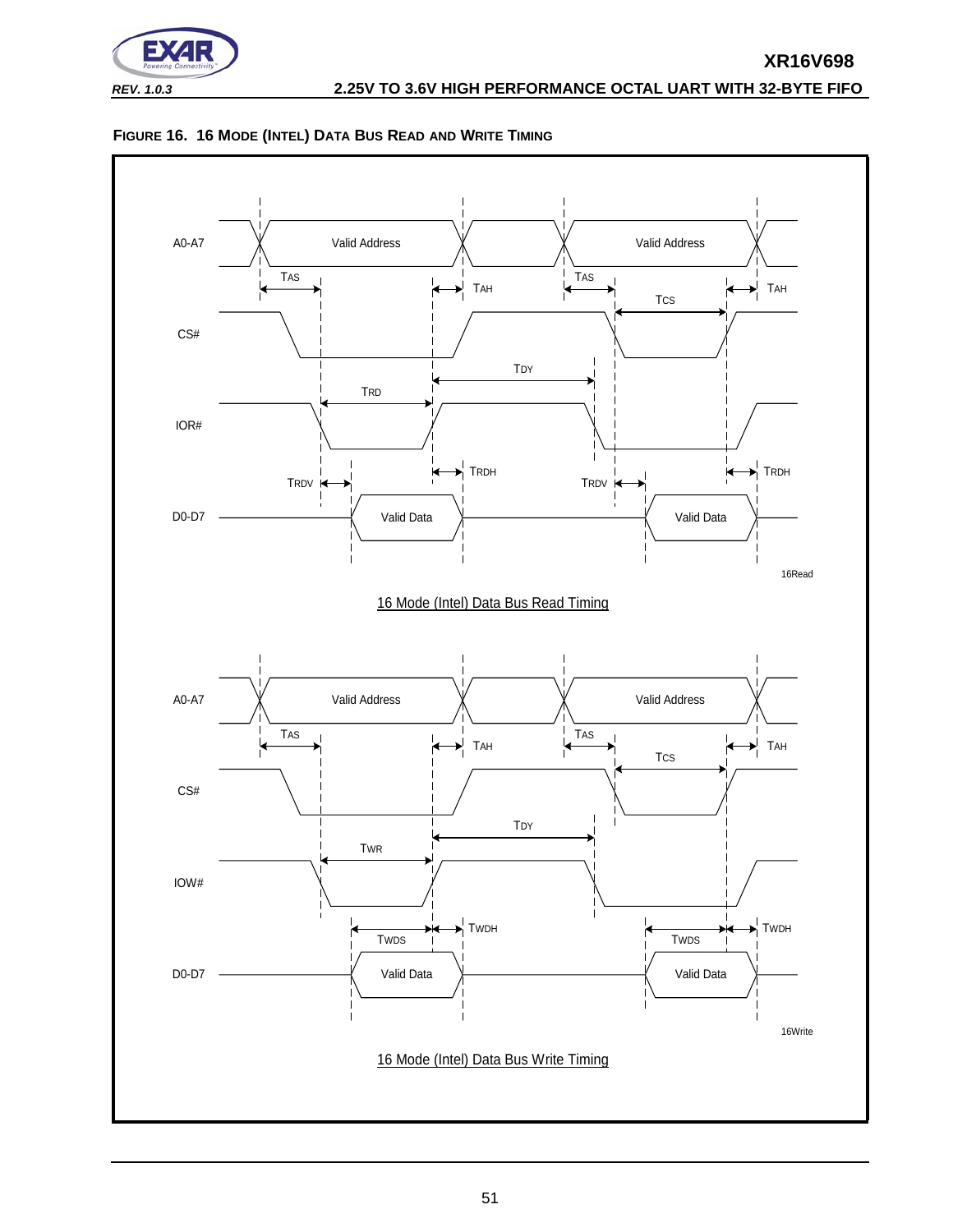#### **2.25V TO 3.6V HIGH PERFORMANCE OCTAL UART WITH 32-BYTE FIFO** *REV. 1.0.3*

![](_page_51_Figure_2.jpeg)

#### <span id="page-51-0"></span>**FIGURE 17. 68 MODE (MOTOROLA) DATA BUS READ AND WRITE TIMING**

![](_page_51_Picture_5.jpeg)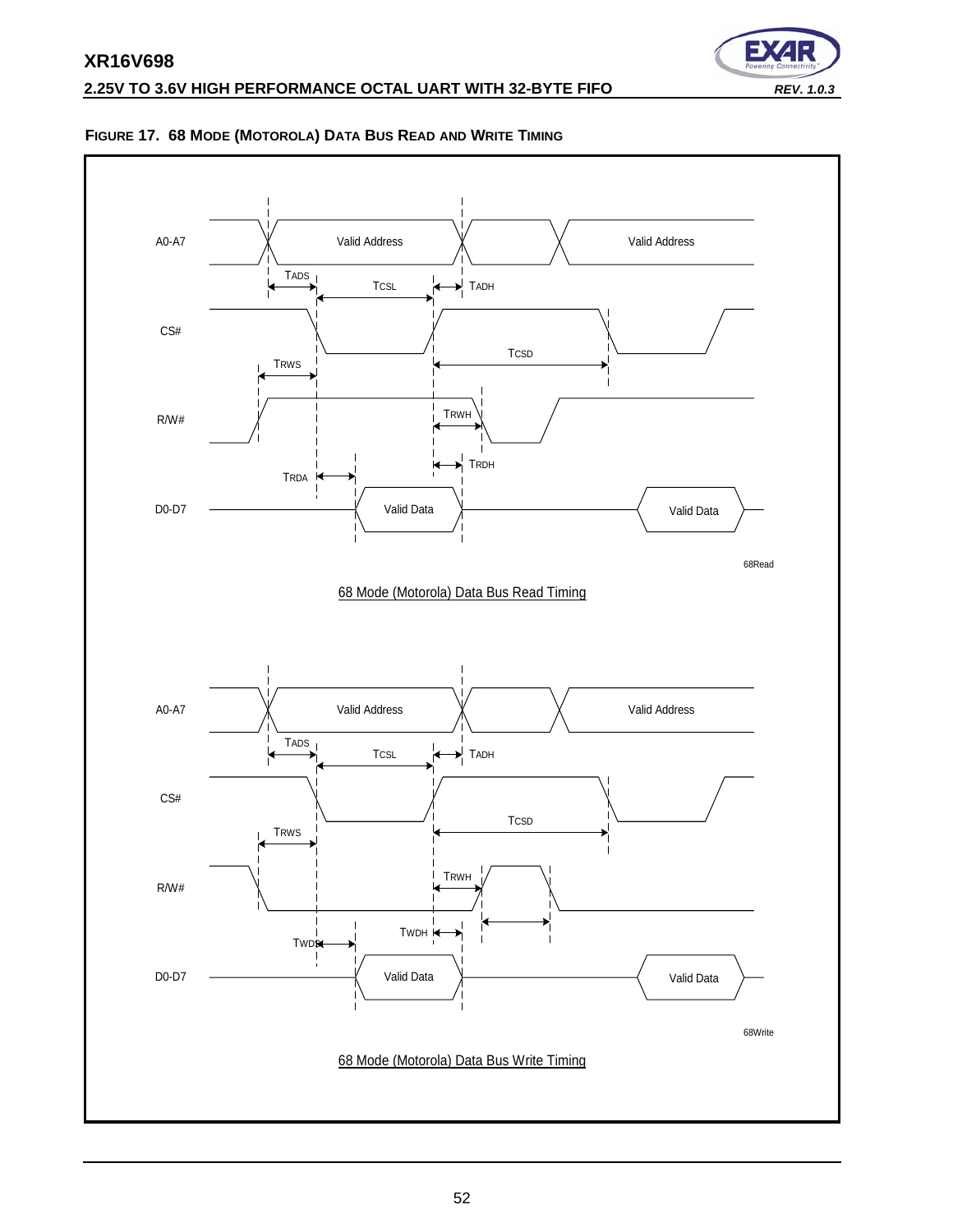![](_page_52_Picture_0.jpeg)

<span id="page-52-0"></span>![](_page_52_Figure_2.jpeg)

![](_page_52_Figure_3.jpeg)

<span id="page-52-1"></span>**FIGURE 19. RECEIVE INTERRUPT TIMING [NON-FIFO MODE]**

![](_page_52_Figure_5.jpeg)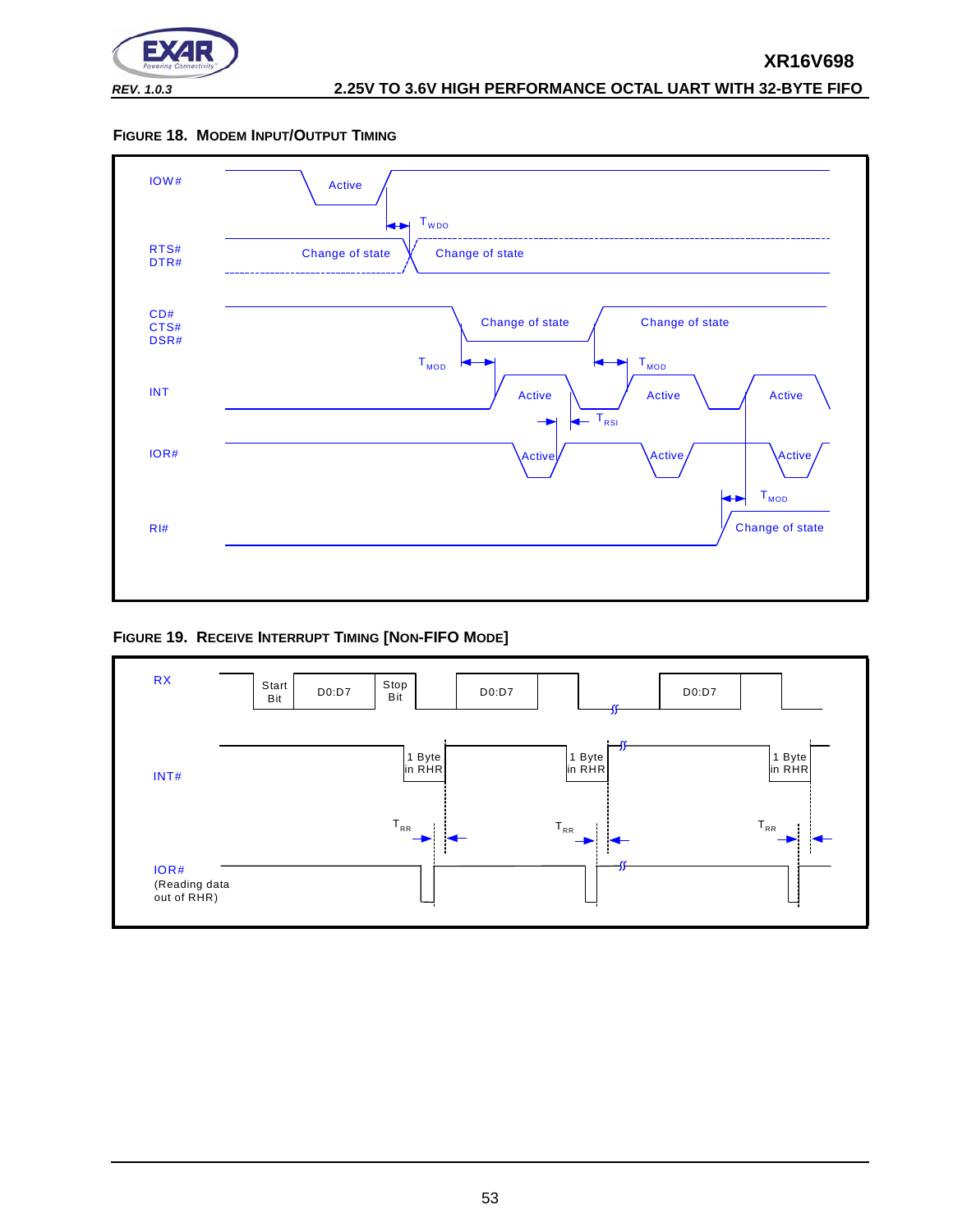#### **2.25V TO 3.6V HIGH PERFORMANCE OCTAL UART WITH 32-BYTE FIFO** *REV. 1.0.3*

![](_page_53_Picture_2.jpeg)

#### <span id="page-53-0"></span>**FIGURE 20. TRANSMIT INTERRUPT TIMING [NON-FIFO MODE]**

<span id="page-53-1"></span>![](_page_53_Figure_4.jpeg)

![](_page_53_Figure_5.jpeg)

<span id="page-53-2"></span>![](_page_53_Figure_6.jpeg)

![](_page_53_Figure_7.jpeg)

![](_page_53_Picture_8.jpeg)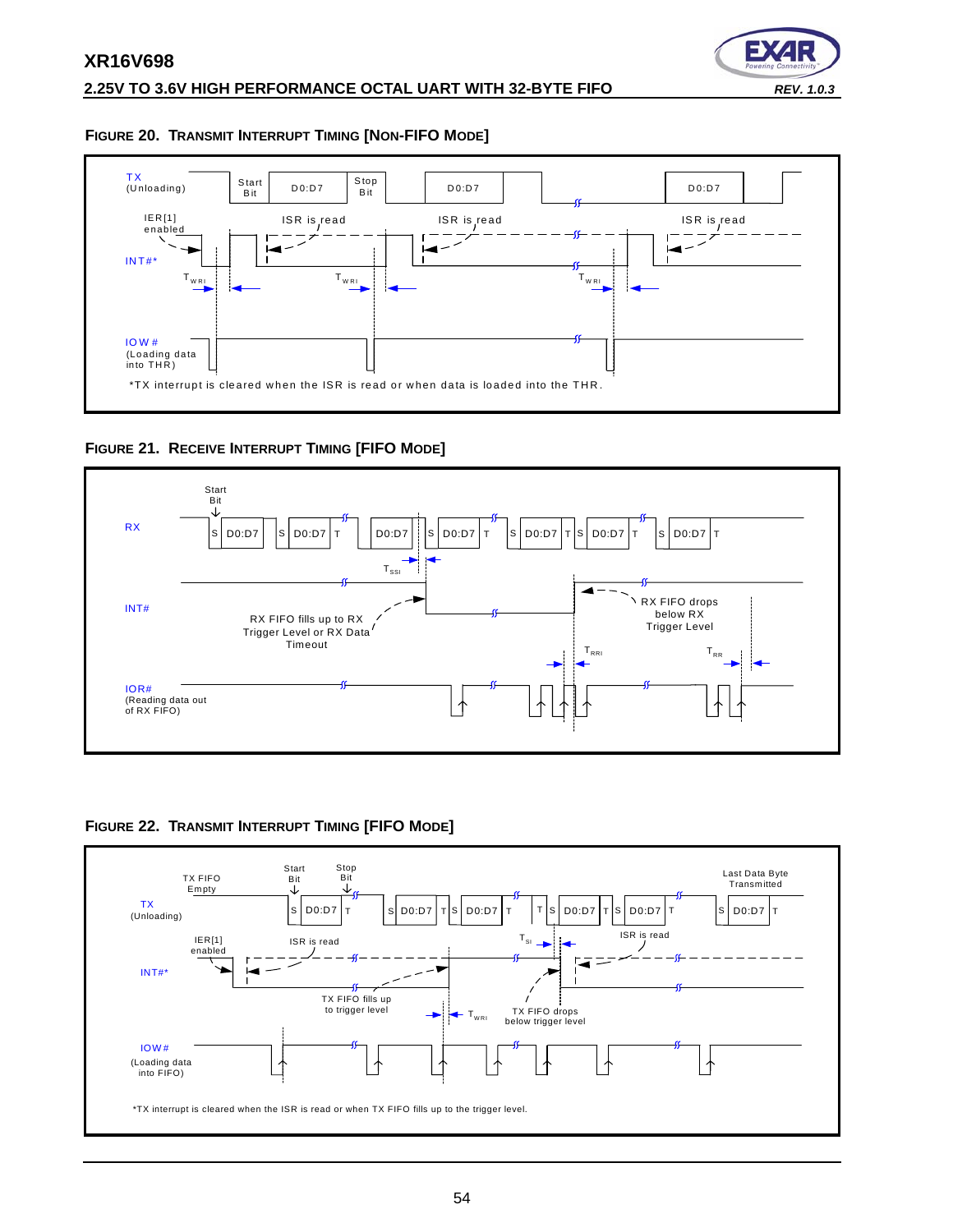![](_page_54_Picture_0.jpeg)

## <span id="page-54-0"></span>**PACKAGE DIMENSIONS**

![](_page_54_Figure_3.jpeg)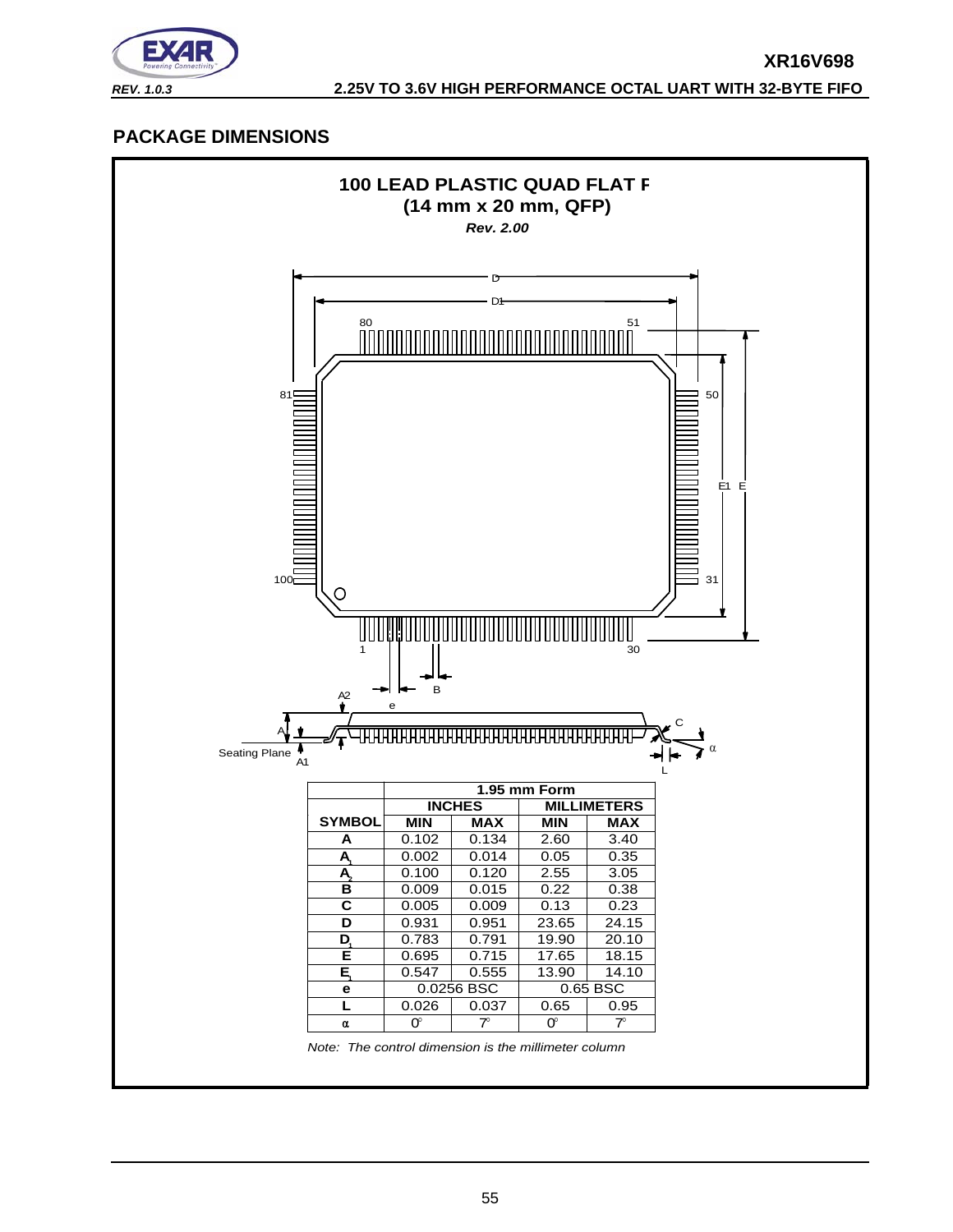#### **2.25V TO 3.6V HIGH PERFORMANCE OCTAL UART WITH 32-BYTE FIFO** *REV. 1.0.3*

![](_page_55_Picture_2.jpeg)

#### <span id="page-55-0"></span>*REVISION HISTORY*

| <b>REVISION</b>    | <b>DATE</b>      | <b>DESCRIPTION</b>                                                                                                                     |
|--------------------|------------------|----------------------------------------------------------------------------------------------------------------------------------------|
| P <sub>1.0.0</sub> | <b>July 2007</b> | Preliminary Datasheet.                                                                                                                 |
| 1.0.0              |                  | November 2007   Final Datasheet. Updated DC and AC Electrical Specs.                                                                   |
| 1.0.1              |                  | December 2007   Datasheet correction. Removed reference to TXCNT and RXCNT registers since the<br>XR16V698 does not have this feature. |
| 1.0.2              | January 2008     | Corrected Ordering Part Number.                                                                                                        |
| 1.0.3              | <b>July 2008</b> | Corrected description of Xon/Xoff/Special character interrupt.                                                                         |

#### *NOTICE*

EXAR Corporation reserves the right to make changes to the products contained in this publication in order to improve design, performance or reliability. EXAR Corporation assumes no responsibility for the use of any circuits described herein, conveys no license under any patent or other right, and makes no representation that the circuits are free of patent infringement. Charts and schedules contained here in are only for illustration purposes and may vary depending upon a user's specific application. While the information in this publication has been carefully checked; no responsibility, however, is assumed for inaccuracies.

EXAR Corporation does not recommend the use of any of its products in life support applications where the failure or malfunction of the product can reasonably be expected to cause failure of the life support system or to significantly affect its safety or effectiveness. Products are not authorized for use in such applications unless EXAR Corporation receives, in writing, assurances to its satisfaction that: (a) the risk of injury or damage has been minimized; (b) the user assumes all such risks; (c) potential liability of EXAR Corporation is adequately protected under the circumstances.

Copyright 2008 EXAR Corporation

Datasheet July 2008.

Send your UART technical inquiry with technical details to hotline: uarttechsupport@exar.com.

Reproduction, in part or whole, without the prior written consent of EXAR Corporation is prohibited.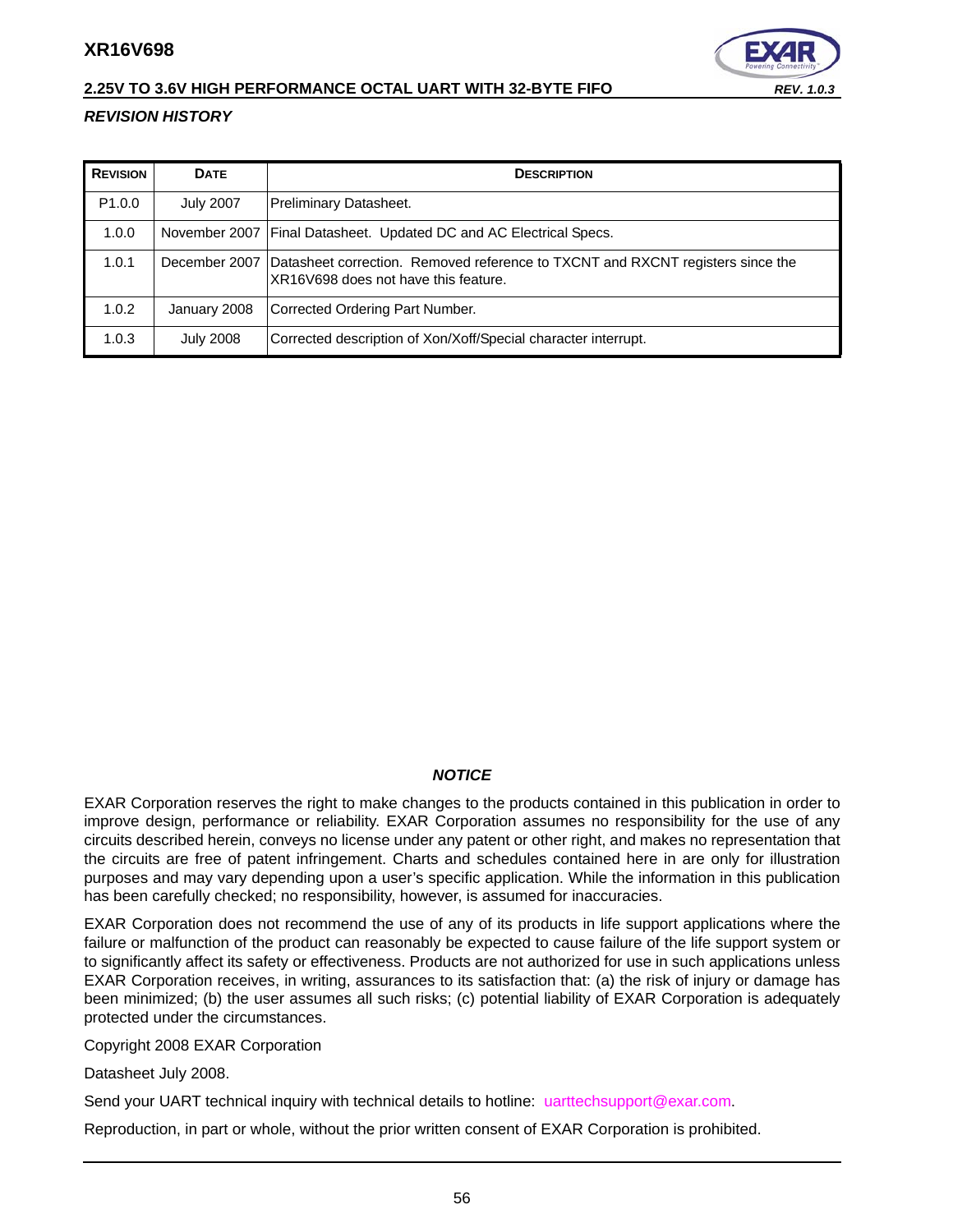![](_page_56_Picture_0.jpeg)

![](_page_56_Picture_2.jpeg)

# **TABLE OF CONTENTS**